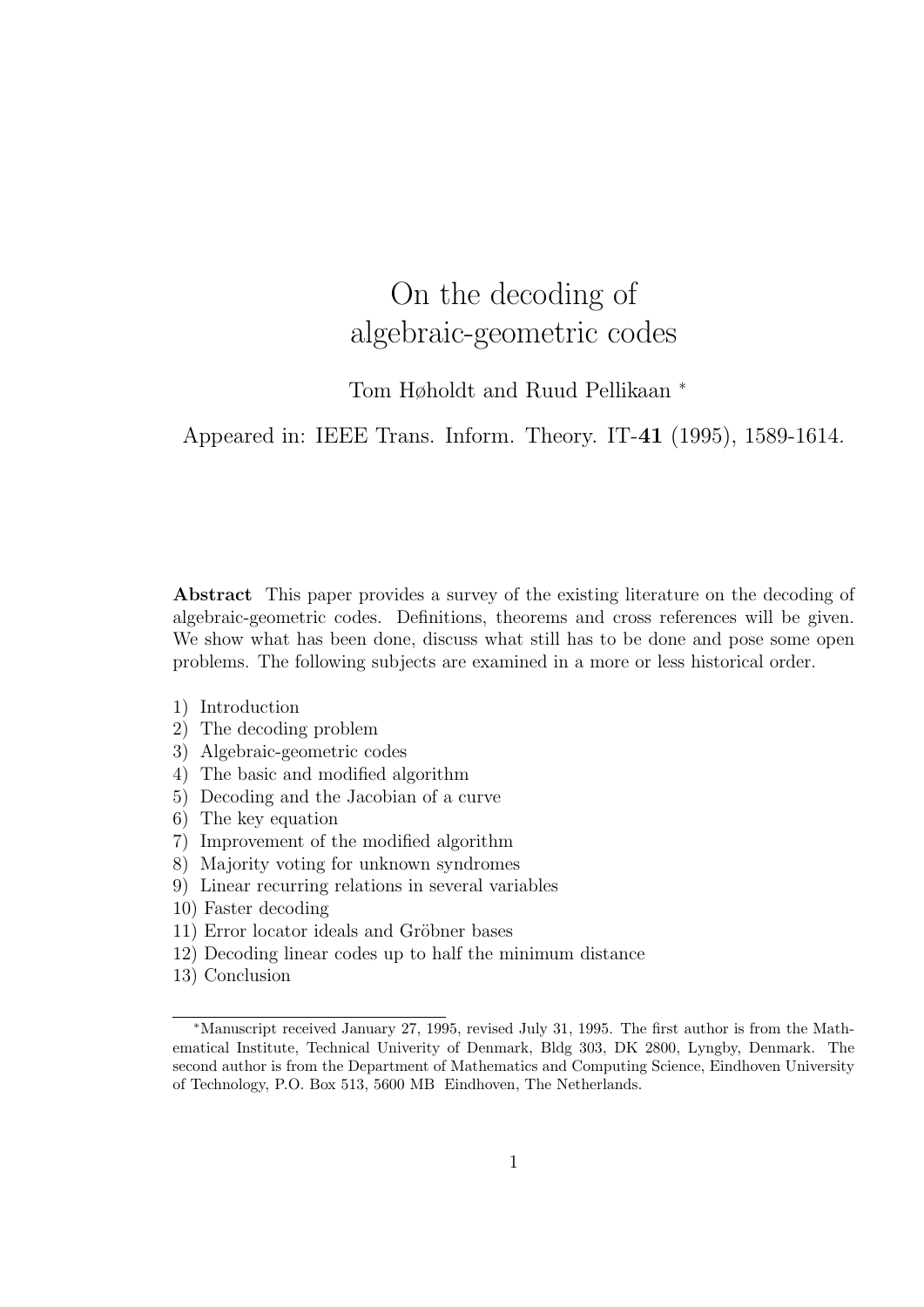### 1 Introduction

The theory of algebraic-geometric codes is a fascinating topic where two extremes meet: the highly abstract and deep mathematics of modular curves and the very concrete problems in the engineering of information transmission.

Algebraic curves over finite fields were used by Goppa [33, 34, 35, 36, 37] to construct codes. Nowadays these codes are called *algebraic-geometric* or *geometric Goppa* codes. One type is obtained by evaluating (at points  $P_1, \ldots, P_n$ ) certain rational functions having zeros and poles prescribed by a given divisor  $G$ ; and the other type, dual to the first, is obtained by computing residues of differential forms. The formal sum  $P_1 + \cdots + P_n$  is denoted by D. The former code is denoted by  $C_L(D, G)$  and the latter by  $C_{\Omega}(D, G)$ . We denote the *Goppa designed minimum distance* of these codes by  $\delta_{\Gamma}$ , which is equal to  $n - \text{deg}(G)$  for the functional codes and equal to  $\text{deg}(G) - 2\gamma + 2$  for the differential codes, where  $\gamma$  is the *genus* of the curve. If the genus is zero, the curve is just the projective line, the functional codes are extended Reed-Solomon codes, and the differential codes classical Goppa codes.

At the beginning of the eighties, Ihara [44], Tsfasman, Vlădut and Zink [107, 108] proved the existence of curves over finite fields with many rational points, giving asymptotically good codes.

A first attempt to decode algebraic-geometric codes was made by Driencourt [15] for codes on elliptic curves. This algorithm corrects  $\lfloor (\delta_{\Gamma} - 1)/4 \rfloor$  errors. At the end of the eighties Justesen, Larsen, Elbrønd Jensen, Havemose and Høholdt [41, 48] found for algebraic-geometric codes on plane curves a generalization of the decoding algorithm of Arimoto [3] and Peterson [78] for RS codes. This algorithm finds an errorlocator polynomial in two variables which has the error positions among its zeros. This was generalized to arbitrary curves by Skorobogatov and Vlădut [100]. Independently Krachkovskii proved the same result, but his work was only published as a conference paper in Russian [56]. In this way one gets the basic and modified decoding algorithm [100, 107]. The basic algorithm  $A(F)$  depends on a suitable divisor F and corrects  $\lfloor(\delta_{\Gamma} - 1 - \gamma)/2\rfloor$  errors. The modified algorithm of Skorobogatov and Vlădut [100] depends on an increasing sequence of divisors  $F_1 \leq \cdots \leq F_s$ , was extended by Duursma [16, 18] and corrects  $(\delta_{\Gamma} - 1)/2 - \sigma$  errors, where  $\sigma$  is the *Clifford defect*. Only in very special cases is  $\sigma$  equal to zero and for plane curves  $\sigma$  is roughly equal to  $\gamma/4$ . It was shown that the modified algorithm does not always correct up to half the minimum distance, but the number of error patterns where the algorithm does not decode the error is relatively small [16, 47, 74].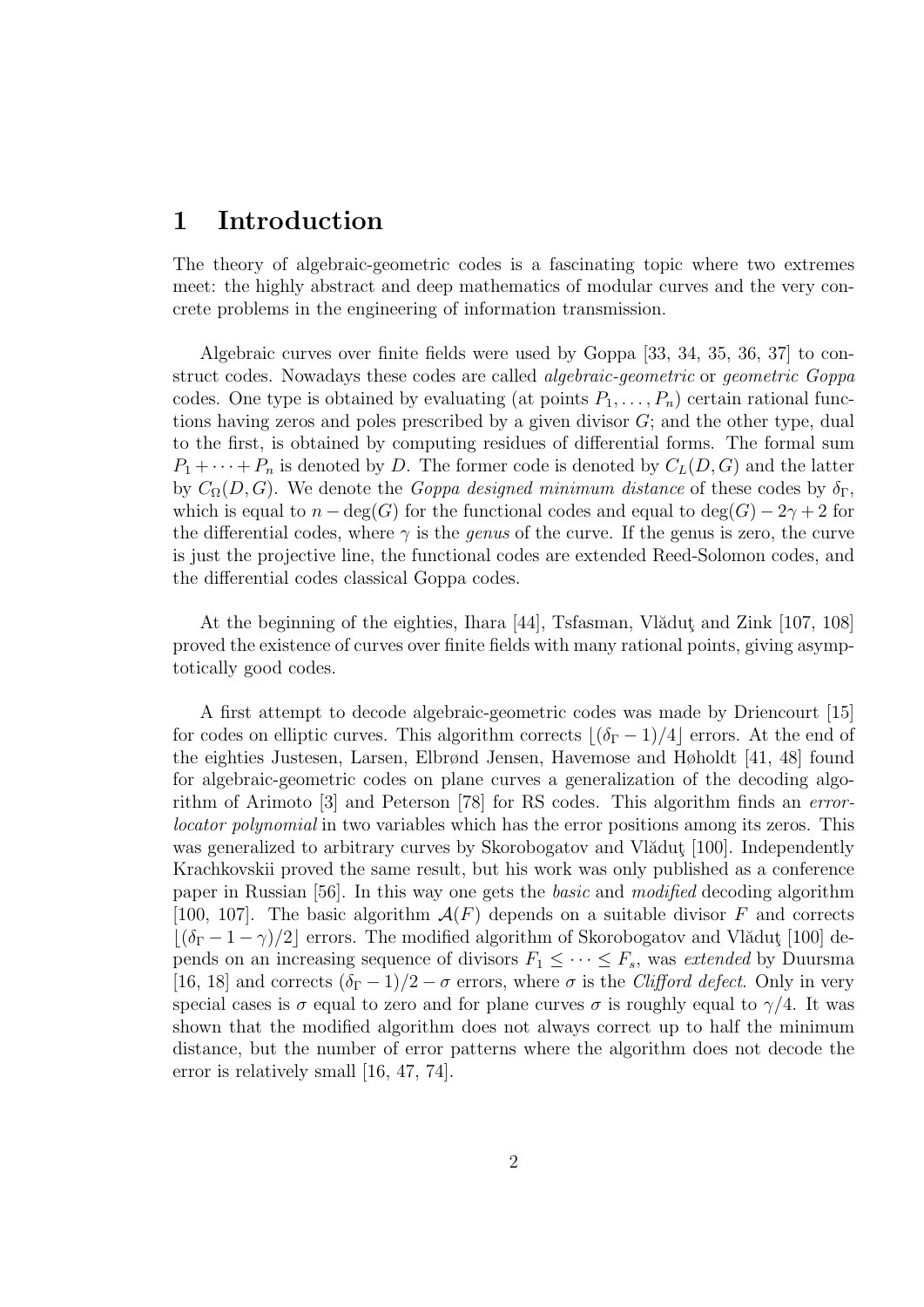It was shown by Pellikaan [72] that a number of basic algorithms in parallel decodes  $(\delta_{\Gamma}-1)/2$  errors when a technical condition involving the *Jacobian* of the curve is fulfiled. The existence of a sequence of divisors  $F_1, \ldots, F_s$  on a maximal curve is proved such that at least one of the basic algorithms  $\mathcal{A}(F_i)$  corrects a received word. The argument was generalized by Vlădut<sub>[109]</sub> for almost all curves. The smallest value for s was studied by Carbonne, Henocq, Rotillon and Thiong-Ly [11, 42, 43]. This algorithm is not effective, that is to say the existence of these s divisors is guaranteed by a counting argument using the zeta function of the curve, but the actual construction of those was only achieved for hyperelliptic curves of genus at most 4 by Le Brigand [58, 59] and the Klein curve by Henocq and Rotillon [43, 81]. It looks like a difficult (possibly hopeless) problem in general, which is, moreover, obsolete from the decoding point of view, given the solutions of the decoding problem which we will discuss below.

In his thesis Porter [79] gave another decoding algorithm generalizing the solution of the key equation with Euclid's algorithm by Sugiyama, Kasahara, Hirasawa and Namekawa [104]. The correctness of the algorithm and the fact that it decodes  $(\delta_{\Gamma}-1)/2-\sigma$  errors was shown in a paper of Porter, Shen and Pellikaan [79, 80] and by Ehrhard [20, 21]. The latter proved moreover that the modified algorithm and Porter's algorithm are equivalent. Euclid's algorithm is replaced by the subresultant sequence [79, 94].

An effective algorithm which corrects  $(\delta_{\Gamma} - 1)/2$  errors was given by Ehrhard [22]. The problem of finding the divisors  $F_1, \ldots, F_s$  in advance was circumvented by letting the algorithm find those divisors depending on the received word.

An elegant solution of the decoding problem for algebraic-geometric codes by a majority vote for unknown syndromes was proposed by Feng and Rao [23]. They showed in collaboration with Duursma [17, 18] that the algorithm corrects  $(\delta_{\Gamma} - 1)/2$  errors. The origin of these methods stems from the decoding of cyclic codes beyond the BCH error-correcting capacity by Feng and Tzeng [28]. As a result of the majority voting it was noticed that sometimes one can even correct beyond half the Goppa designed minimum distance [24]. This was formalized by Kirfel and Pellikaan [53] who introduced the Feng-Rao designed minimum distance  $\delta_{FR}$  for one point codes  $C_{\Omega}(D, mP)$ . which is determined by the *semigroup of non-gaps* of the point  $P$ . Shen and Tzeng [97] applied the majority voting scheme to Porter's algorithm. Another contribution by Feng, Wei, Rao and Tzeng [24, 25, 29], which resulted from decoding by majority voting, is that both the construction and the determination of the parameters of the codes can be done in an elementary way.

The Berlekamp-Massey algorithm [5, 67] on linear recurring relations in one vari-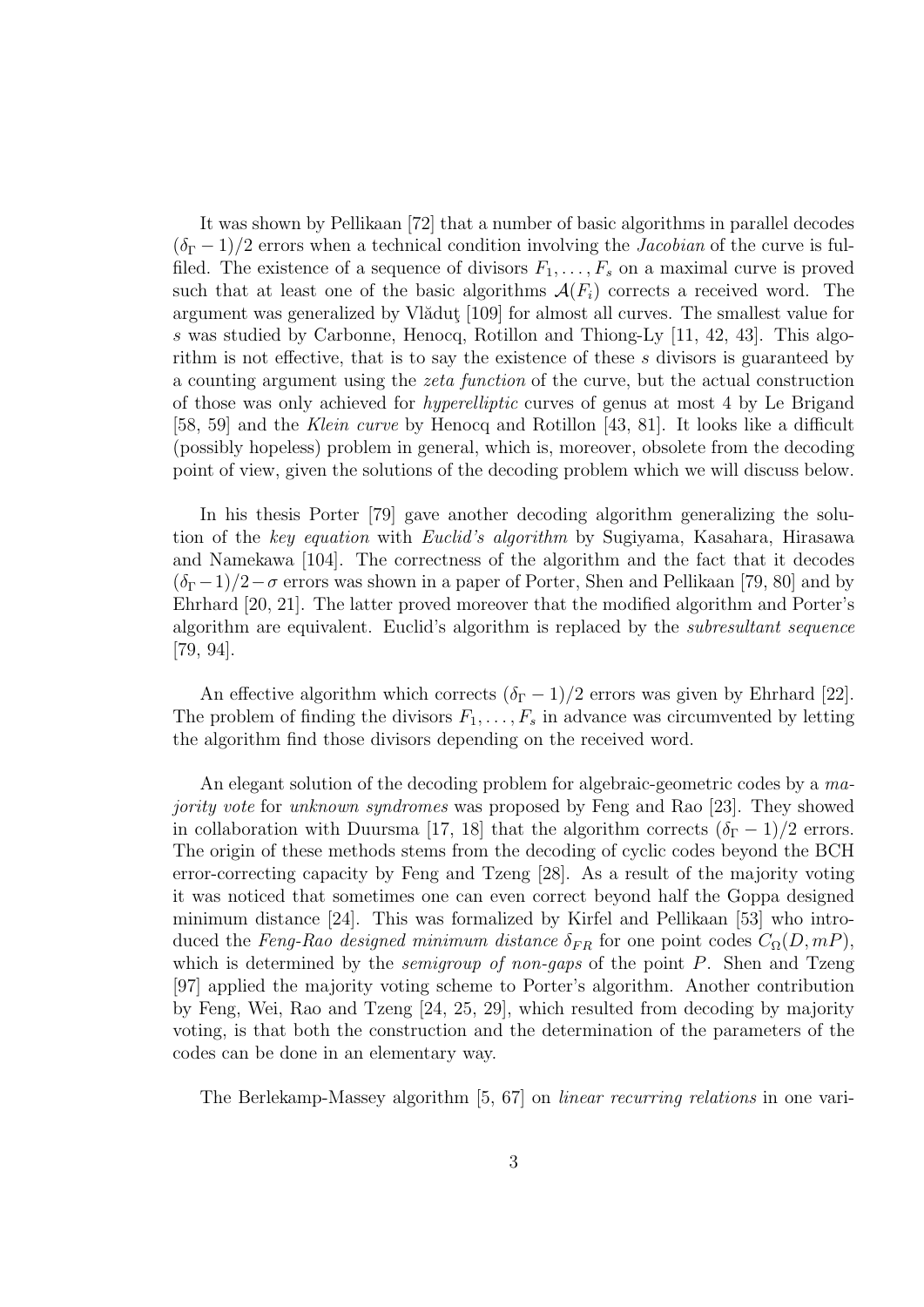able was generalized by Sakata [85, 86] to several variables, and will be called the algorithm of BMS. This algorithm was applied by Justesen, Larsen, Elbrønd Jensen and Høholdt [49] and Shen [95, 96] to get faster implementations of the modified algorithm, and later the majority voting was also incorporated by Sakata, Justesen, Madelung, Elbrønd Jensen and Høholdt [65, 89, 90, 91].

Using the block-Hankel structure of codes on plane curves, Feng, Wei, Rao and Tzeng [29] could lower the complexity of the majority voting scheme too.

The error-locator ideal was determined by Saints and Heegard [83, 84] and Leonard [60] with the algorithm of BMS. The former authors enlarged the notion of algebraicgeometric codes in such a way that it gives a unified treatment of (multi)cyclic, Hyperbolic Cascaded Reed Solomon, Reed-Muller and AG codes. The latter author [61] used a change of an admissible order on the monomials to get a generalization of Forney's algorithm for the error values.

The basic algorithm can be phrased in terms of arbitrary linear codes by the notion of an error-correcting pair of Pellikaan  $[71, 74, 76]$ , later independently found by Kötter [54]. This has been applied to decode cyclic codes beyond their BCH error-correcting capacity by Duursma and Kötter [19]. Majority voting was generalized to cyclic and AG codes with the notion of generalized Newton identities by Feng and Tzeng [28] and Shen and Tzeng [98, 99], and to arbitrary linear codes with the notion of an errorcorrecting array and the shift bound by Pellikaan [75, 77].

With the basic algorithm Skorobogatov and Vlădut gave an algorithm to correct errors-and-erasures up to  $\delta_{\Gamma} - \gamma$ . Several authors [26, 55, 88, 99] have papers in preparation which deal with the extension of the various decoding algorithms to errorand-erasure correction. We will not survey these papers and only mention that as a result one now has *soft-decision* decoding algorithms for AG codes, by combining these extensions with the *generalized minimum distance* algorithm of Forney [31].

Some specific examples on the Klein curve are examined in detail. These examples are primarily chosen from a didactical point of view and not because the codes are good. We want to illustrate the concepts and properties, and compare the distinct algorithms in these examples.

As a reference on coding theory we use MacWilliams and Sloane [69]. There are some introductory works on the algebraic-geometric codes. See [37, 62, 63, 64]. For a self-contained treatment on algebraic curves over finite fields we recommend the books of Chevalley [12] and Stichtenoth [102] which treat curves from the algebraic point of view, that is to say by function fields of one variable. A more geometric point of view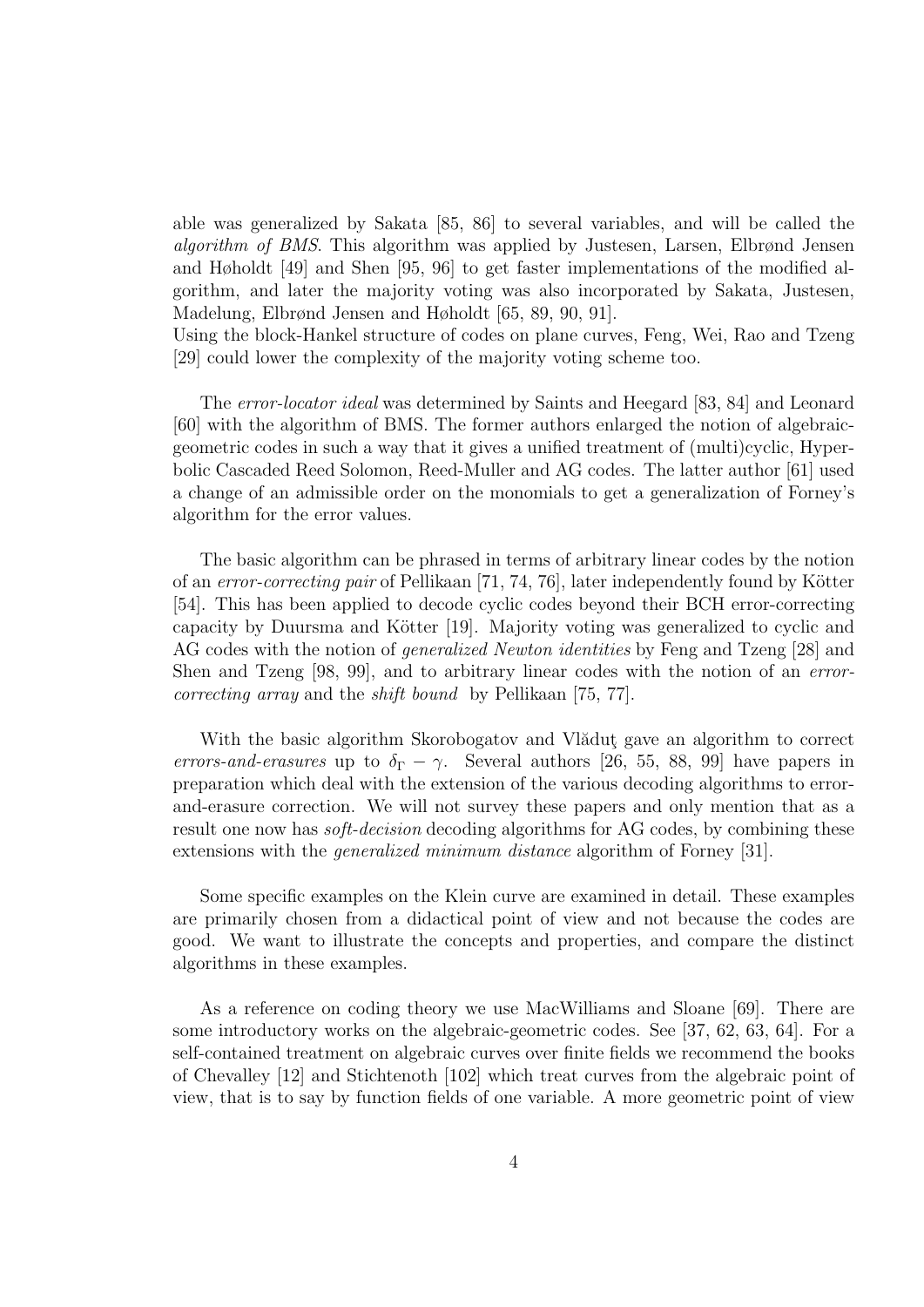is taken by Fulton [32]. Furthermore we mention Moreno [70]. These books are sufficient to understand the papers concerning the decoding of algebraic-geometric codes. A standard reference of algebraic geometry for mathematicians is Hartshorne [40]. Abhyankar [2] is written for engineers. For a deeper understanding of modular curves and their codes we mention the book of Tsfasman and Vlădut  $[107]$ . For computational algebra, that is to say for Gröbner bases and algorithms for computing them, we refer to Buchberger [10] and Cox, Little and O'Shea [14].

**Notation** F denotes a field,  $\mathbb{F}_q$  denotes the finite field with q elements. Z is the set of integers,  $\mathbb N$  the set of positive integers and  $\mathbb N_0$  the set of non-negative integers. Vectors will usually be row vectors,  $H<sup>T</sup>$  is the transpose of a matrix H. The standard inner product of two vectors **a** and **b** is equal to  $ab^T = \sum a_i b_i$ . The dual of a subset A of  $\mathbb{F}_q^n$  is defined by  $A^{\perp} = \{ \mathbf{b} \in \mathbb{F}_q^n \mid \mathbf{ba}^T = 0 \text{ for all } \mathbf{a} \in A \}.$  The number of elements of a set A is denoted by  $\#A$ . If A is a subset of a vector space or semigroup, then  $\langle A \rangle$ is the subspace or sub-semigroup generated by A. Define the star multiplication  $\mathbf{a} * \mathbf{b}$ of two elements **a** and **b** of  $\mathbb{F}_q^n$  by coordinatewise multiplication, that is  $(\mathbf{a} * \mathbf{b})_i = a_i b_i$ . For two subsets A and B of  $\mathbb{F}_q^n$  we denote the set  $\{a * b \mid a \in A, b \in B\}$  by  $A * B$ . Define  $A^{\perp} = \{ \mathbf{b} \in \mathbb{F}_q^n \mid \mathbf{ba}^T = \hat{0} \text{ for all } \mathbf{a} \in A \}$  for a subset A of  $\mathbb{F}_q^n$ .

### 2 The decoding problem

In this paper we consider error-correction using codes, these are sets of words of a fixed length n and with symbols from the finite field  $\mathbb{F}_q$  with q elements. The *Hamming dis*tance  $d(\mathbf{a}, \mathbf{b})$  between two words **a** and **b** of  $\mathbb{F}_q^n$  is by definition the number of positions where they differ. The *weight*  $wt(a)$  of a word **a** is the number of non-zero positions. Let C be a code in  $\mathbb{F}_q^n$ , the *minimum distance* of C is the minimum distance between two distinct words of C and will be denoted by  $d(C)$  or d. If c is the transmitted word and  $c + e$  is the received word, then we call e the *error vector* and  $\{i | e_i \neq 0\}$  the set of error positions, the  $e_i$ 's are called the error values and  $wt(e)$  is the number of errors of the received word. If  $y$  is the received word and the distance of  $y$  to the code  $C$ is t', then there exists a codeword  $\mathbf{c}'$  and an error vector  $\mathbf{e}'$  such that  $\mathbf{y} = \mathbf{c}' + \mathbf{e}'$  and  $wt(\mathbf{e}') = t'$ . If the number of errors is at most  $(d-1)/2$ , then we are sure that  $\mathbf{c} = \mathbf{c}'$ and  $e = e'$ . In other words, the nearest codeword to y is unique when y has distance at most  $(d-1)/2$  to C.

We are only interested in *linear codes*, which are subspaces of  $\mathbb{F}_q^n$ . The dimension of a code C is denoted by  $k(C)$  or k. For linear codes the minimum distance is equal to the minimum weight of a non-zero word of C. The *information rate*  $k/n$  of the code is denoted by R. A generator matrix of an  $[n, k]$  code C over  $\mathbb{F}_q$  is a  $k \times n$  matrix G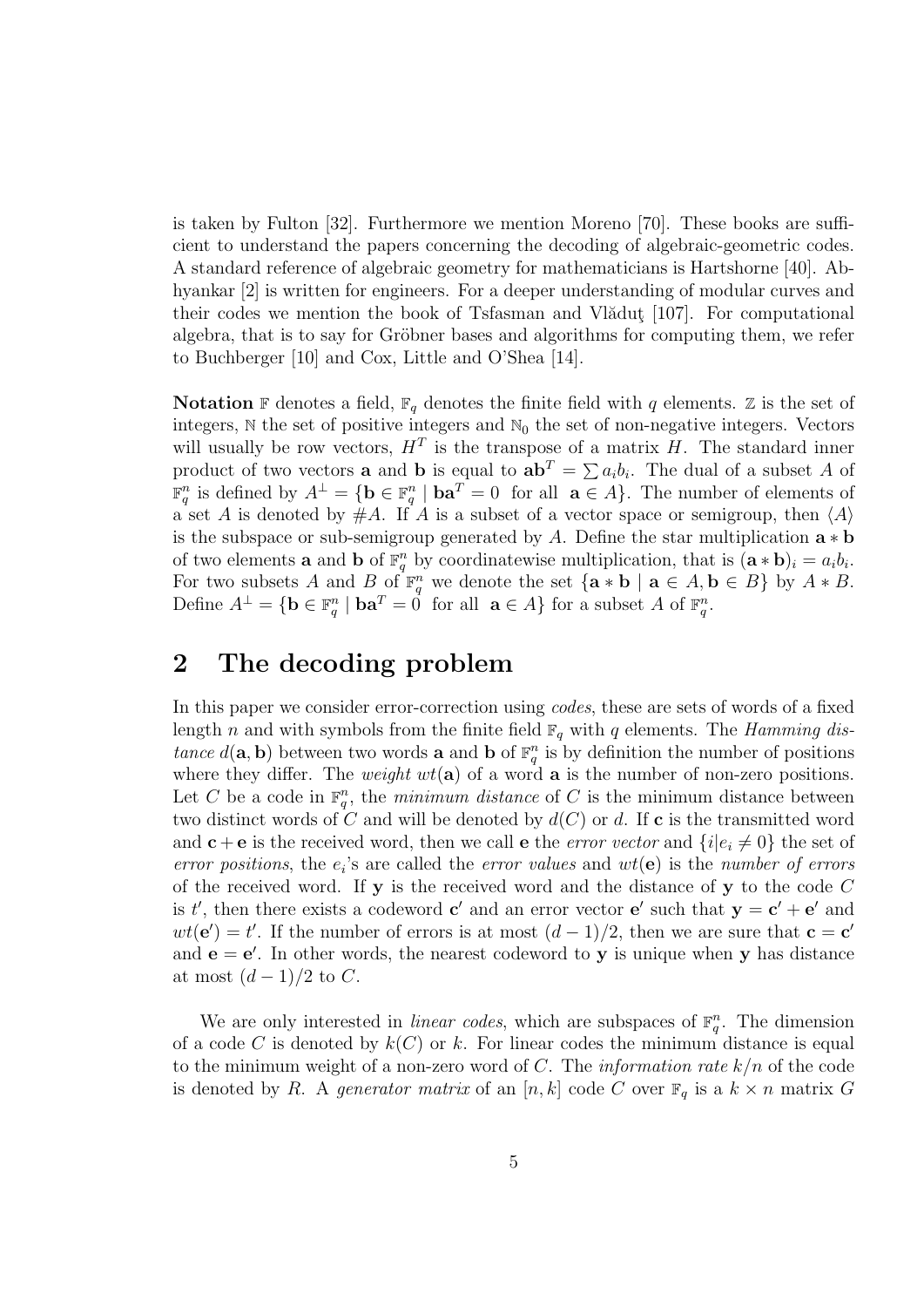such that  $C = {\mathbf{x} \in \mathbb{F}_q^k}$ . Thus the map

$$
\mathcal{E}:\mathbb{F}_q^k\longrightarrow\mathbb{F}_q^n,
$$

defined by  $\mathcal{E}(\mathbf{x}) = \mathbf{x}G$  is linear and encodes words of length k to codewords of C of length *n*. Define  $C^* = C \cup \{? \}$ . A map

$$
\mathcal{D} : \mathbb{F}_q^n \longrightarrow C^*
$$

is called a *decoder* for the code C if  $\mathcal{D}(\mathbf{c}) = \mathbf{c}$ , for all  $\mathbf{c} \in C$ . We allow the decoder to give as outcome "?", when it fails to find a codeword.

**Definition 2.1** A minimum distance decoder for a code C is a decoder  $D$  such that  $\mathcal{D}(\mathbf{y})$  is a closest codeword to y for all y.

A decoding error of a decoder occurs when the decoded word is different from the transmitted word. A maximum likelihood decoder minimizes the probability of a decoding error. Minimum distance decoding is equivalent to maximum likelihood decoding for a  $q$ -ary symmetric channel. In a  $q$ -ary symmetric channel the probability that a symbol will be changed to another one is the same for all letters in the alphabet and does not depend on the position in the word.

If  $C = \{ \mathbf{c} \in \mathbb{F}_q^n \mid H\mathbf{c}^T = 0 \}$  for an  $(n - k) \times n$  matrix H, then H is called a parity *check matrix* for  $\hat{C}$ . We have the *standard bilinear form* on  $\mathbb{F}_q^n$  defined by  $ab^T = \sum_i a_i b_i$ . If A is a subset of  $\mathbb{F}_q^n$ , then we define the dual  $A^{\perp}$  of A in  $\mathbb{F}_q^n$  with respect to the standard bilinear form by  $A^{\perp} = {\bf{b} \mid {\bf{ab}}^T = 0 \text{ for all } {\bf{a}} \in A}$ . So in this definition A is not necessarily linear but  $A^{\perp}$  is always linear. Thus the rows  $\mathbf{h}_i$ ,  $i = 1, \ldots, n-k$  of a parity check matrix  $H$  of a linear code  $C$  form a basis for the dual of  $C$ . For a received word  $y \in \mathbb{F}_q^n$  and a parity check matrix H for a code, the syndromes of y are by definition  $s_i(\mathbf{y}) = \mathbf{h}_i \mathbf{y}^T, i = 1, \dots, n - k$ . An important decoding method will be to consider an extension of the parity check matrix H to  $\hat{H}$  of size  $n \times n$  such that the n rows  $\mathbf{h}_i, i = 1, \ldots, n$  are a basis for  $\mathbb{F}_q^n$  and the first  $n-k$  rows are from H. The n syndromes  $s_i(\mathbf{e}) = \mathbf{eh}_i^T$  for  $i = 1, \ldots, n$  determine the error vector uniquely, but only the first  $n - k$  syndromes are known, since  $s_i(\mathbf{e}) = s_i(\mathbf{y})$ , for  $i = 1, ..., n - k$ . The remaining syndromes are called *unknown syndromes*, and we will see how *majority voting* gives a procedure to compute the unknown syndromes for some classes of codes.

The set of all words with the same syndrome as y is the *coset*  $y + C$ . An element of the coset  $\mathbf{v} + C$  of minimal weight is called a *coset leader*. A simple minimum distance decoder consists of an exhaustive search for a coset leader. An alternative would be to make a list of all coset leaders. It is clear that both methods have exponential complexity as a function of the codelength, since either one has to search among  $q^{Rn}$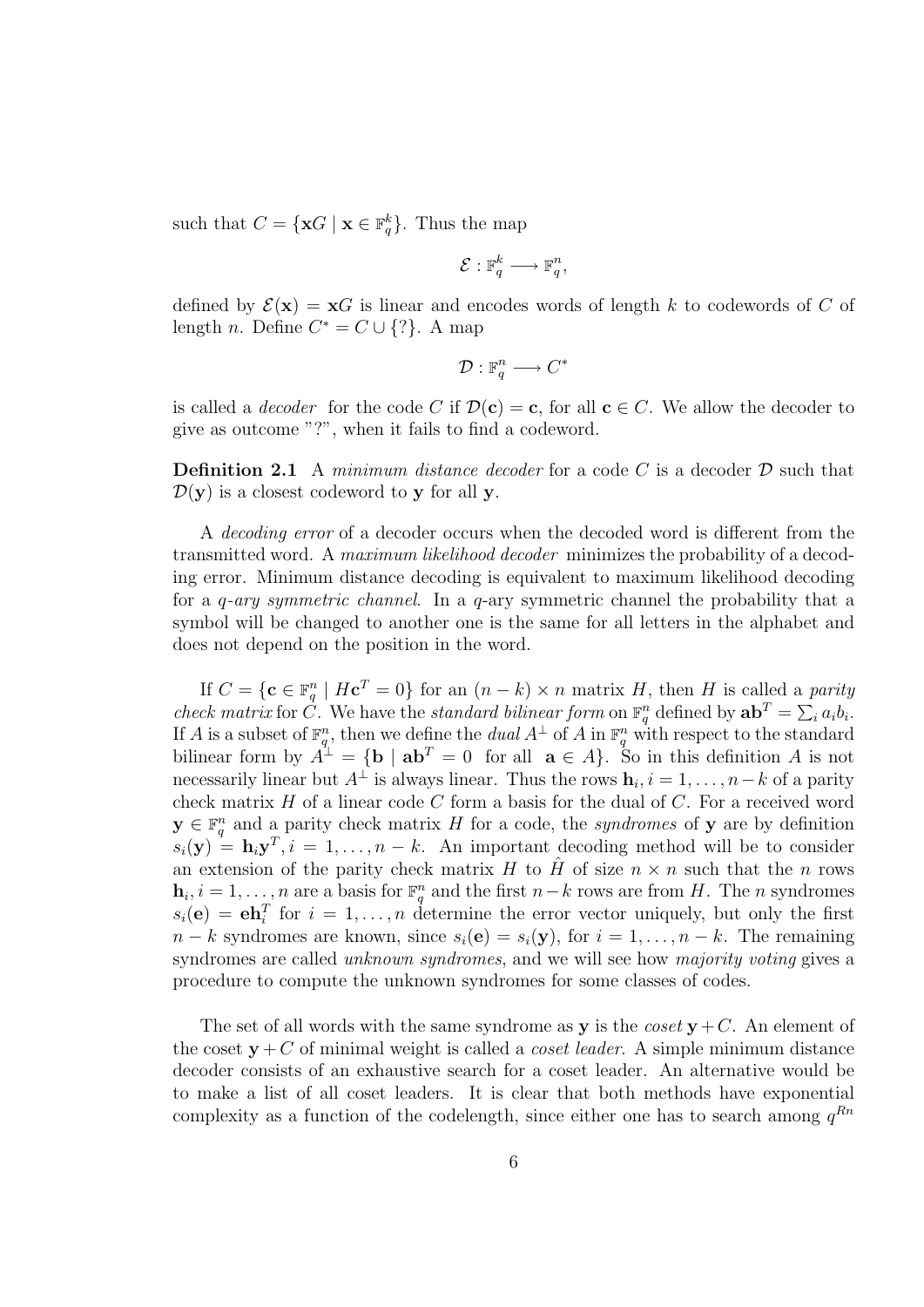elements of the coset of a received word to find one of minimal weight, or one has to store  $q^{(1-R)n}$  coset leaders. There is a vast amount of literature on the various algorithms for minimum distance decoders but they will not be discussed here. All known minimum distance decoding algorithms have exponential complexity.

If A is an algorithm which has as input a pair  $(C, y)$ , where C is a linear code and y a word of the same length as C, then  $\mathcal{A}_C$  is the restriction of the algorithm  $\mathcal A$  to C, that is to say  $\mathcal{A}_{C}$  has as input a word y of the same length as C and as output  $\mathcal{A}(C, \mathbf{y})$  computed by  $\mathcal{A}$ . Consider the following problem: Find an algorithm  $\mathcal{A}$  which has as input  $(C, y)$ , where C is a linear code given say by a parity check matrix and y a (received) word of the same length as C, and as output a word  $\mathcal{A}(C, \mathbf{y})$  in  $C^*$  such that  $\mathcal{A}_C$  is a minimum distance decoder for C. This problem is NP hard. See [6] and also [4]. McEliece cryptosystem [68] is based on this fact. The problem as posed above has two parts. Firstly the preprocessing part done at a laboratory and a factory where for an appropriate code C a decoder  $\mathcal{A}_C$  is built and this is allowed to be time consuming. Seconly the actual operating of the many copies of the decoder for consumers which should work very fast. So one considers the problem of *minimum distance decoding* with preprocessing. This problem also turns out to be hard. See [9].

Thus the decoding algorithms which we will treat below have a twofold application: error-correction and cryptology. From the error-correction point of view it seems pointless to decode a bad code, but if one wants to break the McEliece system one must be able to decode efficiently all, or almost all, codes, including bad codes.

The known decoding algorithms which have polynomial complexity decode only up to a certain bound, for instance up to half the (designed) minimum distance.

**Definition 2.2** A decoder  $D$  for a code  $C$  is called a *bounded distance* decoder which corrects t errors if  $\mathcal{D}(\mathbf{y})$  is a nearest codeword for all  $\mathbf{y} \in \mathbb{F}_q^n$  such that  $d(\mathbf{y}, C) \leq t$ . A decoder  $D$  for a code  $C$  of minimum distance  $d$  decodes up to half the minimum distance if  $\mathcal{D}(\mathbf{y})$  is the nearest codeword for all  $\mathbf{y} \in \mathbb{F}_q^n$  such that  $d(\mathbf{y}, C) \leq (d-1)/2$ .

Concerning statements about the complexity of an algorithm we use the "big O" notation. We say  $f(n) = \mathcal{O}(q(n))$  for  $n \to \infty$  if and only if there exists a constant C and an integer  $n_0$  such that  $f(n) \leq Cg(n)$  for all  $n \geq n_0$ . All decoding algorithms for algebraic-geometric codes, which we will treat below, decode up to half the designed minimum distance and have complexity  $\mathcal{O}(n^3)$  or less for  $n \to \infty$ . Whether this is the case for all linear codes we pose as the following problem from [4] on decoding up to half the minimum distance (with preprocessing):

**Problem 2.3** Is there an algorithm A which has as input  $(C, y)$ , where C is a linear code and y a word of the same length as C and as output a word  $\mathcal{A}(C, y)$  in  $C^*$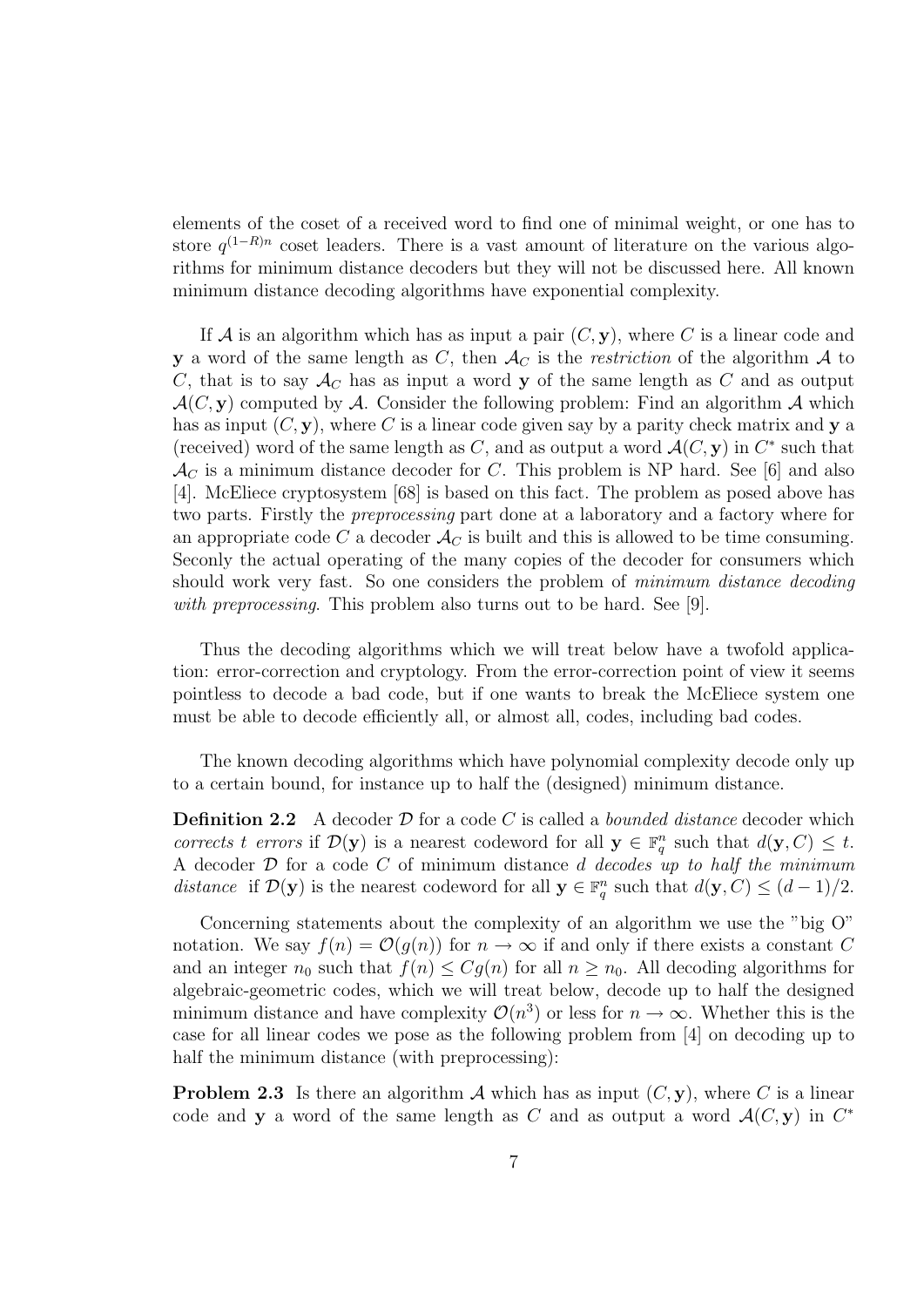such that  $\mathcal{A}_{C}$  is a decoder for C which decodes up to half the minimum distance and the complexity of the algorithm  $\mathcal{A}_C$  is polynomial as function of the codelength and independent of C ?

We finish this section by showing a well-known fact that errors can be corrected if we have enough information about the error positions, in other words if we have erasures only.

**Proposition 2.4** Let C be a linear code in  $\mathbb{F}_q^n$  with parity check matrix H. Suppose we have a received word y with error vector e and we know a set J with at most  $d(C) - 1$ elements which contains the set of error positions. Then the error-vector e is the unique solution of the following linear equations:

$$
H\mathbf{x}^T = H\mathbf{y}^T \quad and \quad x_j = 0 \text{ for } j \notin J.
$$

It is clear that the error vector is a solution. If  $x$  is another solution, then  $H(\mathbf{x}-\mathbf{e})^T = 0$ . Therefore  $\mathbf{x}-\mathbf{e}$  is an element of C, and moreover it is supported at J. So its weight is at most  $d(C) - 1$ . Thus it must be zero; so  $\mathbf{x} = \mathbf{e}$ .

Thus we have shown that we can reduce error decoding to the problem of finding the error positions. If we want to decode all received words with  $t$  errors, then there are  $\binom{n}{t}$ t ) possible t sets of error positions one has to consider. This number grows exponentially with n when  $t/n$  tends to a non-zero real number. From Proposition 2.4 above it is enough to find an  $(n, d-1, t)$  covering system. That is to say a collection  $\mathcal J$ of subsets J of  $\{1, \ldots, n\}$ , such that all  $J \in \mathcal{J}$  have  $d-1$  elements and every subset of  $\{1,\ldots,n\}$  of size t is contained in at least one  $J \in \mathcal{J}$ . The size of such a covering set is considerably smaller than the number of all possible t sets, but is at least  $\binom{n}{t}$ t  $\bigg)/\bigg(\begin{smallmatrix} d-1 \\ + \end{smallmatrix}\bigg)$ t  $\big).$ This number still grows exponentially with  $n$ .

Most of the decoding algorithms which we will survey give a polynomial, a vector, a function or an ideal of functions which locates the errors, that is to say the set of zeros of the function(s) will contain the error positions.

### 3 Algebraic-geometric codes

For this section we refer to the work of Goppa [33, 34, 35, 36, 37], the survey papers on AG codes in this special issue and many other references [2, 12, 32, 62, 63, 64, 70, 102, 107. By a curve over a field  $\mathbb{F}_q$  we mean an affine or projective variety of dimension one, which is absolutely irreducible and non-singular and whose defining equations are (homogeneous) polynomials with coefficients in  $\mathbb{F}_q$ . For an algebraic curve X over the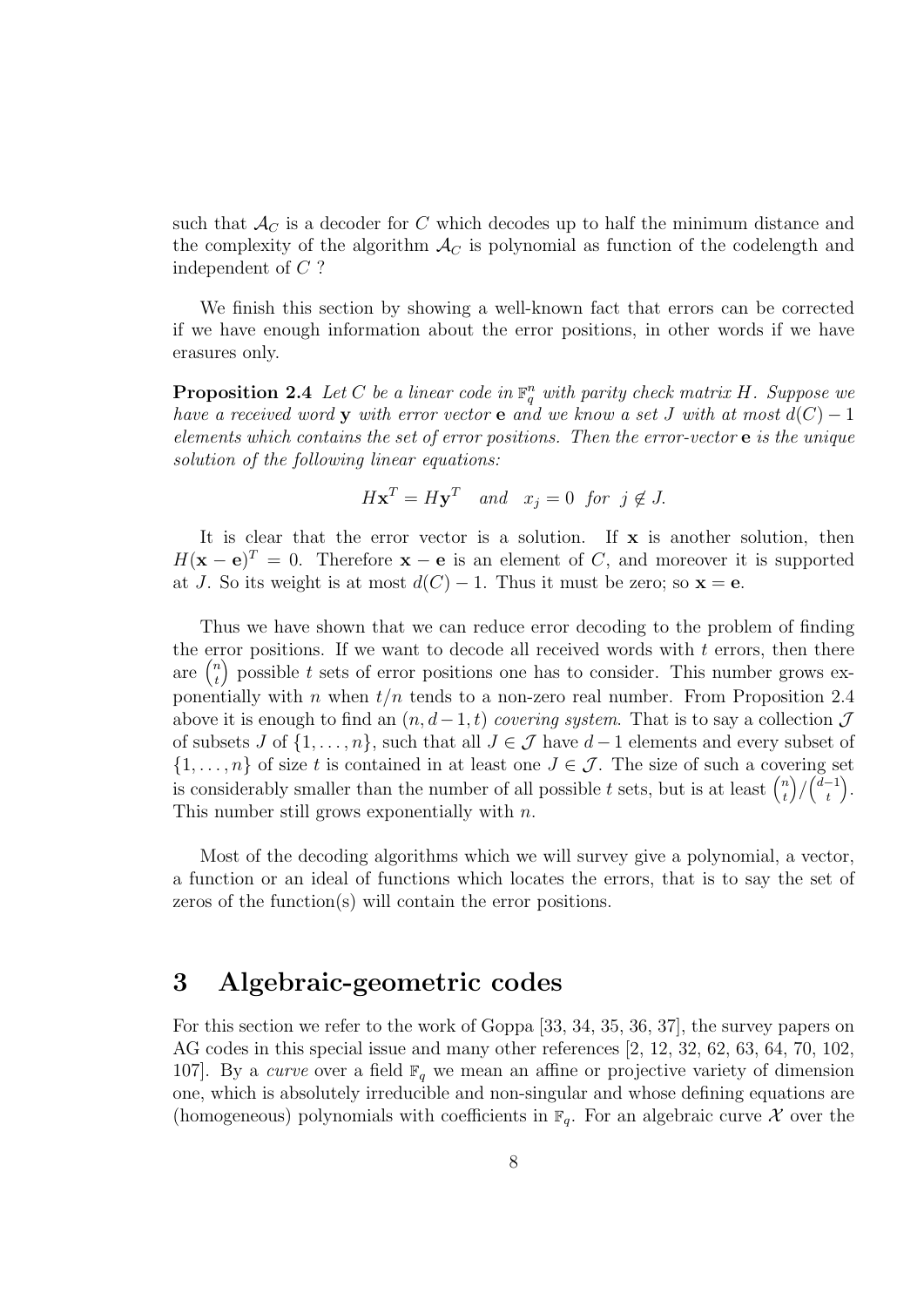field  $\mathbb{F}_q$  we denote its function field by  $\mathbb{F}_q(\mathcal{X})$ . A rational point of a variety over  $\mathbb{F}_q$  is a point whose coordinates are in  $\mathbb{F}_q$ . The Frobenius map of a variety over  $\mathbb{F}_q$  sends a point with coordinates  $(a_1, \ldots, a_n)$  to  $(a_1, a_2)$  $a_1^q, \ldots, a_n^q$  and similarly for homogeneous coordinates. A place of degree m of a variety X over  $\mathbb{F}_q$  is a set of m points of the variety which are rational over  $\mathbb{F}_{q^m}$  and which are cyclically permuted by the Frobenius map. With every place P of a curve X one can associate the valuation  $v_P$  on the field  $\mathbb{F}_q(\mathcal{X})$  of rational functions on  $\mathcal X$  which measures the order of zero or pole of a function at this place. A *divisor* is a formal sum  $\sum m_P P$  of places P with integer coefficients  $m_P$  such that finitely many coefficients are non-zero. One can add divisors coefficientwise. One has a partial order on the divisors by comparing them coefficientwise. The *support* of a divisor G is the set of places, P, for which  $m<sub>P</sub>$  is non-zero. A divisor is called *effective* if all the coefficients are not negative. The *degree* of a divisor G of the form  $\sum m_P P$  is by definition

$$
\deg(G) = \sum m_P \deg(P).
$$

A rational function f has a divisor  $(f)$ , given by

$$
(f) = \sum v_P(f)P,
$$

which we call the *principal divisor* of the function. The principal divisor of a rational function f is the difference of two effective divisors,  $(f) = (f)_0 - (f)_{\infty}$ , where  $(f)_0$  is the *divisor of zeros* and  $(f)_{\infty}$  is the *divisor of poles* of f. Thus

$$
(f)_0 = \sum_{v_P(f) > 0} v_P(f)P
$$
 and  $(f)_{\infty} = \sum_{v_P(f) < 0} -v_P(f)P.$ 

The degree of a principal divisor is zero. Two divisors  $G$  and  $H$  are called *equivalent* if their difference is a principal divisor, this is denoted by  $G \equiv H$ .

For every divisor G one defines the finite dimensional vector space  $L(G)$  over  $\mathbb{F}_q$  of rational functions with zeros and poles prescribed by G as follows

$$
L(G) = \{ f \in \mathbb{F}_q(X) \mid f = 0 \text{ or } (f) \ge -G \}.
$$

The dimension of  $L(G)$  is denoted by  $l(G)$ . The Theorem of Riemann says that there exists a non-negative integer  $m$  such that for every divisor  $G$ 

$$
l(G) \ge \deg(G) + 1 - m,
$$

and the smallest non-negative integer with this property is called the genus, and is denoted by  $\gamma(\mathcal{X})$  or  $\gamma$ . The genus is zero if and only if the curve is the projective line. Curves of genus one are also called elliptic. The gonality of a curve is the smallest degree of a divisor G such that  $l(G) > 1$ , or equivalently, it is the smallest degree of a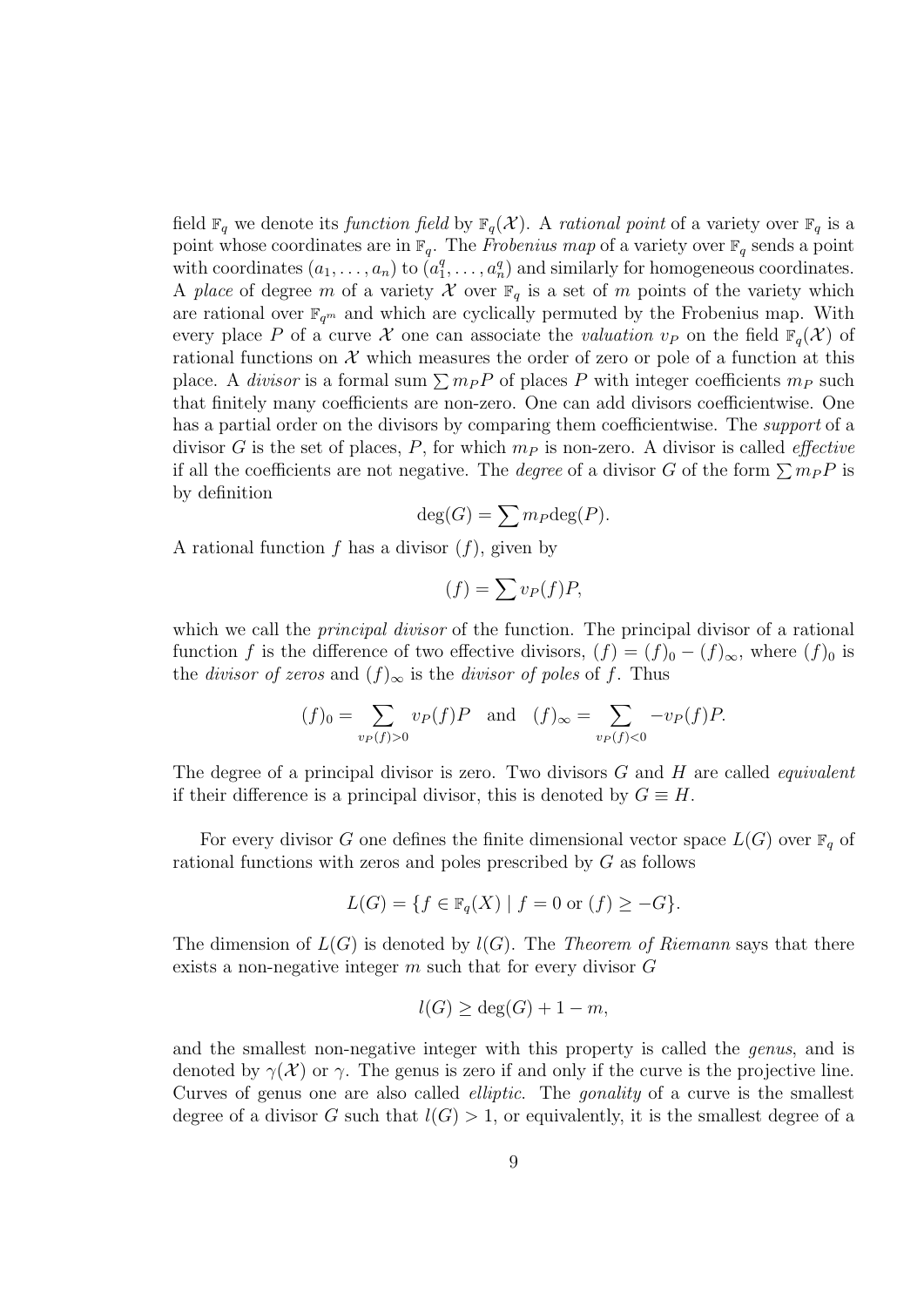non-constant morphism from the curve to the projective line, and is denoted by  $\tau(\mathcal{X})$ or  $\tau$ . The gonality is one if and only if the curve is the projective line. A curve which is not elliptic is called hyperelliptic if it has gonality two.

Let X be a curve over  $\mathbb{F}_q$ . Let  $P_1, \ldots, P_n$  be n distinct rational points of X. We denote the divisor  $P_1 + \cdots + P_n$  by D. Let G be a divisor with support disjoint form the support of D. Then we can evaluate f at all  $P_i$ 's and consider the map

$$
ev_D: L(G) \longrightarrow \mathbb{F}_q^n,
$$

defined by  $ev_D(f) = (f(P_1), \ldots, f(P_n))$ . This map is  $\mathbb{F}_q$ -linear and injective when  $deg(G) < n$ . We denote the image of this map by  $C<sub>L</sub>(D, G)$ . This code is called an algebraic-geometric or a generalized Reed-Solomon code on  $\mathcal{X}$ . The following proposition is a direct consequence of the Theorem of Riemann-Roch.

**Proposition 3.1** The code  $C_L(D, G)$  is  $\mathbb{F}_q$ -linear with parameters  $[n, k, d]$  such that  $d \geq n-\deg(G)$  and  $k \geq \deg(G)+1-\gamma$  when  $\deg(G) < n$ . Moreover if  $\deg(G) > 2\gamma-2$ , then  $k = deg(G) + 1 - \gamma$ .

The Goppa designed minimum distance of  $C<sub>L</sub>(D, G)$  is by definition  $n - \deg(G)$ and is denoted by  $\delta_{\Gamma}$ . The minimum distance of the dual of a code can be estimated in terms of the minimal number of dependent columns of a generator matrix of the code. Thus we have the following property:  $d(C^{\perp}) > t$  if and only if  $\dim(C(I)) =$  $k - #I$  for all  $I \subseteq \{1, ..., n\}$  and  $#I \leq t$ , where  $C(I)$  is the subcode of words in C which are zero at all  $i \in I$ . If  $Q = \sum_{i \in I} P_i$ , then  $C_L(D, G)(I) = C_L(D, G - Q)$ . The dimension of  $C_L(D, G - Q)$  is deg(Q) = #I smaller than the dimension of  $C_L(D, G)$ if  $\#I < \deg(G) - (2\gamma - 2)$  and  $\deg(G) < n$ . Thus the dual of  $C_L(D, G)$  has at least minimum distance deg( $G$ ) – 2 $\gamma$  + 2.

Another way to get an estimate for the minimum distance of the dual code of  $C<sub>L</sub>(D, G)$  is with the help of *differential forms*, also called *differentials*. Think of differentials as objects of the form  $fdg$ , where f and g are rational functions and  $dg$ is the differential of  $g$ , such that the map which sends  $g$  to  $dg$  is a *derivation*. A derivation is  $\mathbb{F}_q$ -linear and the *Leibniz rule*  $d(fg) = f dg + g df$  holds. We denote the set of differentials on X by  $\Omega_{\mathcal{X}}$ . One can talk about zeros and poles of differentials. At every place  $P$  there exists a *local parameter* that is a function  $u$  which has valuation 1 at P, and for every differential  $\omega$  there exists a function f such that  $\omega = f du$ . The valuation  $v_P(\omega)$  of  $\omega$  at P is now by definition  $v_P(f)$ , so we say  $\omega$  has a zero of order ρ if  $ρ = v<sub>P</sub>(f) > 0$  and ω has a pole of order ρ if  $ρ = -v<sub>P</sub>(f) > 0$ . The divisor (ω) of  $\omega$  is by definition  $(\omega) = \sum v_P(\omega)P$ . The divisor of a differential is called *canonical* and always has degree  $2\gamma - 2$ . Any two canonical divisors are equivalent. In the same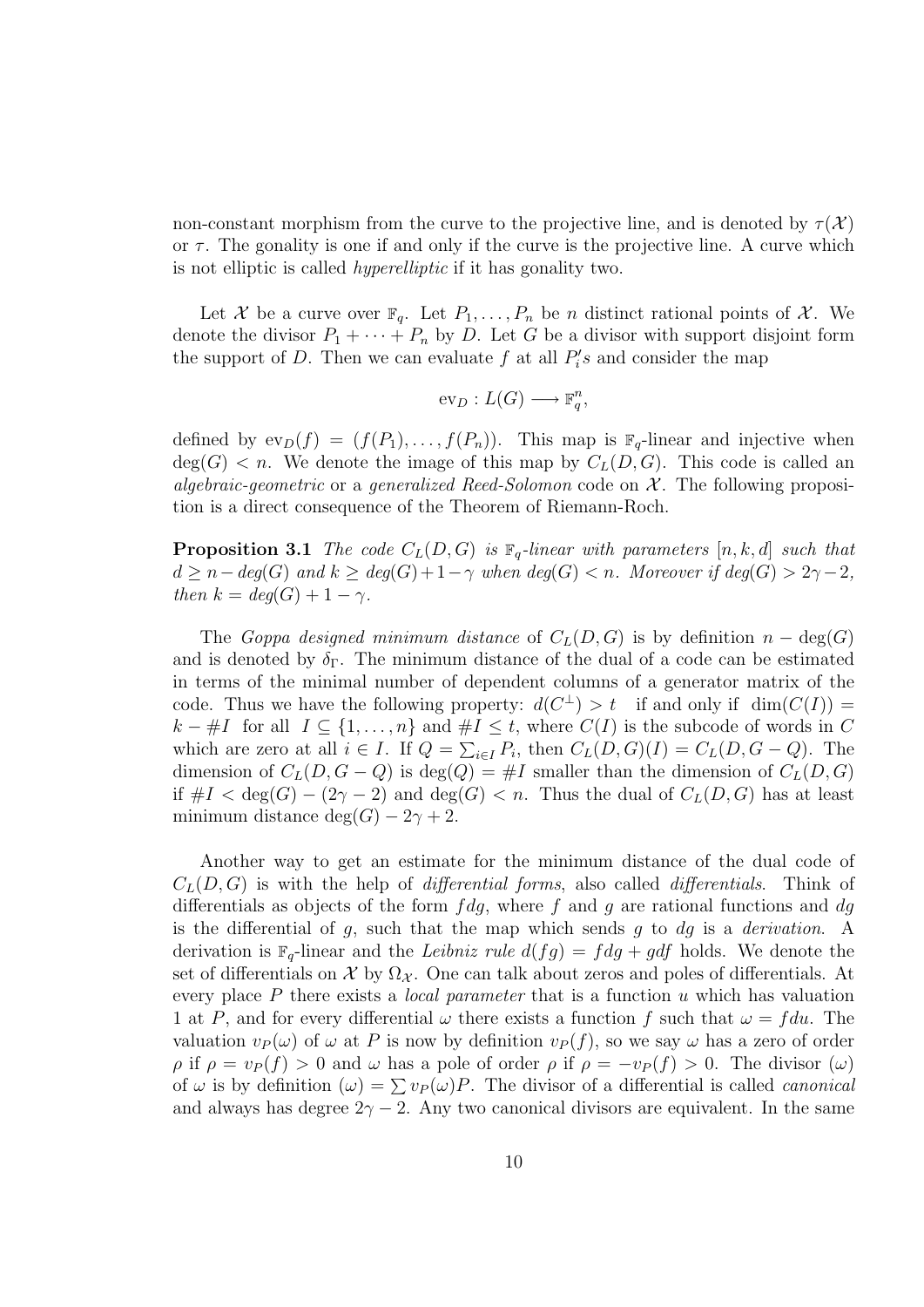way as we have defined  $L(G)$  for functions we now define the vector space  $\Omega(G)$  of differentials with zeros and poles prescribed by G as

$$
\Omega(G) = \{ \omega \in \Omega_{\mathcal{X}} \mid \omega = 0 \text{ or } (\omega) \ge G \}.
$$

Now one could have defined the genus as the dimension of the vector space of differentials without poles, that is of  $\Omega(O)$ , where O is the divisor with coefficient 0 at every place. The dimension of  $\Omega(G)$  is called the *index of speciality* of G and is denoted by  $i(G)$ . The Theorem of Riemann-Roch states that

$$
l(G) = \deg(G) + 1 - \gamma + i(G).
$$

Furthermore  $i(G) = l(K - G)$  for all divisors G and canonical divisors K.

Let  $\omega$  be a differential form. If P is a place of degree m and u is a local parameter at P, then there exists a rational function f such that  $\omega = f du$ . This function f has a formal Laurent series  $\sum_{i=p}^{\infty} a_i u^i$ , where the coefficients  $a_i$  are in  $\mathbb{F}_{q^m}$  and  $\rho = v_P(\omega)$  and  $a_{\rho} \neq 0$ . The *residue* of  $\omega$  at P is by definition  $Tr(a_{-1})$  and denoted by res<sub>P</sub>( $\omega$ ), where Tr is the trace map from  $\mathbb{F}_{q^m}$  to  $\mathbb{F}_q$ . If  $P_1, \ldots, P_n$  are n distinct rational points on the curve and  $G$  is a divisor with none of the  $P_i$  in its support, then consider the map

$$
res_D : \Omega(G - D) \longrightarrow \mathbb{F}_q^n,
$$

defined by  $res_D(\omega) = (res_{P_1}(\omega), \ldots, res_{P_n}(\omega))$ . Its image is denoted by  $C_{\Omega}(D, G)$ . Such codes are called geometric Goppa or algebraic-geometric. As a corollary of the Theorem of Riemann-Roch we get

**Proposition 3.2** The code  $C_{\Omega}(D, G)$  is  $\mathbb{F}_q$ -linear with parameters [n, k, d] such that  $d \geq deg(G) - 2\gamma + 2$  and  $k \geq n - deg(G) - 1 + \gamma$  when  $deg(G) > 2\gamma - 2$ . Moreover if  $deg(G) < n$ , then  $k = n - deg(G) - 1 + \gamma$ .

We call deg(G)−2γ+2 the Goppa designed minimum distance of the code  $C_{\Omega}(D, G)$ and denote it by  $\delta_{\Gamma}$  as well.

The fact that the functional code  $C_L(D, G)$  and the differential code  $C_{\Omega}(D, G)$  are dual codes is seen by the Residue Theorem, which states that the sum of all residues over all places of a fixed differential is zero. That both the functional and the differential codes are called algebraic-geometric codes is justified by the fact that for every curve and every choice of n rational points  $P_1, \ldots, P_n$  there exists a canonical divisor K of a differential form  $\omega$ , which has simple poles at  $P_i$  with  $res_{P_i}(\omega) = 1$  for all i, such that  $C_L(D, G) = C_{\Omega}(D, K + D - G)$  for all divisors G. This fact also shows that it is not a loss of the generality to consider only decoding algorithms for the differential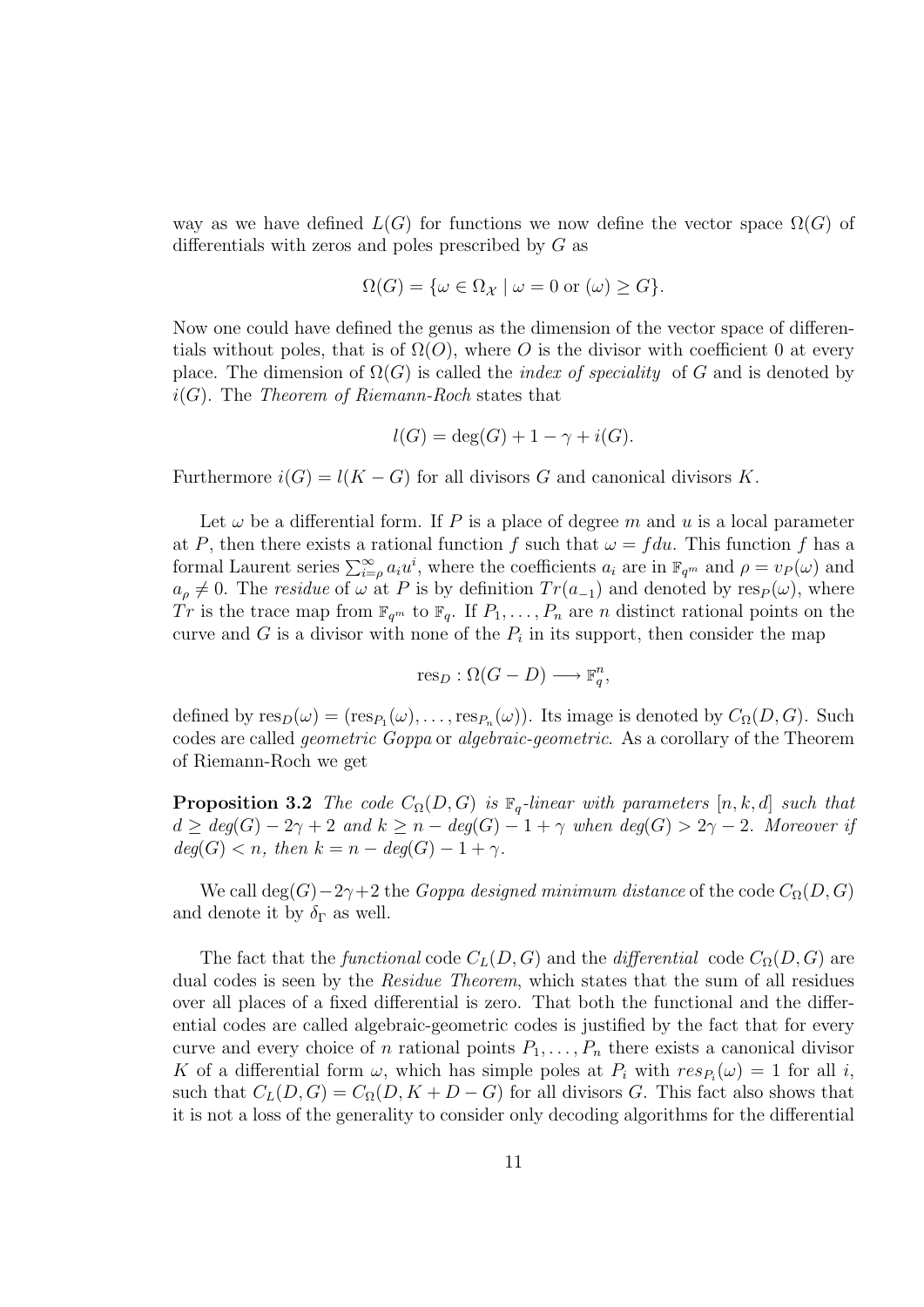codes.

In many papers one point codes are considered, that is to say codes of the form  $C<sub>L</sub>(D, mP)$  or  $C<sub>\Omega</sub>(D, mP)$ , where P is a rational point which is distinct from all  $P_1, \ldots, P_n$  and m an integer. Let m be a non-negative integer. If  $l(mP) = l((m-1)P)$ , then m is called a *(Weierstrass)* gap of P. The number of gaps of P is equal to the genus  $\gamma$  of the curve, since  $l(iP) = i + 1 - \gamma$  if  $i > 2\gamma - 2$ , and

$$
1 = l(0) \le l(P) \le \cdots \le l((2\gamma - 1)P) = \gamma.
$$

If  $m \in \mathbb{N}_0$ , then m is a non-gap of P if and only if there exists a rational function which has a pole of order m at P and no other poles. If  $m_1$  and  $m_2$  are non-gaps of P, then  $m_1 + m_2$  is also a non-gap of P, thus the non-gaps form a *semigroup* in  $\mathbb{N}_0$ . Let  $(\rho_i | i \in \mathbb{N})$  be an enumeration of all the non-gaps of P in increasing order, so  $\rho_1 = 0$ . The semigroup of non-gaps is always generated by  $\rho_2, \rho_3, \ldots, \rho_{\gamma+2}$ . Let  $g_i \in L(\rho_i P)$  be such that  $v_P(g_i) = -\rho_i$  for  $i \in \mathbb{N}$ . The ring  $K_\infty(P)$  of rational functions on the curve with only poles at P plays an important role. Now

$$
K_{\infty}(P) = \mathbb{F}_q[g_2, g_3, \dots, g_{\gamma+2}],
$$

and

$$
\mathbb{F}_q[Y_1,\ldots,Y_{\gamma+1}]/I \cong K_{\infty}(P),
$$

where the isomorphism is given by sending  $Y_i$  to  $g_{i+1}$ , and I is some ideal in the ring  $\mathbb{F}_q[Y_1,\ldots,Y_{\gamma+1}]$ . See [80]. If the semigroup of non-gaps is generated by  $\rho_{i_1},\ldots,\rho_{i_l}$ , then

$$
K_{\infty}(P) = \mathbb{F}_q[g_{i_1},\ldots,g_{i_l}],
$$

such that

$$
\mathbb{F}_q[Z_1,\ldots,Z_l]/J \cong K_{\infty}(P),
$$

where the isomorphism is given by sending  $Z_j$  to  $g_{i_j}$ , and J is some ideal in the ring  $\mathbb{F}_q[Z_1,\ldots,Z_l]$ . This has the following geometric meaning: if P is a point on the curve X then one can embed  $\mathcal{X} \setminus \{P\}$  in affine space of dimension l with defining equations given by the elements of the ideal  $J$ . The corresponding projective curve has only  $P$ in the hyperplane at infinity.

#### Example 3.3 Reed-Solomon codes.

Let  $\alpha = (\alpha_1, \ldots, \alpha_n)$  be an *n*-tuple of *n* distinct elements of  $\mathbb{F}_q$ . Define the kdimensional Reed-Solomon code over  $\mathbb{F}_q$  by

$$
RS_k(\alpha, \mathbf{x}) = \{ (f(\alpha_1), \dots, f(\alpha_n)) \mid f \in \mathbb{F}_q[X], \deg(f) < k \}.
$$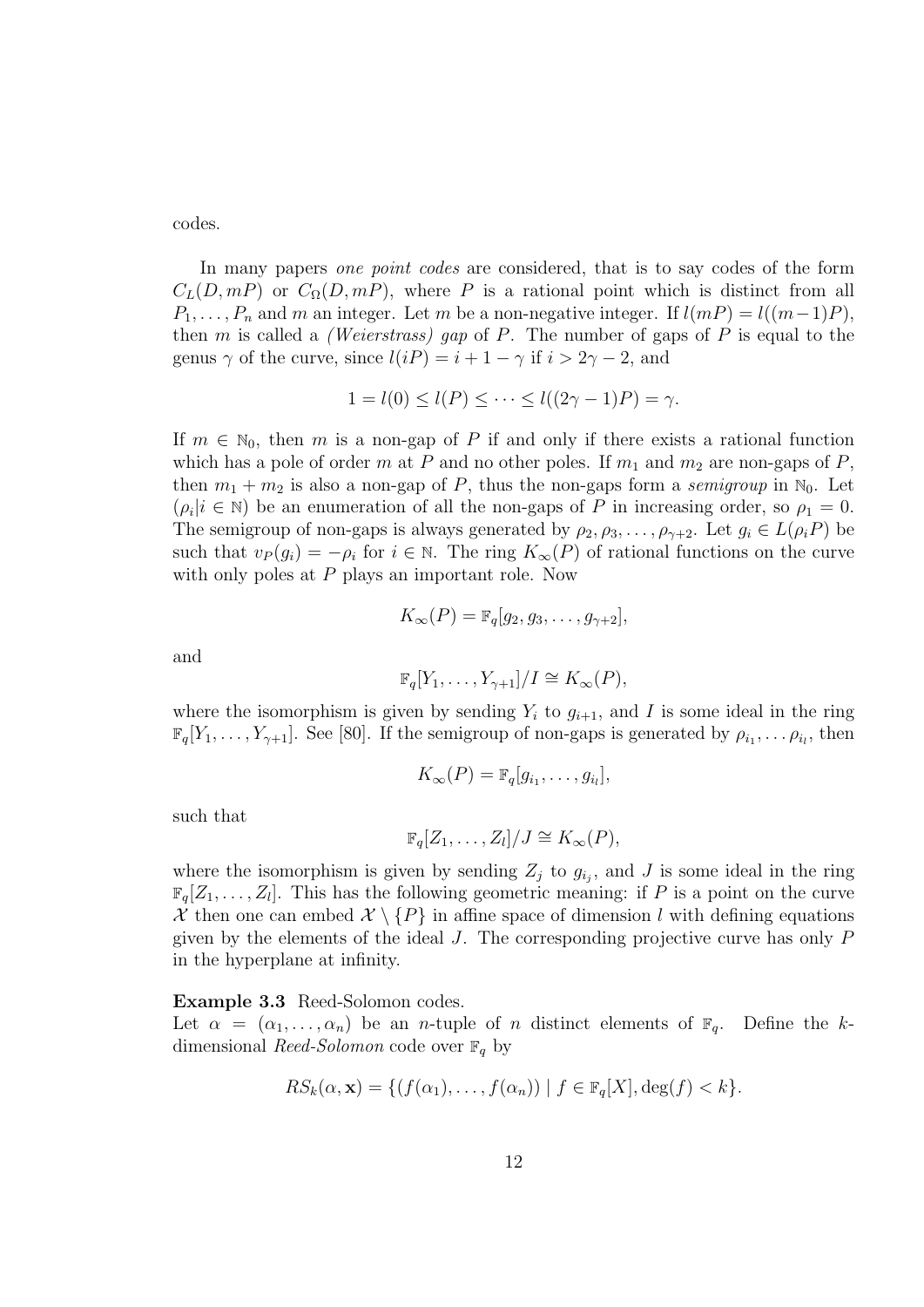Let **x** be an *n*-tuple of non-zero elements of  $\mathbb{F}_q$ . The *k*-dimensional *Generalized Reed*-Solomon code over  $\mathbb{F}_q$  is defined by

$$
GRS_k(\alpha, \mathbf{x}) = \{ (f(\alpha_1)x_1, \dots, f(\alpha_n)x_n) \mid f \in \mathbb{F}_{q^m}[X], \deg(f) < k \}.
$$

Let g be a polynomial in  $\mathbb{F}_q[X]$  such that  $g(\alpha_i) = x_i$  for all i. Let  $P_i = (\alpha_i : 1)$  and  $P = (1:0)$  be the point at infinity of the projective line. Let  $D = P_1 + \cdots + P_n$ . Let the divisor G on the projective line be defined by  $G = (k-1)P_{\infty} - (g)$ . Then  $GRS_k(\alpha, \mathbf{x}) = C_L(D, G)$ . The set of extended Generalized RS codes is exactly the set of codes on the projective line. That is why the functional codes  $C<sub>L</sub>(D, G)$  on curves are called Generalized RS codes too by some authors.

#### Example 3.4 Goppa codes.

Let  $L = {\alpha_1, \ldots, \alpha_n}$  be a set of n distinct elements of  $\mathbb{F}_{q^m}$ . Let g a polynomial in  $\mathbb{F}_{q^m}[X]$  which is not zero at  $\alpha_i$  for all i. The *(classical) Goppa code*  $\Gamma(L,g)$  is defined by

$$
\Gamma(L,g) = \{ \mathbf{c} \in \mathbb{F}_q^n \mid \sum \frac{c_i}{X - \alpha_i} \equiv 0 \ (mod \ g \ ) \}.
$$

Let the  $P_i$ , P and D be as in the previous example. If we take for E the divisor of zeros of g, then  $\Gamma(L, g) = C_{\Omega}(D, E - P)$  and

$$
\mathbf{c} \in \Gamma(L, g) \text{ if and only if } \sum \frac{c_i}{X - \alpha_i} dX \in \Omega(E - P - D).
$$

This is the reason that some authors extend the definiton of Geometric Goppa codes to subfield subcodes of differential codes of the form  $C_{\Omega}(D, G)$ . The duality between functional and differential codes is for instance seen by the well-known fact [69] that the parity check matrix of the Goppa code  $\Gamma(L, g)$  is equal to the following generator matrix of a Generalized RS code

$$
\left(\begin{array}{cccc}g(\alpha_1)^{-1} & \cdots & g(\alpha_n)^{-1} \\ \alpha_1 g(\alpha_1)^{-1} & \cdots & \alpha_n g(\alpha_n)^{-1} \\ \vdots & \cdots & \vdots \\ \alpha_1^{r-1} g(\alpha_1)^{-1} & \cdots & \alpha_n^{r-1} g(\alpha_n)^{-1}\end{array}\right),
$$

where  $r$  is the degree of the Goppa polynomial  $q$ .

**Example 3.5** Let X be a non-singular projective plane curve of degree m over  $\mathbb{F}_q$ . Then the curve is also absolutely irreducible. Let the affine part of  $\mathcal X$  be given by the equation  $F(X, Y) = 0$ , where  $F(X, Y)$  is a polynomial in the variables X and Y with coefficients in  $\mathbb{F}_q$ . The coordinate ring of this affine part is equal to  $\mathbb{F}_q[X, Y]/(F)$ . The cosets of X and Y modulo the ideal generated by F are denoted by x and y, respectively. Let  $H$  be the intersection divisor of the curve with the line at infinity.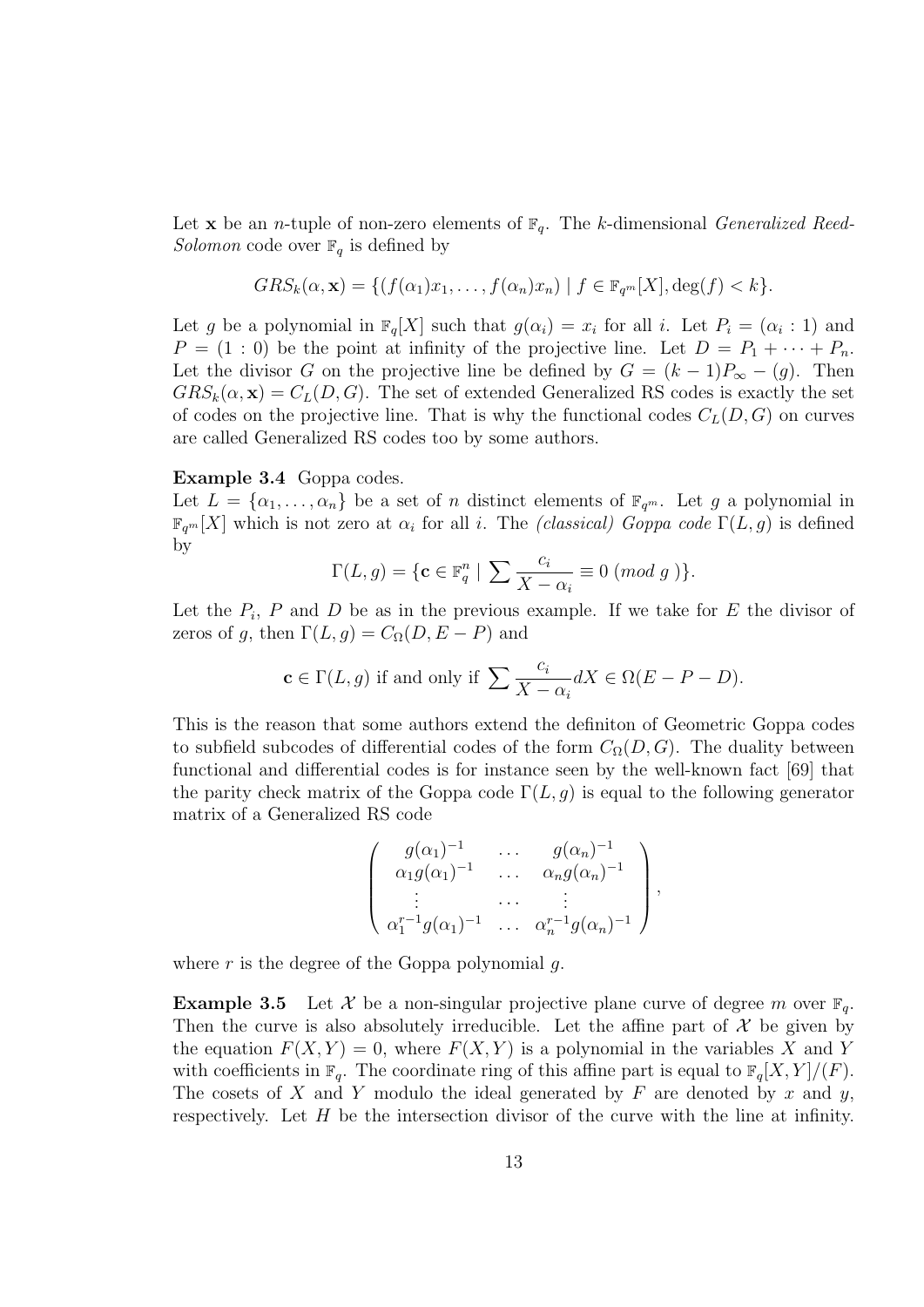Then jH has degree jm and  $L(jH)$  is generated by all  $x^a y^b$  such that  $a + b \leq j$ ,  $a, b \in \mathbb{N}_0$ , and the relations come from multiples of F. Thus  $l(jH) = \binom{j+2}{2}$ 2 ) if  $j < m$ , and

$$
l(jH) = {j+2 \choose 2} - {j-m+2 \choose 2} = jm+1 - \frac{(m-1)(m-2)}{2}
$$

if  $j \geq m$ . See [32, 48]. The genus of such a curve is  $(m-1)(m-2)/2$ .

**Example 3.6** Many papers on the decoding of codes on curves use the *Hermitian* curve as an example which is given by the homogeneous equation

$$
X^{r+1} + Y^{r+1} + Z^{r+1} = 0
$$

over  $\mathbb{F}_q$ , where  $q = r^2$ . This curve has  $r^3 + 1$  rational points over  $\mathbb{F}_q$  and genus  $r(r-1)/2$ . This curve is isomorphic to the curve with affine equation

$$
Y^r + Y = X^{r+1},
$$

which has exactly one point P at infinity and  $n = r^3$  rational points  $P_1, \ldots, P_n$  in the affine plane. The semigroup of non-gaps at P is generated by r and  $r + 1$  and the corresponding functions are  $x$  and  $y$ , so

$$
K_{\infty}(P) = \mathbb{F}_q[x, y] \cong \mathbb{F}_q[X, Y]/I,
$$

where I is the ideal of  $\mathbb{F}_q[X, Y]$  generated by  $Y^r + Y - X^{r+1}$ . Hermitian codes are codes of the form  $C_L(P_1 + \cdots + P_n, mP)$ . See [41, 48, 64, 65, 95, 96, 101, 106, 112].

**Example 3.7** The Klein quartic over  $F_8$  has the affine equation

$$
X^3Y + Y^3 + X = 0.
$$

It has genus  $\gamma = 3$ , and 3 points  $R_1 = (1 : 0 : 0)$ ,  $R_2 = (0 : 1 : 0)$  and  $R_3 = (0 : 0 : 1)$ which are rational over  $\mathbb{F}_2$ , and 21 points  $P_1, \ldots, P_{21}$  which are rational over  $\mathbb{F}_8$ , but not over  $\mathbb{F}_2$ . The codes  $C(m) = C_{\Omega}(P_1 + \cdots + P_{23}, mP)$ , where  $4 < m < 23$ ,  $P_{22} = R_3$ ,  $P_{23} =$  $R_1$  and  $P = R_2$ , have parameters [23, 25 – m,  $\geq m-4$ ]. This curve has been studied most often in papers on AG codes and their decoding [16, 18, 25, 38, 43, 63, 81, 98]. In these papers however one considers codes of the form  $C_{\Omega}(D, G)$ , where  $D = P_1 + \cdots + P_{21}$ and  $G = m(R_1 + R_2 + R_3)$ . In [60, 61] and the following decoding algorithms the codes  $C(m)$  are used as an example.

The homogeneous equation of the Klein quartic is

$$
X^3Y + Y^3Z + Z^3X = 0
$$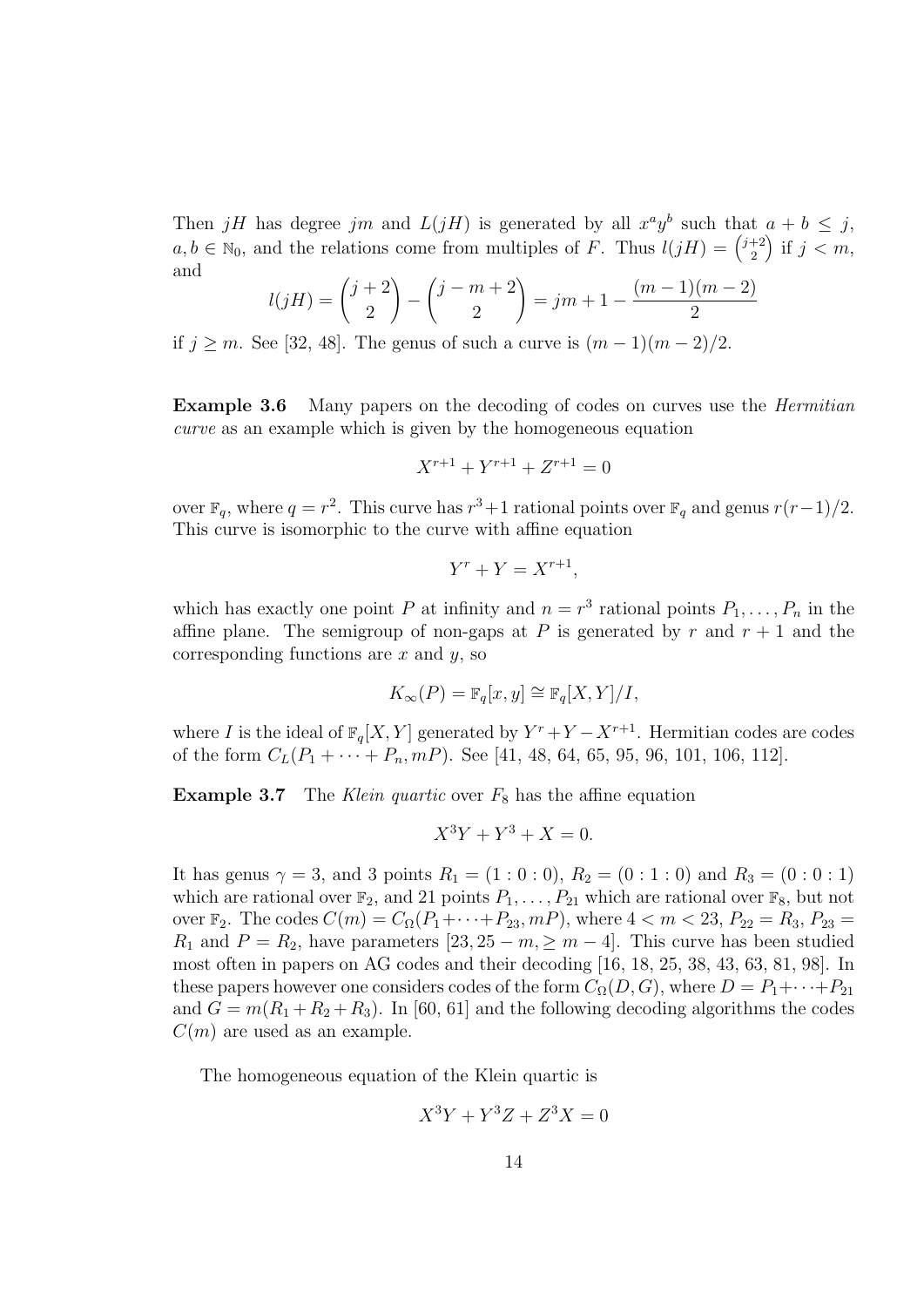and from this we readily see that the intersection divisor of the curve with the line with equation  $X = 0$  is equal to  $3R_3 + R_2$ , with the line  $Y = 0$  is  $3R_1 + R_3$ , and with the line  $Z = 0$  is  $3R_2 + R_1$ . The function x is the quotient of X and Z, so the principal divisors of  $x$  is

$$
(x) = (3R_3 + R_2) - (3R_2 + R_1) = 3R_3 - R_1 - 2R_2.
$$

Similarly, if  $y = Y/Z$ , then

$$
(y) = 2R_1 + R_3 - 3R_2
$$
  
\n
$$
(xy) = R_1 + 4R_3 - 5R_2
$$
  
\n
$$
(y^2) = 4R_1 + 2R_3 - 6R_2
$$
  
\n
$$
(x^2y) = 7R_3 - 7R_2
$$

and in general

$$
(x^i y^j) = (3i + j)R_3 + (2j - i)R_1 - (2i + 3j)R_2.
$$

The non-gaps at  $P = R_2$  less than or equal to  $2\gamma + 1 = 7$  are 0, 3, 5, 6 and 7, and the corresponding functions are  $g_1 = 1$ ,  $g_2 = y$ ,  $g_3 = xy$ ,  $g_4 = y^2$  and  $g_5 = x^2y$ . Furthermore  $g_{3j-2} = y^j$ ,  $g_{3j-1} = x^2y^{j-1}$  and  $g_{3j} = xy^j$  for  $j \ge 2$ . There are some obvious equations between the  $g_i$  such as

$$
g_2g_5 = g_3^2
$$
,  $g_4 = g_2^2$ ,  $g_{3j-2} = g_2^j$ ,  $g_{3j-1} = g_5g_2^{j-2}$  and  $g_{3j} = g_3g_2^{j-1}$ .

From the affine equation of the Klein quartic follows

$$
g_2^4 + g_3 + g_3 g_5 = 0,
$$

and there is another equation which is more difficult to find

$$
g_2^3 g_3 + g_5 + g_5^2 = 0.
$$

See [61]. One can show that all equations are consequences of these equations, thus

$$
K_{\infty}(P) = \mathbb{F}_8[g_2, g_3, g_5] \cong \mathbb{F}_8[Z_1, Z_2, Z_3]/J,
$$

where

$$
J=(Z_1Z_3+Z_2^2,Z_1^4+Z_2+Z_2Z_3,Z_1^3Z_2+Z_3+Z_3^2).
$$

A point R on the affine plane model of the curve with coordinates  $(a, b)$  has coordinates  $(b, ab, a<sup>2</sup>b)$  on the model in affine 3-space.  $R_1$  and  $R_2$  are the only points on the plane model at the line at infinity  $Z = 0$ .  $R_1$  is a zero of  $g_2, g_3$  and  $g_5 + 1$ , so the corresponding point in 3-space has coordinates  $(0, 0, 1)$ . The point  $P = R_2$  is a pole of  $g_2, g_3$  and  $g_5$ , and is therefore the unique point at infinity of the curve in 3-space. See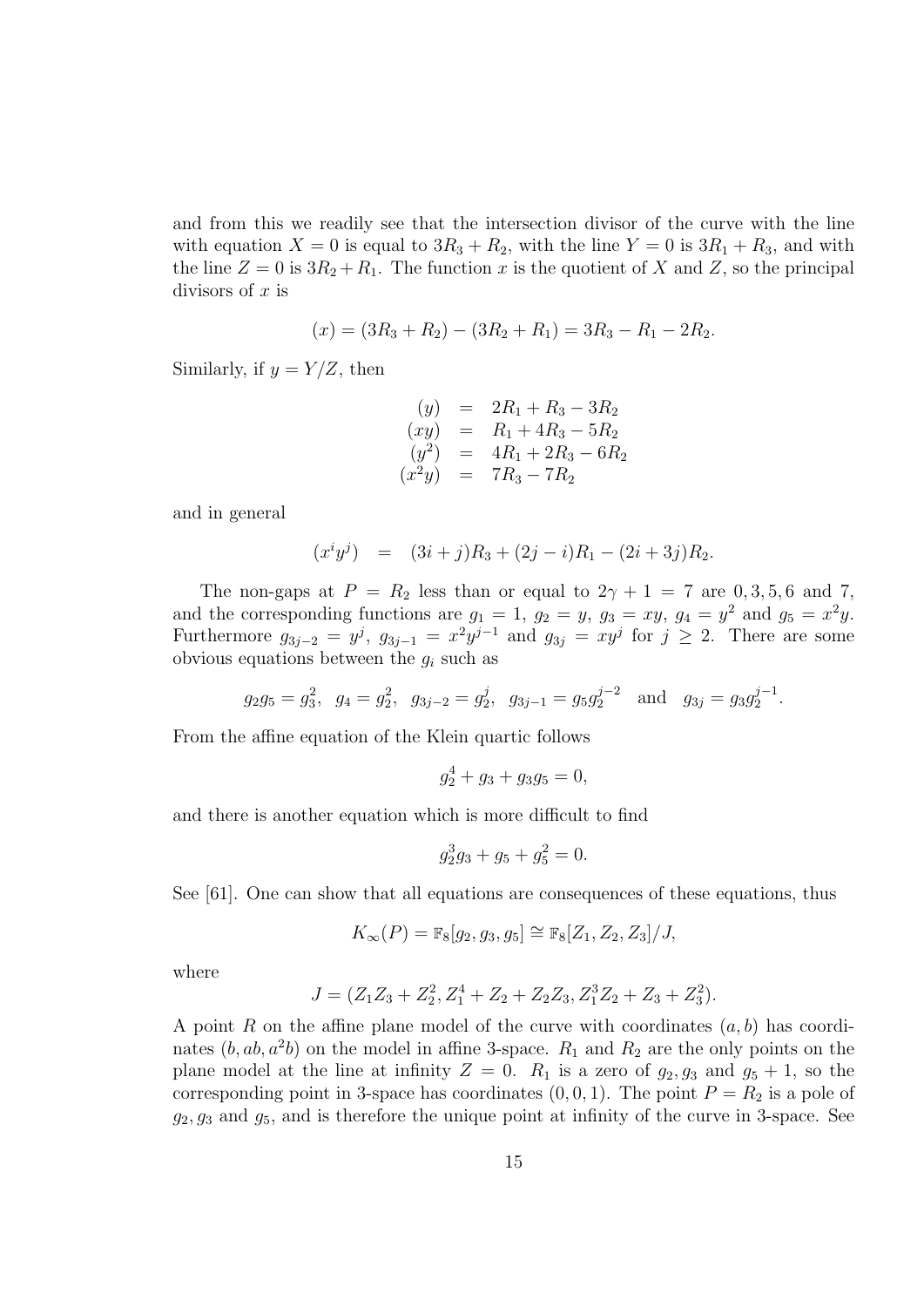[84] for a description of  $\mathbb{F}_8[q_2, q_3, q_5 + 1]$ .

The effective canonical divisors are exactly the intersection divisors of the projective plane curve with a line. The intersection divisor of the curve and the line with equation  $Z = 0$  is equal to  $3R_2 + R_1$  and is therefore a canonical divisor. Since  $(x) = 3R_3 R_1 - 2R_2$  and  $(y) = 2R_1 + R_3 - 3R_2$  we get

$$
\left(\frac{y}{x}\right) = (y) - (x) = 3R_1 - R_2 - 2R_3.
$$

We show below that  $(dx) = 4R_2 + 2R_3 - 2R_1$  and therefore

$$
\left(\frac{y}{x}dx\right) = R_1 + 3R_2.
$$

At a point  $Q$  with local parameter  $t$ , we have that

$$
x = \sum_{i \ge \rho} a_i t^i,
$$

where  $\rho = v_Q(x)$ , so

$$
dx = \sum_{i \ge \rho, i \text{ is odd}} i a_i t^{i-1} dt,
$$

since the characteristic is even. Thus if  $\rho$  is odd, then  $v_Q(dx) = \rho - 1$ ; if  $\rho$  is even, then  $v_Q(dx) \ge \rho$ ; and if  $\rho$  is non-negative, then  $v_Q(dx) \ge 0$ . Thus

$$
(dx) = 2R_3 - 2R_1 - 2R_2 + A,
$$

where A is an effective divisor, since  $(x) = 3R_3 - R_1 - 2R_2$ . Let  $t = x/y$ . Then t is a local parameter at  $R_2$ , so

$$
x = t^{-2} + a_{-1}t^{-1} + a_0 + \cdots
$$
 and  $y = t^{-3} + a_{-1}t^{-2} + a_0t^{-1} + a_1 + \cdots$ .

The equation  $x^3y + y^3 + x = 0$  implies  $y^4t^3 + y^3 + yt = 0$ , that is  $t = y^2(1 + yt^3)$ . Substituting the formal power series in  $t$  for  $y$  gives

$$
t = (t^{-6} + a_{-1}^2 t^{-4} + a_0^2 t^{-2} + a_1^2 + a_2^2 t^2 + a_3 t^4 + a_4^2 t^6 + \cdots)(a_1 t + a_0 t^3 + a_1 t^3 + \cdots)
$$

and therefore  $a_i = 0$  for all  $i < 5$  and  $a_5 = 1$ . Thus

 $x = t^{-2} + t^5 +$  higher order terms, so

$$
dx = (t4 + higher order terms)dt.
$$

Therefore  $(dx) = 2R_3 - 2R_1 + 4R_2 + B$ , where B is effective, but  $\deg(dx) = 2\gamma - 2 = 4$ , so we must have that  $B = 0$ , which proves the desired result.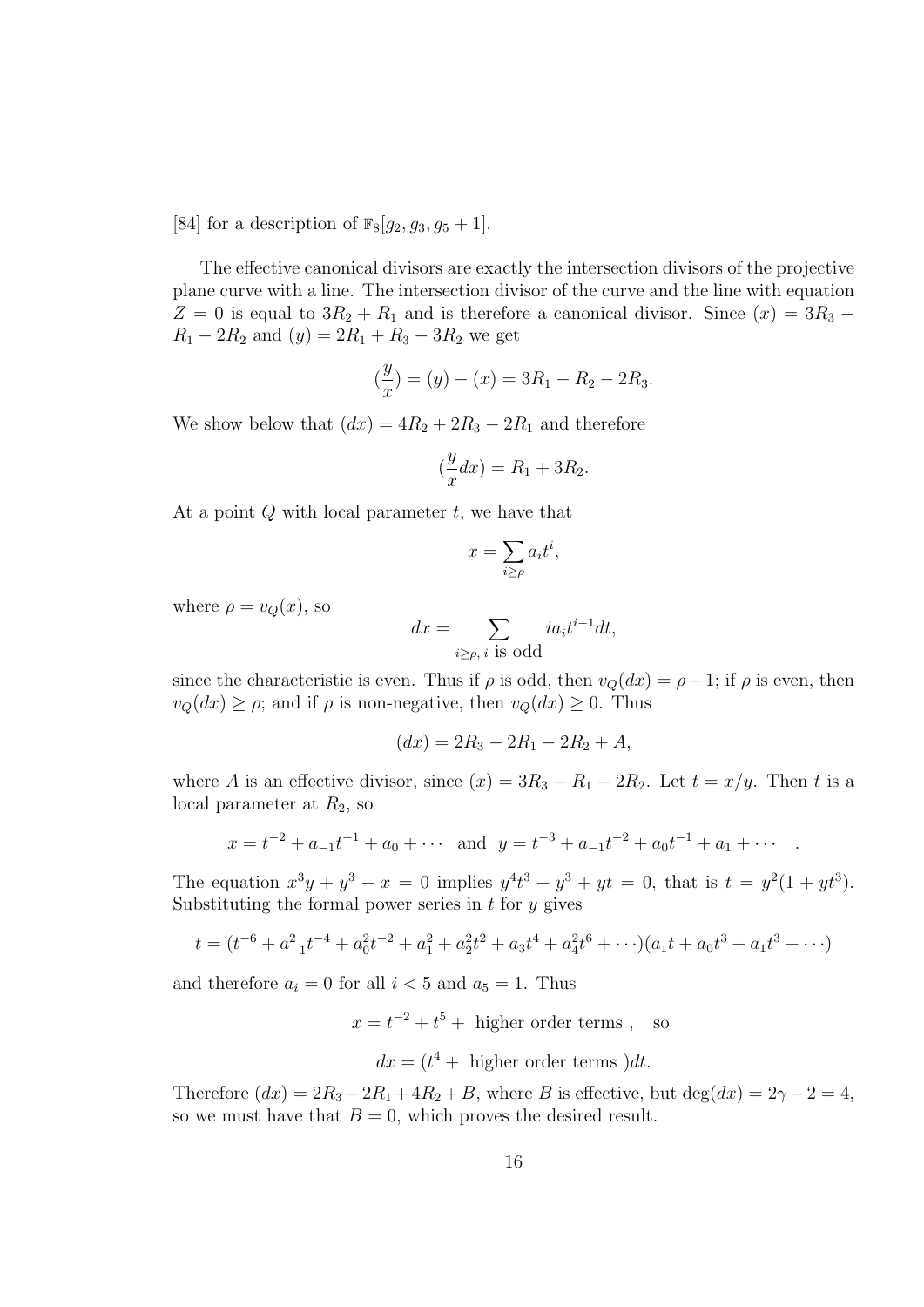Example 3.8 The curve with equation

$$
Y^8 + Y = X^2(X^8 + X)
$$

over  $\mathbb{F}_8$  has 64 rational points  $P_1, \ldots, P_{64}$  in the affine plane and one rational point P at infinity, and genus  $\gamma = 14$ . This is the first in the series of curves connected with the Suzuki group considered in [39]. At P the semigroup of non-gaps is generated by 8, 10, 12, 13 and the corresponding functions are  $x, y, x^5 + y^4$  and  $xy^4 + x^{20} + y^{16}$ . The corresponding codes  $C_{\Omega}(\overline{D}, mP)$ ,  $\overline{D} = P_1 + \cdots + P_{64}$  have parameters [64,  $\geq 77 - m$ ,  $\geq$  $m - 26$  for  $26 < m < 64$ .

**Example 3.9** Let r be a prime power such that  $r \equiv 1 \pmod{3}$ . The curve in affine 3-space over  $\mathbb{F}_q$ ,  $q = r^2$ , defined by the *Kummer extensions*:

$$
Y^{r+1} = X^r + X,
$$
  

$$
Z^{r+1} = -XY^r - YX^r - 1
$$

has  $(q-1)^2$  rational points and genus  $r^3 + r^2 - 3$ . See [110]. The functions x, y and z have a common pole at P and their pole orders at P are  $(r+1)^2$ ,  $r(r+1)$  and  $r(r+2)$ , respectively, and these 3 numbers are the generators of the semigroup of non-gaps at P.

### 4 The basic and modified algorithm

Recall that the Goppa designed minimum distance  $\delta_{\Gamma}$  of  $C_{\Omega}(D, G)$  is equal to deg(G) –  $2\gamma + 2$ .

Let y be a received word with error-vector **e** of t errors, where  $t \leq (\delta_{\Gamma} - 1)/2$ . So  $y = c + e$  for a codeword c in  $C_{\Omega}(D, G)$  and  $wt(e) = t$ . Let  $I = \{i \mid e_i \neq 0\}$  be the set of error positions. We have explained in Section 2 how we can get the error values if we have found a set J of at most  $d-1$  elements which contains the error positions. We will discuss in the following the basic and modified algorithm for the code  $C_{\Omega}(D, G)$ as presented in [48, 56, 100] and which are generalizations of the decoding algorithm of Arimoto-Peterson [3, 78] for RS codes. Under certain assumptions both algorithms find, for a received word y, a rational function  $f$  which is zero at all error positions. Such functions are called error-locator functions. We do not assume that the set of zeros of an error-locator function is equal to the set of error positions, as is the case for error-locator polynomials for RS and BCH codes. On a curve of genus  $\gamma > 0$ , if one has found a function f which is zero at t prescribed points, then in most cases such a function has  $\gamma$  zeros more. This is the reason that the basic and modified algorithm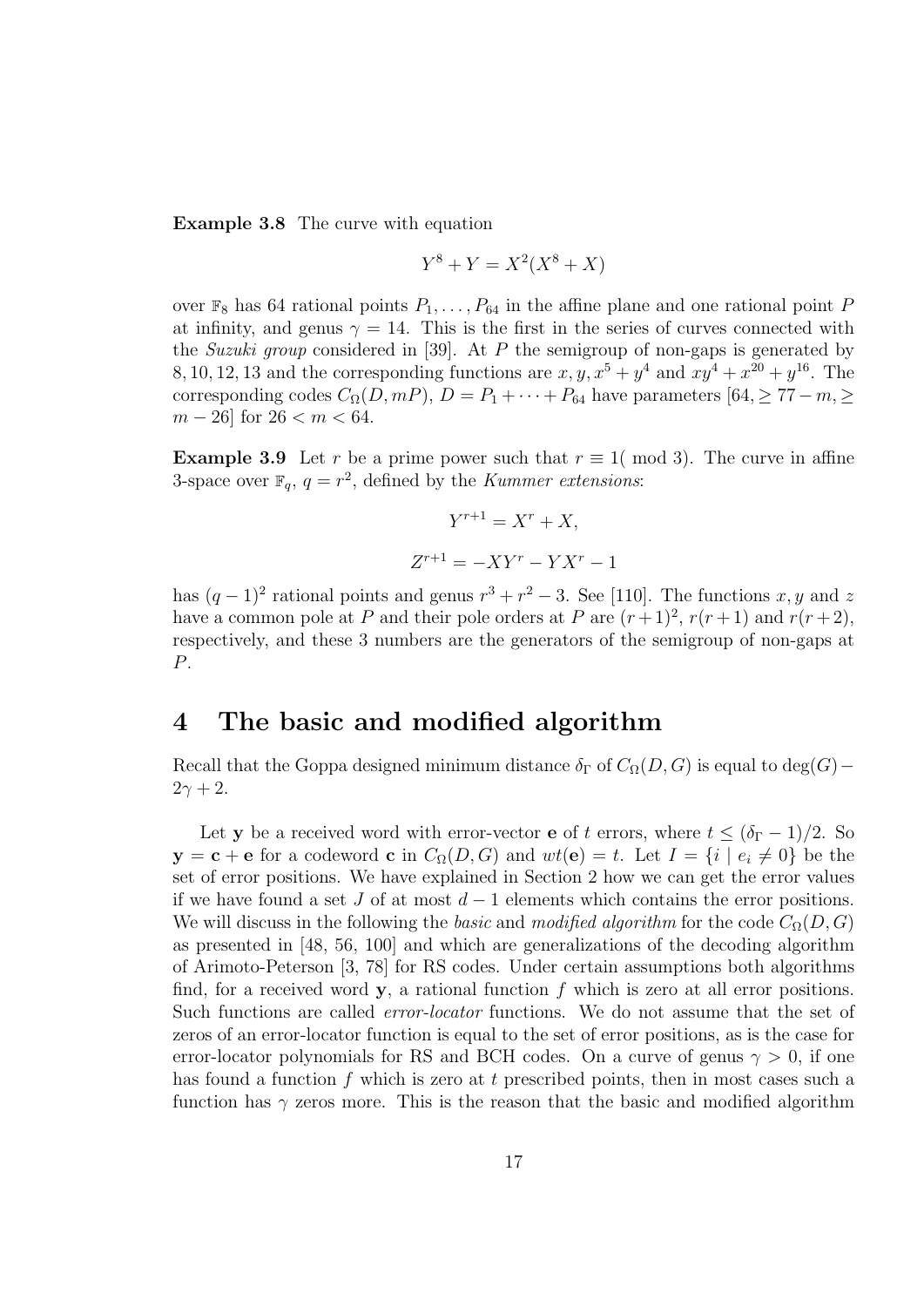does not decode up to half the Goppa designed minimum distance.

Let  $F$  be any divisor with support which is disjoint from the support of  $D$ . Let Q be the divisor of error positions defined by  $Q = \sum_{i \in I} P_i$ . The set of error-locator functions in  $L(F)$  is a subspace of  $L(F)$  defined by imposing t linear conditions and is equal to  $L(F - Q)$ . We want to find a non-zero error-locator function in  $L(F)$ , so  $L(F - Q)$  should be non-zero for all choices of Q. This is the case if the dimension of  $L(F)$  is at least  $t + 1$ , which is satisfied if the degree of F is at least  $t + \gamma$ , by the Theorem of Riemann.

If  $f \in L(F)$  and  $g \in L(G-F)$ , then  $fg \in L(G)$ , so the corresponding word  $ev_D(fg)$ is an element of  $C_L(D, G)$ , which is the dual of  $C_{\Omega}(D, G)$ , thus  $ev_D(fg) \mathbf{c}^T = 0$ . If moreover  $f$  is zero at all error positions, then

$$
\sum y_i f(P_i) g(P_i) = \sum e_i f(P_i) g(P_i) = \sum_{i \in I} e_i f(P_i) g(P_i) = 0.
$$

Define for a received word  $y$  and a divisor  $F$  the kernel

$$
K(\mathbf{y}, F) = \{ f \in L(F) \mid \sum y_i f(P_i) g(P_i) = 0 \text{ for all } g \in L(G - F) \}.
$$

Denote  $K(\mathbf{y}, F)$  by  $K(\mathbf{y})$  or  $K(F)$  for short in situations where F or y, respectively, is fixed. Thus  $K(\mathbf{y}, F)$  is an object we can compute as soon as we receive the word **y**. It contains all error-locator functions of  $L(F)$  hence

$$
L(F - Q) \subseteq K(\mathbf{y}, F).
$$

The righthand side is an object we know, and the lefthand side is the part we want to know. We assumed that  $\deg(F) \geq t+\gamma$ . Suppose moreover that  $\deg(G-F) > t+2\gamma-2$ , then  $C_{\Omega}(Q, G - F) = 0$ . If  $f \in K(\mathbf{y}, F)$ , then

$$
0 = \sum y_i f(P_i) g(P_i) = \sum_{i \in I} e_i f(P_i) g(P_i),
$$

for all  $g \in L(G - F)$ . The word **w** with entries  $w_i = e_i f(P_i)$  is an element of the dual of  $C_L(Q, G - F)$ , and we saw that this dual is zero. Thus  $e_i f(P_i) = 0$  for all  $i \in I$ , so f is zero at all error positions. Therefore  $L(F - Q) = K(\mathbf{y}, F)$ .

Two assumptions were made on the degree of F. Firstly deg(F)  $\geq \gamma + t$  and secondly deg( $G - F$ ) > 2 $\gamma$  - 2 + t, which conflict each other when t is too large. The largest possible value for t which meets both assumptions is  $|(\delta_{\Gamma} - 1 - \gamma)/2|$ . Let H be a parity check matrix for  $C_{\Omega}(D, G)$ . Let  $t = |(\delta_{\Gamma} - 1 - \gamma)/2|$ . Take a divisor F of degree  $t + \gamma$  with support disjoint from D. One can show that such divisors always exist. We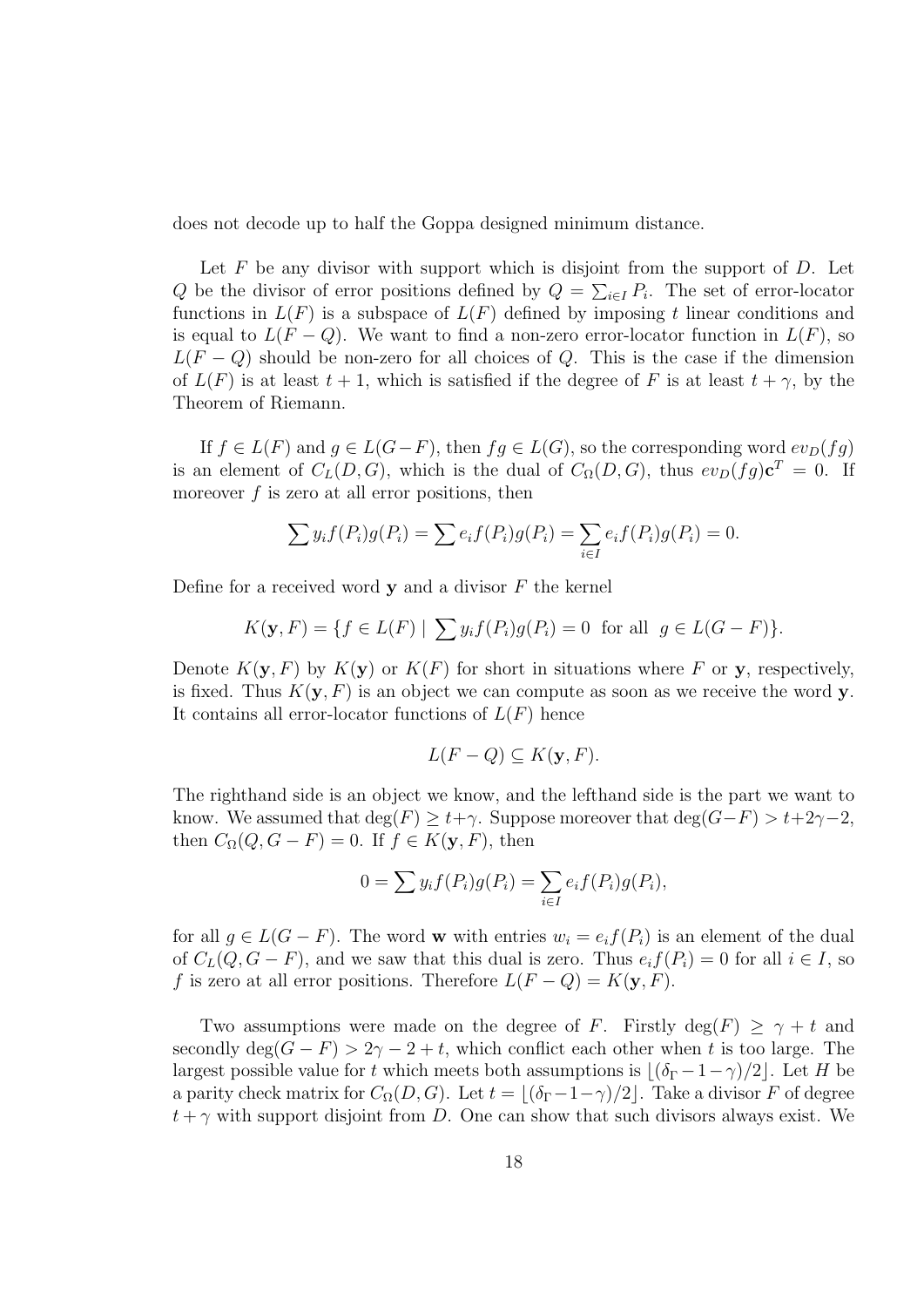consider the construction of such a divisor  $F$  and finding bases for the vector spaces  $L(F)$  and  $L(G - F)$  as part of the preprocessing of the following decoding algorithm.

**Algorithm 4.1** Basic Algorithm  $\mathcal{A}(F)$ 

- 1. Input: y (a received word)
- 2. Compute the Kernel  $K(\mathbf{y}, F)$ . If  $K(\mathbf{y}, F) = 0$ , then goto 6, else
- 3. Take a non-zero element f of  $K(\mathbf{y}, F)$  and let  $J = \{j \mid f(P_j) = 0\}$
- 4. Compute the solution space  $L(\mathbf{y})$  of all **x** such that:  $H\mathbf{x}^T = H\mathbf{y}^T$  and  $x_j = 0$  for all  $j \notin J$ .
- 5. If  $L(\mathbf{y})$  has the unique solution  $\mathbf{x}_0$ , then goto 7, else
- 6. Output: ?
- 7. Output:  $y x_0$

The assumptions on the degree of F also imply that a non-zero element of  $K(\mathbf{y})$ has at most  $(\delta_{\Gamma} - 1)$  zeros, so we can use Proposition 2.4 to get the error values. The computation of the kernel  $K(\mathbf{y})$  requires solving a set of  $l(F)$  linear homogeneous equations in  $l(G - F)$  unknowns, since we have computed a basis for  $L(F)$  and one for  $L(G - F)$  in the preprocessing. The error values can be computed by solving a linear system of  $n - k$  equations in at most  $\delta_{\Gamma} - 1$  unknowns. Thus we have sketched the proof of the following proposition. See [48, 56, 100].

**Theorem 4.2** The basic algorithm corrects  $|(\delta_{\Gamma} - 1 - \gamma)/2|$  errors. The complexity of the algorithm is at most  $\mathcal{O}(n^3)$ .

Remark 4.3 The Goppa designed minimum distance is negative for functional codes  $C<sub>L</sub>(D, G)$  with deg(G)  $>$  deg(D) = n. The minimum distance of codes  $C<sub>L</sub>(D, G)$  such that G is abundant, that is to say equivalent to a divisor of the form  $D+A$ , where A is an effective divisor of degree a, is at least  $\tau - a$ , where  $\tau$  is the gonality of the curve. If the curve has at least  $n+2$  points, then abundant divisors could be used to show that there exists a divisor F such that the basic algorithm  $\mathcal{A}(F)$  corrects  $|(\delta_{\Gamma}-1-\gamma+\tau)/2|$ errors. See [73].

**Remark 4.4** If  $F$  is an arbitrary divisor, then there exists a divisor  $F'$  which is equivalent with  $F$  and has support disjoint from the support of  $D$ . But one can define  $K(\mathbf{y}, F)$  even when the support of F is not disjoint from the support of D. If

$$
K(\mathbf{y}, F) = \{ f \in L(F) \mid \sum y_i(fg)(P_i) = 0 \text{ for all } g \in L(G - F) \},
$$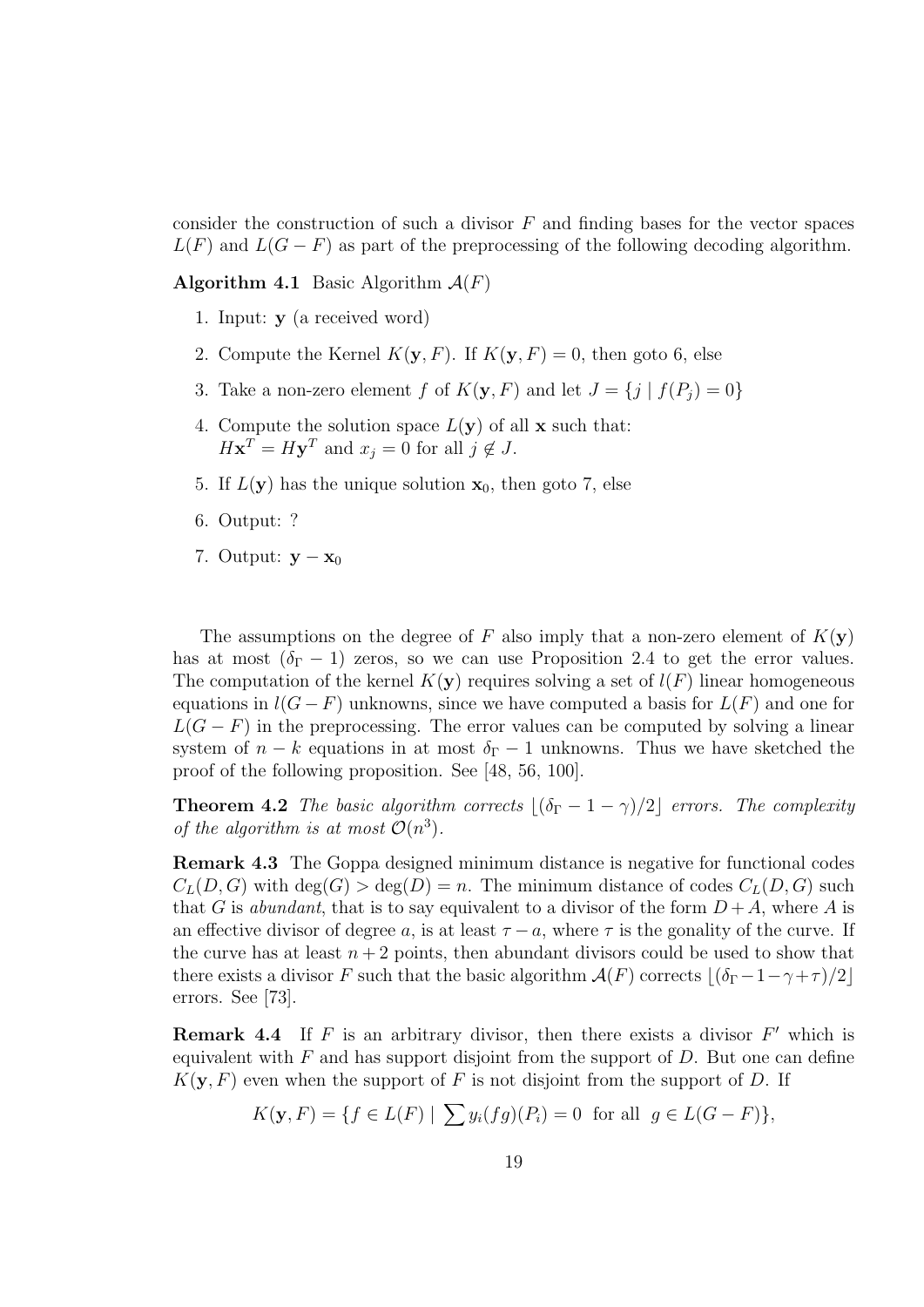then fg is well-defined at all points  $P_i$ , for all  $f \in L(F)$  and  $g \in L(G - F)$ . This follows since  $f \circ L(G)$  and G is assumed to have disjoint support from the support of D. See [18]. If  $f \in L(F - Q)$  and  $g \in L(G - F)$ , then  $fg \in L(G - Q)$ . Now  $fg$  is zero at all error positions because G has disjoint support from the support of D and so

$$
\sum y_i((fg)(P_i)) = \sum e_i((fg)(P_i)) = \sum_{i \in I} e_i((fg)(P_i)) = 0.
$$

Therefore it still follows that  $L(F - Q) \subseteq K(\mathbf{y}, F)$ . The elements of  $L(F - Q)$  are, by definition, error-locator functions. Notice that the assumption deg( $G-F$ ) > 2 $\gamma$  – 2+t implies that  $\Omega(G - F - Q) = 0$  for every divisor Q of t error positions. The following lemma gives a weakening of the assumptions for the basic algorithm. See [16, 18, 21].

**Lemma 4.5** Let H be a parity check matrix of the code  $C_{\Omega}(D, G)$ . Let y be a received word. Let  $e$  be the error vector and  $Q$  the divisor of error positions and let  $F$  be an arbitrary divisor.

1) (Existence) If  $\Omega(G - F - Q) = 0$ , then  $K(\mathbf{y}, F) = L(F - Q)$ , so all elements of the kernel  $K(y, F)$  are error locator functions. Moreover if  $L(F - Q) \neq 0$ , then there exists a non-zero element of  $K(y, F)$ .

2) (Uniqueness) If  $\Omega(G - F - Q) = 0$ ,  $L(F - Q) \neq 0$  and f is a non-zero element of  $K(\mathbf{y}, F)$  with set of zero positions  $J = \{j \mid f(P_j) = 0\}$ , then the set of equations  $H\mathbf{x}^T = H\mathbf{y}^T$  and  $x_j = 0$  for all  $j \notin J$  has the unique solution  $\mathbf{x} = \mathbf{e}$ .

Remark 4.6 The following heuristic argument shows that the basic algorithm corrects  $\lfloor(\delta_{\Gamma}-1)/2\rfloor$  errors most of the time, but it has not been made precise yet. If  $t =$  $|(\delta_{\Gamma} - 1)/2|$  and F is a divisor of degree  $t + \gamma$ , then  $L(F - Q) \neq 0$  for all divisors Q of t error positions. The set of divisors Q of degree t such that  $\Omega(G - F - Q) \neq 0$  defines a hypersurface in the variety of all effective divisors of degree t. If this hypersurface is irreducble, then the percentage of error patterns of weight  $t$  where the basic algorithm fails for this reason is roughly  $1/q$ .

It may be the case that  $\Omega(G - F - Q) \neq 0$  and we still have  $K(\mathbf{y}, F) = L(F - Q)$ . The following is more precise and comes from [18].

Proposition 4.7 Let F be a divisor with support which is disjoint from the support of D. Then

 $K(\mathbf{y}, F) = L(F - Q)$  if and only if  $\mathbf{e} * C_L(Q, F) \cap C_{\Omega}(Q, G - F) = 0$ .

The basic algorithm depends on the choice of the divisor  $F$ . So one may try to find a divisor which has a larger dimension than is expected from its degree. We took the lower bound  $\deg(F) + 1 - \gamma$  for the dimension of F, but  $l(F) = \deg(F) + 1 - \gamma + i(F)$ . A divisor F is called *special* if both  $l(F)$  and  $i(F)$  are not zero. The degree of a special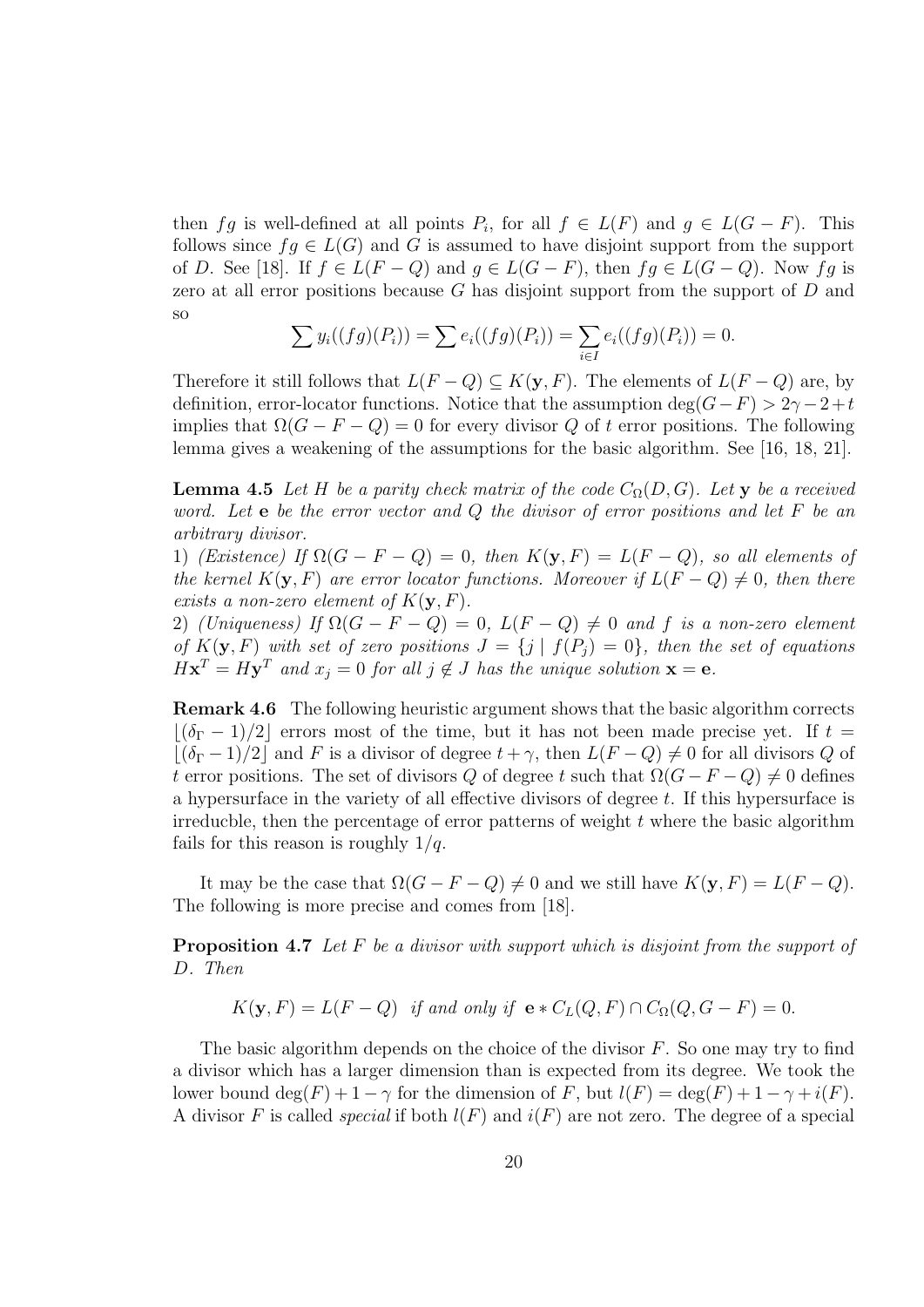divisor is between 0 and  $2\gamma - 2$ . Clifford's Theorem gives an upper bound for the dimension of a divisor:

if 
$$
0 \leq \deg(F) \leq 2\gamma - 2
$$
, then  $l(F) \leq \frac{\deg(F)}{2} + 1$ ,

and equality holds only for certain divisors on hyperelliptic curves.

**Remark 4.8** If we take for the basic algorithm a special divisor F and assume  $l(F) > t$ , instead of deg(F)  $\geq t + \gamma$ , and moreover deg(G – F)  $> 2\gamma - 2 + t$ , then  $t \leq (\delta_{\Gamma} - 1)/3$ . See [72].

Another way to improve the basic algorithm is to apply it with a sequence of divisors  $F_1, \ldots, F_s$ . In the modified algorithm [100] consider a sequence of divisors  $F_1 \leq \cdots \leq F_s \leq G$  and take a non-zero function of  $K(\mathbf{y}, F_i)$  for the smallest value of i such that the corresponding kernel is not zero, and continue as in the basic algorithm for  $F_i$ . If  $G = jH$ , then the sequence of divisors  $F_i = iH$  for  $i = 0, 1, \ldots, j$  is used.

**Definition 4.9** Let  $m$  be the degree of  $H$ . Define

$$
s(H) = \max\{\lfloor \frac{im+m+1}{2}\rfloor - l(iH) \mid i \in \mathbb{Z}\}.
$$

From [100] we quote:

**Theorem 4.10** The modified algorithm corrects  $|(\delta_{\Gamma}-1)/2-s(H)|$  errors. The complexity of the algorithm is at most  $\mathcal{O}(n^3)$ .

**Remark 4.11** The number  $s(H)$  is about  $\gamma/4$  for plane curves. In the original decoding algorithm [48] the codes were defined on affine plane curves and were of the form  $C_{\Omega}(D, jH)$ , where H is the intersection divisor of the curve with the line at infinity. This can be done similarly for one point codes  $C_{\Omega}(D, jP)$ , where  $H = P$  is a rational point and not equal to one of the  $P_i$  in D, and the sequence of divisors is now given by  $F_i = iP$  for  $i = 0, 1, ..., j$ .

The modified algorithm was *extended* in [16, 18] by means of the following definition.

**Definition 4.12** The Clifford defect  $\sigma(E)$  of a divisor E such that  $0 \le \deg(E) \le 2\gamma - 2$ is defined by

$$
\sigma(E) = \frac{\deg(E)}{2} + 1 - l(E).
$$

**Remark 4.13** It follows from Clifford's Theorem that  $\sigma(E)$  is not negative. Suppose that the designed minimum distance of  $C_{\Omega}(D, G)$  is odd. If  $\mathcal{E} = \{E_0, E_1, \ldots, E_{\gamma-1}\}\$ is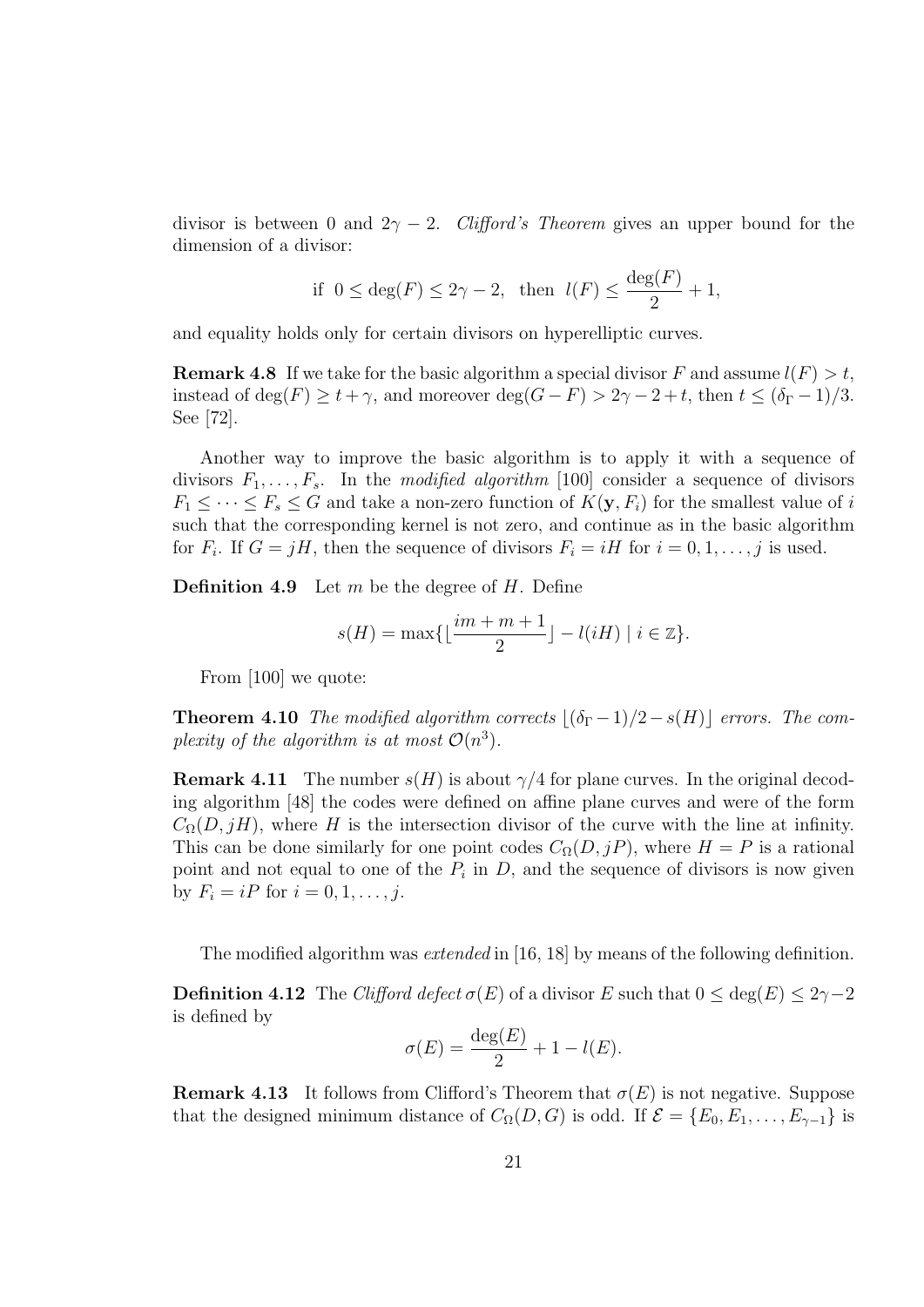a set of divisors such that  $\deg(E_i) = 2\gamma - 2 - 2i$ , then define  $\sigma_0(\mathcal{E})$  to be the maximum over all  $\sigma(E_i)$  for  $i = 0, 1, \ldots, \gamma - 1$ . Let  $F_0, F_1, \ldots, F_\gamma$  be a sequence of divisors, with supports disjoint from the support of  $D$ , defined recursively by letting  $F_0$  be a divisor of degree  $(\delta_{\Gamma} - 1)/2$ , and  $F_i$  be a divisor which is equivalent to  $G - F_{i-1} - E_{i-1}$ . Let  $t = (\delta_{\Gamma} - 1)/2 - \sigma_0(\mathcal{E})$ . Then  $\Omega(G - F_0 - Q) = 0$ ,  $L(F_{\gamma} - Q) \neq 0$ , and for any divisor Q of t error positions,

if 
$$
L(F_i - Q) = 0
$$
, then  $\Omega(G - F_{i+1} - Q) = 0$ .

Thus we can take a non-zero function in  $K(\mathbf{y}, F_i)$  for the smallest i such that the kernel is not zero and proceed with the basic algorithm for this  $F_i$ . If the designed minimum distance is even, define similiarly, a sequence of divisors  $F_1, \ldots, F_\gamma$  for a given set  $\mathcal{E} = \{E_1, \ldots, E_{\gamma-1}\}\$  of divisors such that  $\deg(E_i) = 2\gamma - 1 - 2i$ , and  $\sigma_1(\mathcal{E})$  is the maximum over all  $\sigma(E_i)$  for  $i = 1, \ldots, \gamma - 1$ .

In this way the following theorem is obtained. See [16, 18].

**Theorem 4.14** The extended modified algorithm corrects  $(\delta_{\Gamma} - 1)/2 - \sigma_i(\mathcal{E})$  errors, where  $i = 0$  when the Goppa designed minimum distance is odd and  $i = 1$  otherwise. The complexity of the algorithm is at most  $\mathcal{O}(n^3)$ .

Remark 4.15 Only curves of genus 0 and (hyper)elliptic curves have the property that there exists a divisor H such that  $\sigma(H) = 0$  or  $\sigma(E) = 0$ . The Clifford defect is computed for several curves [16, 52] and is about  $\gamma/4$  for plane curves.

**Example 4.16** The code  $C(m)$  from the Klein quartic, see Example 3.7, has designed distance  $\delta_{\Gamma} = m - 4$ , and is therefore  $t = \lfloor (m - 5)/2 \rfloor$ -error-correcting, but since  $(\delta_{\Gamma} - 1 - \gamma)/2 = (m - 8)/2$  the basic algorithm corrects  $t - 2$  errors when m is odd and  $t-1$  errors when t is even. The modified algorithm corrects  $t-1$  errors by Theorem 4.10, since  $s(P) = 1$ . Let  $E_0 = 4P$ ,  $E_1 = 2P$  and  $E_2 = 0$ , and let  $\mathcal{E} = \{E_0, E_1, E_2\}$ . Then  $\sigma_0(\mathcal{E}) = 1$ , the corresponding divisors  $F_i$  are  $F_0 = tP$ ,  $F_1 = (t+1)P$ ,  $F_2 = (t+2)P$ and  $F_3 = (t + 3)P$ , and the extended modified algorithm corrects  $t - 1$  errors by Theorem 4.14, when m is odd. If m is even one can take  $E_1 = P$ ,  $E_2 = 3P$  and  $\mathcal{E} = \{E_1, E_2\}.$  Then  $\sigma_1(\mathcal{E}) = 1/2$ , the corresponding divisors  $F_i$  are  $F_1 = (t+1)P$ ,  $F_2 = (t+2)P$  and  $F_3 = (t+3)P$ , and the extended modified algorithm corrects t errors.

**Example 4.17** The code  $C(11)$  from the Klein quartic, see Example 3.7, has designed distance  $\delta_{\Gamma} = 7$ , and is therefore 3-error-correcting, but since  $|(\delta_{\Gamma} - 1 - \gamma)/2| = 1$  the basic algorithm only corrects one error. Let  $F = 4P$ . Then  $G - F = 7P$ . The functions 1, y form a basis for  $L(4P)$ , which is equal to  $L(3P)$ , and the functions 1, y, xy, y<sup>2</sup> and  $x^2y$  give a basis for  $L(7P)$ . Let  $\mathbb{F}_8 = \mathbb{F}_2[T]/(T^3 + T + 1)$  and let  $\xi$  be the class of T in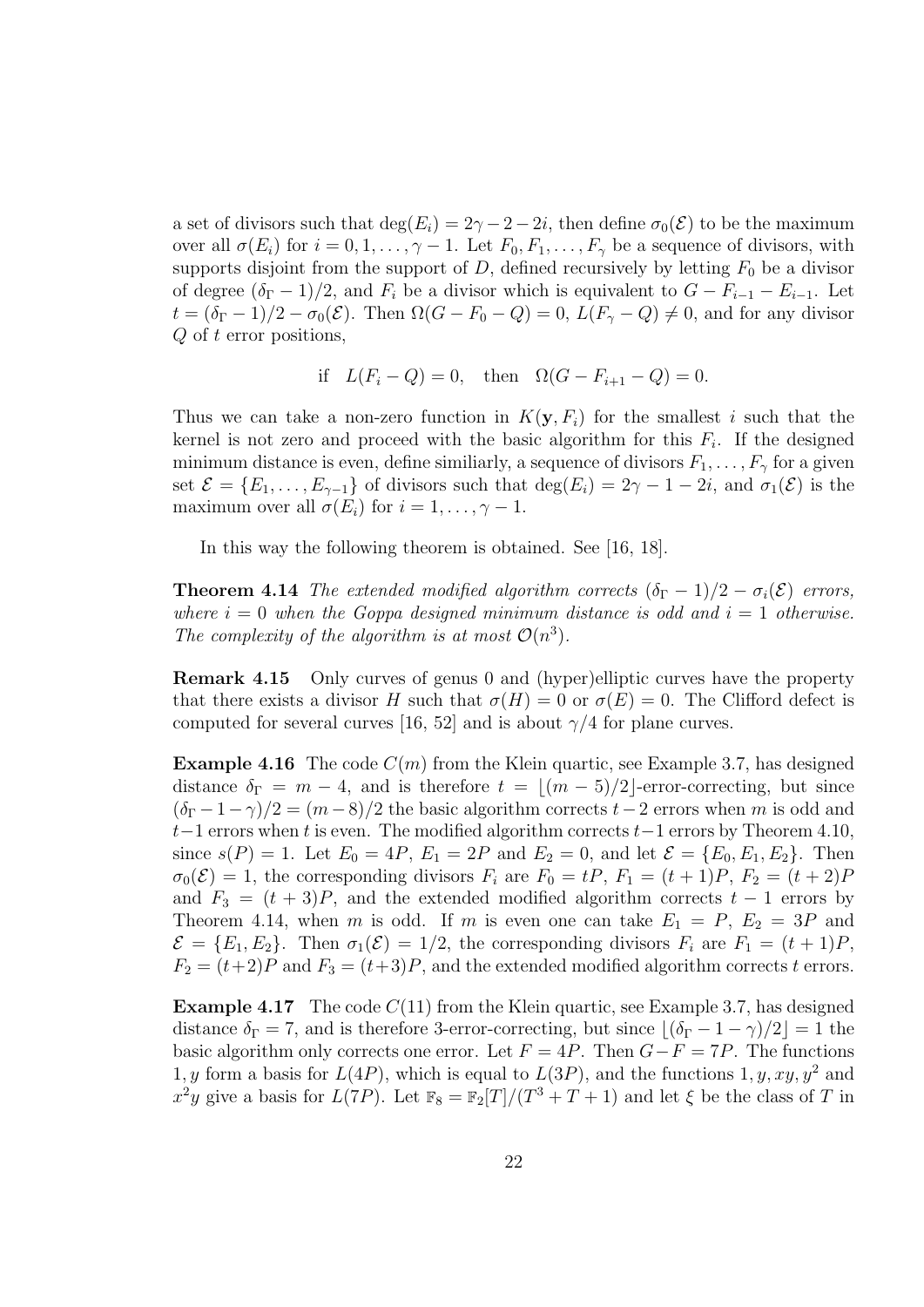$\mathbb{F}_8$ . Then  $\xi$  is a primitive element of  $\mathbb{F}_8$ .

The basic algorithm  $A(3P)$  corrects all received words with one error, (as well as those with at most three errors when the error positions lie on a line with equation  $Y + cZ = 0$ .

Now we consider the basic algorithm  $\mathcal{A}(5P)$ . Let  $(Q_1, Q_2)$  be a couple of two distinct points of the points  $P_1, \ldots, P_{23}$  and let  $Q = Q_1 + Q_2$ . Then  $L(5P - Q) \neq 0$ . If  $\Omega(6P - Q) \neq 0$ , then  $6P - Q$  is a canonical divisor and equivalent to  $3P + R_1$ . So  $Q + R_1$  is equivalent to 3P. Thus there exists a non-zero function in  $L(3P)$  which is zero at  $R_1$ . So this function is equal to a non-zero scalar multiple of y and furthermore  $Q_1 = R_3, Q_2 = R_1.$  Now  $C_L(Q, 5P) = C_L(Q, 6P) = C_\Omega(Q, 6P)$  is generated by (1, 1). Therefore  $K(y, 5P) = L(5P - Q)$  for a received word y with Q as error positions and error vector **e** if and only if  $e * C<sub>L</sub>(Q, 5P) \cap C<sub>\Omega</sub>(Q, 6P) = 0$ . But, by Proposition 4.7, this is equivalent to  $e_1 \neq e_2$ . Thus the number of decoding failures of the basic algorithm  $\mathcal{A}(5P)$  to decode 2 errors is equal to 7 out of  $\binom{23}{2}$ 2  $(\cdot) * 7^2$ , the number of all possible error vectors with 2 errors, which is approximately  $0.06$  percent.

We will consider the following 2-error-pattern where  $Q_1 = (1, \xi)$  and  $Q_2 = (\xi^2, 1)$ and the corresponding error values are  $e_1 = \xi$  and  $e_2 = \xi^4$  with respect to  $\mathcal{A}(5P)$ . In order to compute  $K(y, 5P)$  we take 1, y, xy as basis for  $L(5P)$  and 1, y, xy, y<sup>2</sup> as basis for  $L(6P)$ . Now  $K(\mathbf{y}, 5P)$  is by definition equal to the set of all  $a_0 + a_1y + a_2xy$  such that:

$$
\begin{pmatrix}\n\xi^2 & \xi & 1 \\
\xi & \xi^6 & \xi^4 \\
1 & \xi^4 & 1 \\
\xi^6 & 0 & \xi^3\n\end{pmatrix}\n\begin{pmatrix}\na_0 \\
a_1 \\
a_2\n\end{pmatrix} = 0
$$

and this has as basis  $f = \xi^4 + \xi y + xy$ . The zeros of f are  $(1,\xi)$ ,  $(\xi^2,1)$ ,  $(\xi^5,\xi^5)$  and  $(\xi^6, \xi^6)$ . The function f has pole-order 5 at P, so one expects a fifth zero, and indeed one has to count the zero  $(\xi^2, 1)$  with multiplicity two, so

$$
(f) = (1, \xi) + 2(\xi^2, 1) + (\xi^5, \xi^5) + (\xi^6, \xi^6) - 5P.
$$

In order to find the error values we apply Proposition 2.4 where the parity check matrix H of  $C(11)$  is obtained by evaluating the basis 1, y, xy,  $y^2$ ,  $x^2y$ ,  $xy^2$ ,  $y^3$ ,  $x^2y^2$ ,  $xy^3$  of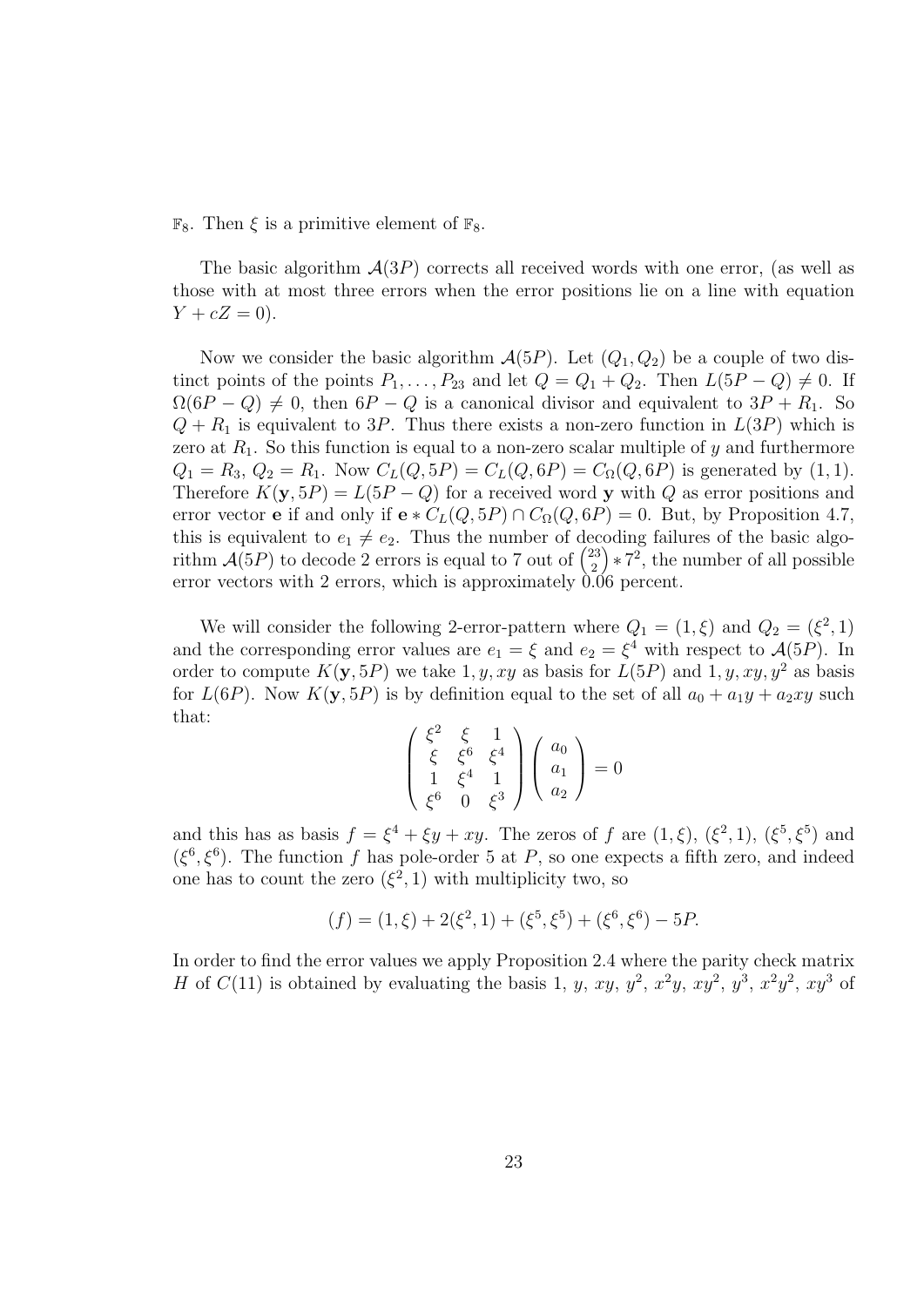$L(11P)$ . One gets the following system of linear equations:

$$
\begin{pmatrix}\n1 & 1 & 1 & 1 \\
\xi & 1 & \xi^5 & \xi^6 \\
\xi & \xi^2 & \xi^3 & \xi^5 \\
\xi^2 & 1 & \xi^3 & \xi^5 \\
\xi & \xi^4 & \xi & \xi^4 \\
\xi^2 & \xi^2 & \xi & \xi^4 \\
\xi^3 & 1 & \xi & \xi^4 \\
\xi^3 & \xi^2 & \xi^6 & \xi^3\n\end{pmatrix}\n\begin{pmatrix}\ne_1 \\
e_2 \\
e_3 \\
e_4\n\end{pmatrix} = \begin{pmatrix}\n\xi^2 \\
\xi \\
1 \\
\xi^4 \\
\xi^4 \\
0 \\
1 \\
1 \\
\xi^3\n\end{pmatrix}
$$

which indeed has  $(\xi, \xi^4, 0, 0)^T$  as the unique solution.

The modified algorithm corrects 2 errors for the code  $C(11)$  by Theorem 4.10 with the divisors 3P, 5P and 6P, since  $s(P) = 1$ . Let  $E_0 = 4P$ ,  $E_1 = 2P$ , and  $E_2 = 0$ ; and let  $\mathcal{E} = \{E_0, E_1, E_2\}$ . Then  $\sigma_0(\mathcal{E}) = 1$ , and the corresponding divisors  $F_i$  are  $F_0 = 3P$ .  $F_1 = 4P$ ,  $F_2 = 5P$  and  $F_3 = 6P$ . The extended modified algorithm corrects 2 errors by Theorem 4.14 and is in fact the same as the modified algorithm, since  $L(4P) = L(3P)$ . In the following we will completely describe the instances where the modified algorithm fails to correct 3 errors with respect to the code  $C(11)$ .

Let  $(Q_1, Q_2, Q_3)$  be a 3-tuple of distinct points of the points  $P_1, \ldots, P_{23}$  and let  $Q = Q_1 + Q_2 + Q_3$ . If the three points  $Q_1, Q_2$ , and  $Q_3$  are collinear with  $R_1$ , then we have seen that  $\mathcal{A}(3P)$  corrects the errors. If  $L(5P - Q) = 0$ , then  $\Omega(5P - Q) = 0$ , and  $L(6P - Q)$  is always non-zero. Thus in this case  $\mathcal{A}(6P)$  corrects these 3 errors. This leaves the case  $L(3P - Q) = 0$  and  $L(5P - Q) \neq 0$  and  $\Omega(6P - Q) \neq 0$ . Note that for every effective divisor  $R$  of degree 3 on a non-singular plane curve of degree 4, we have that  $\Omega(R) \neq 0$  if and only if there exists a rational point E such that  $E + R$  is canonical; that is to say, it is the intersection divisor of the curve with a line. Thus there exists an effective divisor R of degree 3 and a rational point E such that  $E + R$  is collinear and  $6P$  is equivalent with  $Q + R$ . So there exists a non-zero rational function g such that  $(g) = Q + R - 6P$ . If P is in the support of R, then  $R = R' + P$  where R' is an effective divisor of degree 2, hence  $(g) = Q + R' - 5P$ , so g is of the form  $a_0 + a_1y + xy$ . The function g is zero at R' which is collinear with P. So  $a_0 = 0$ ,  $g = (a_1 + x)y$  and  $Q_1 = R_3 = (0 : 0 : 1), Q_2 = R_1 = (1 : 0 : 0),$  and  $Q_3$  and R are on the line with equation  $a_1 + X = 0$ . If P is not in the support of R, then g is of the form  $a_0 + a_1y + a_2xy + y^2$ . So the quadratic form  $a_0 + a_1Y + a_2XY + Y^2$ is zero at  $R$  which is a divisor of degree 3. That implies that the form is reducible and is of the form  $(b + Y)(c + Y)$  with b and c elements of  $\mathbb{F}_8$ , or  $a_0 = 0$  and  $a_2 \neq 0$ . If  $g = (b + y)(c + y)$ , then Q is on the line with equation  $b + Y = 0$  and R is on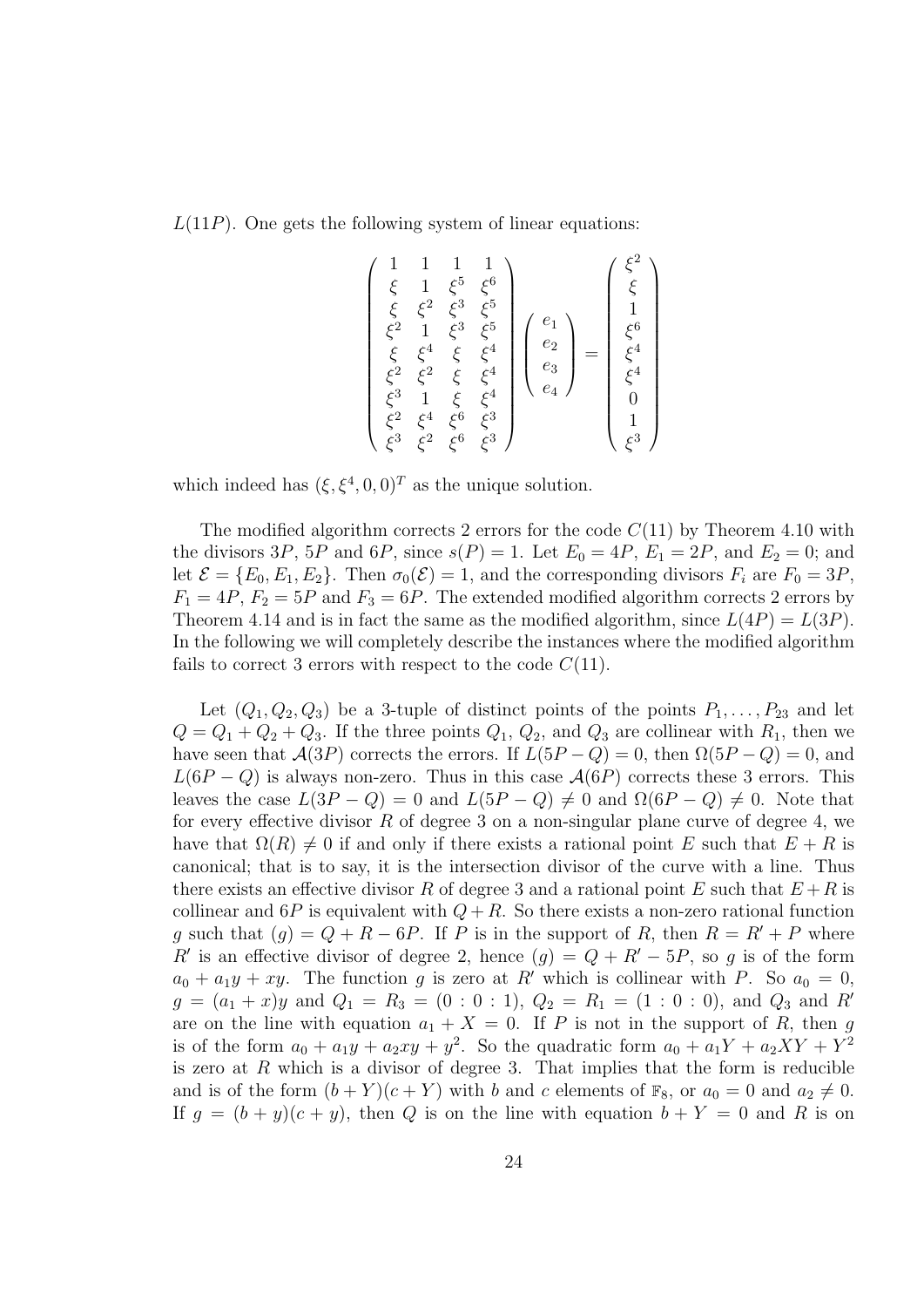the line  $c + Y = 0$ . So  $b + y$  is a non-zero element of  $L(3P - Q)$ , which contradicts the assumptions. If  $g = (a_1 + a_2x + y)y$  and  $a_2 \neq 0$ , then  $Q_1 = R_3$ ,  $Q_2 = R_1$ , and  $Q_3 + R$  is the intersection divisor of the line  $a_1 + a_2X + Y = 0$  with the quartic. Thus there are exactly 21 triples Q out of  $\binom{21}{3}$ 3 , the number of 3 error positions such that  $L(3P - Q) = 0$ ,  $L(5P - Q) \neq 0$ , and  $\Omega(6P - Q) \neq 0$ .

Now let  $Q_1 = R_1, Q_2 = R_3$  and  $Q_3 = (a, b)$ , with  $a^3b + b^3 + a = 0$ ,  $ab \neq 0$  and  $a, b \in \mathbb{F}_8$ . The code  $C_L(Q, 5P)$  is equal to  $C_L(Q, 6P)$  and is generated by  $(1, 1, 0)$  and  $(0, 0, 1)$ . The code  $C_{\Omega}(Q, 6P)$  is generated by  $(1, 1, 0)$ . Therefore  $K(\mathbf{y}, 5P) = L(5P-Q)$ for a received word  $y$  with  $Q$  as error positions and error vector  $e$  if and only if  $e * C<sub>L</sub>(Q, 5P) \cap C<sub>\Omega</sub>(Q, 6P) = 0$  if and only if  $e_1 \neq e_2$ . Thus the number of decoding failures is equal to  $21 \times 7^2$  out of  $\binom{23}{3}$ 3  $(x + 7<sup>3</sup>,$  the number of all possible error vectors with 3 errors (which is less than 0.2 percent). In Section 8 we consider the 3-error pattern  $Q_1 = R_1, Q_2 = R_3$  and  $Q_3 = (1, \xi)$  and  $e_1 = e_2 = e_3 = 1$  as an example where other algorithms succeed and the modified algorithm fails.

If we consider the 3-error pattern from [61] where  $Q_1 = (1, \xi)$ ,  $Q_2 = (\xi^2, 1)$  and  $Q_3 = (\xi, 1)$ , and the corresponding error values are 1,  $\xi^3$  and  $\xi$ , then it turns out that  $K(\mathbf{y}, 3P) = K(\mathbf{y}, 5P) = 0$  but  $K(\mathbf{y}, 6P) = \langle \xi + \xi^3 y + y^2 \rangle$ . So taking  $f = \xi + \xi^3 y + y^2$ , which has as the zeros  $(\xi, 1)$ ,  $(\xi^2, 1)$ ,  $(\xi^4, 1)$  and  $(1, \xi)$ ,  $(\xi^4, \xi)$ ,  $(\xi^5, \xi)$ . The error values are obtained by Proposition 2.4. This example will be considered in Sections 8 and 10.

**Example 4.18** Consider the code  $C(23)$  from the Klein quartic. It has dimension 2, and designed minimum distance 19, and is therefore 9-error-correcting. However it is possible to choose an error pattern of weight 9 where the modified algorithm fails. Let  $Q_1$ ,  $Q_2$  and  $Q_3$  be the affine points on the quartic and the line with equation  $X + 1 = 0$ , that is  $Q_1 = (1, \xi)$ ,  $Q_2 = (1, \xi^2)$  and  $Q_3 = (1, \xi^4)$ . Let  $Q_4 = (\xi^6, \xi^3)$ ,  $Q_5 = (\xi^6, \xi^4), Q_6 = (\xi^4, \xi^3), Q_7 = (\xi, \xi^6), Q_8 = (\xi^3, \xi^3)$  and  $Q_9 = (\xi^2, 1)$ . These 6 points together with the points  $R_1$  and  $R_3$  lie on the intersection of the quartic and the quadric with equation  $Y^2 + \xi^5 XY + \xi^3 YZ + \xi XZ = 0$ . See [42, 43]. Put  $Q = \sum_{i=1}^{9} Q_i$ . The function  $f = y(x + 1)(y^2 + \xi^5 xy + \xi^3 y + \xi x)$  has as divisor  $Q + 2R_3 - 11P$ , so f is a non-zero element of  $L(11P - Q)$ . Now  $L(10P - Q) = 0$ , since otherwise there exists a rational point E such that  $10P \equiv Q + E$ . Therefore  $11P \equiv P + Q + E$ , which gives  $Q + 2R_3 \equiv P + Q + E$ . So  $2R_3 \equiv Q + E$ , in contradiction to the fact that 2 is a gap at  $R_3$  (or that the curve is not hyperelliptic). The vector space  $\Omega(12P - Q)$ is not zero, since  $12P - Q \equiv P + 2R_3 \leq P + 3R_3$  is a canonical divisor. Finally it can be seen that  $C_{\Omega}(Q, 12P)$  is generated by  $e = (\xi^3, \xi, \xi^3, \xi, \xi, \xi^2, \xi^3, \xi^2, 1)$ . Thus since it is obvious that the all ones vector is an element of  $C<sub>L</sub>(Q, 11P)$  we have that  $e * C<sub>L</sub>(Q, 11P) \cap C<sub>\Omega</sub>(12P, Q) \neq 0$ , which means that the kernel  $K(e, 11P)$  contains functions which are not error locators by Proposition 4.7.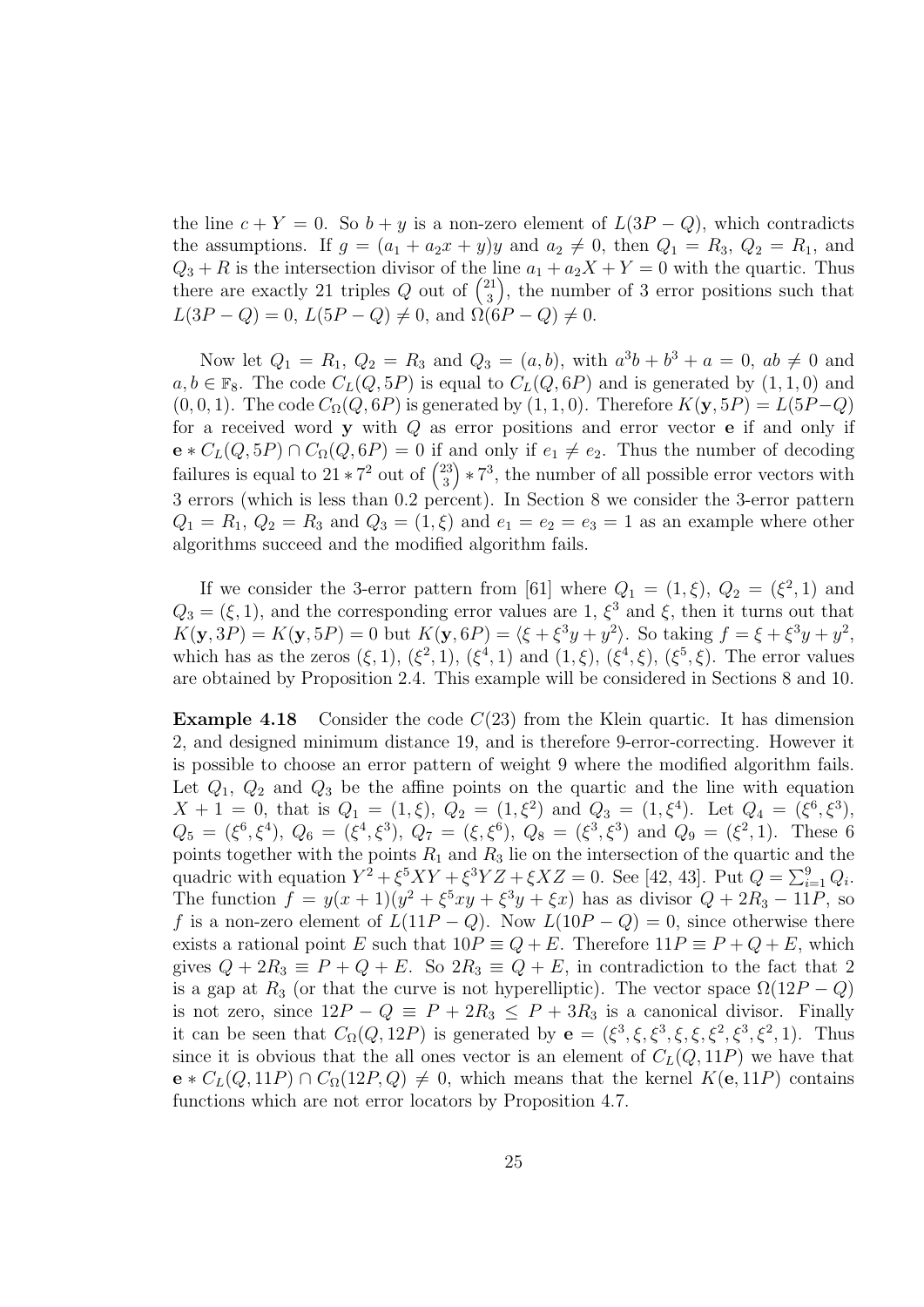Example 4.19 We refer to [16, 18] for a worked out example of a Hermitian code where the number of decoding failures of the modified algoritithm is computed.

Problem 4.20 What is the number of correctable error patterns when the basic and modified algorithm is used ? A start has been made to investigate this question [16, 18, 47, 74], but a thorough investigation is still lacking.

### 5 Decoding and the Jacobian of a curve

We give an upper bound for the number s of divisors  $F_1, \ldots, F_s$  which are needed in order that for each received word y, with at most  $\lfloor (\delta_{\Gamma} - 1)/2 \rfloor$  errors, at least one of the basic algorithms  $\mathcal{A}(F_i)$  will correct y. See [72, 109].

We consider the decoding of codes of the form  $C_{\Omega}(D, G)$ . Assume deg(G) > 2γ – 2. Let  $t = \lfloor (\delta_{\Gamma} - 1)/2 \rfloor$ . Suppose that  $\delta_{\Gamma}$  is odd for simplicity. Let  $F_1, \ldots, F_s$  be a collection of effective divisors of degree  $t + \gamma$ , then  $l(F_i) > t$ , so  $L(F_i - Q)$  is not zero for all i and all divisors  $Q$  of t error positions. Let  $y$  be a received word with divisor of error positions Q. If there exsits an index i such that  $\Omega(G - F_i - Q) = 0$ , then  $\mathcal{A}(F_i)$ will decode y by Lemma 4.5. So suppose on the contrary that  $\Omega(G - F_i - Q)$  is not zero for all i. Then there exists a differential form  $\omega_i$  such that  $(\omega_i) \geq G - F_i - Q$ , that is to say there exists an effective divisor  $E_i$  such that

$$
(\omega_i) = E_i + G - F_i - Q.
$$

Comparing the degrees of the divisors in this equality gives that  $\deg(E_i) = \gamma - 1$  for all i. Two divisors are *equivalent* if their difference is a principal divisor, this indeed defines an equivalence relation on the set of divisors and we denote the class of a divisor D by [D]. All canonical divisors, that is divisors of non-zero differential forms, are equivalent and form the canonical class K. Thus  $[E_i - F_i] = K - [G - Q]$  does not depend on i, so  $[E_i - E_j] = [F_i - F_j]$  for all i and j. The set of all divisors on a curve is a free abelian group with the set of places of the curve as its generator. The principal divisors form a subgroup so we can form the quotient of divisors modulo the principal divisors and we get in this way the Picard group, its elements being divisor classes. The divisors of degree zero on the curve  $\mathcal X$  modulo the principal divisors form a subgroup of the Picard group which is called the class group or the Jacobian of the curve and we will denote it by  $J(\mathcal{X})$ . We denote the set of all effective divisors of degree k by  $\mathbb{D}_k$ . So  $E_i$  is an element of  $\mathbb{D}_{\gamma-1}$  and  $F_i$  is an element of  $\mathbb{D}_{t+\gamma}$ , and furthermore  $E_i - E_j$  and  $F_i - F_j$  represent the same class in  $J(\mathcal{X})$  for all i, j. Now consider the map

$$
\psi_k^s : \mathbb{D}_k^s \longrightarrow J(\mathcal{X})^{s-1},
$$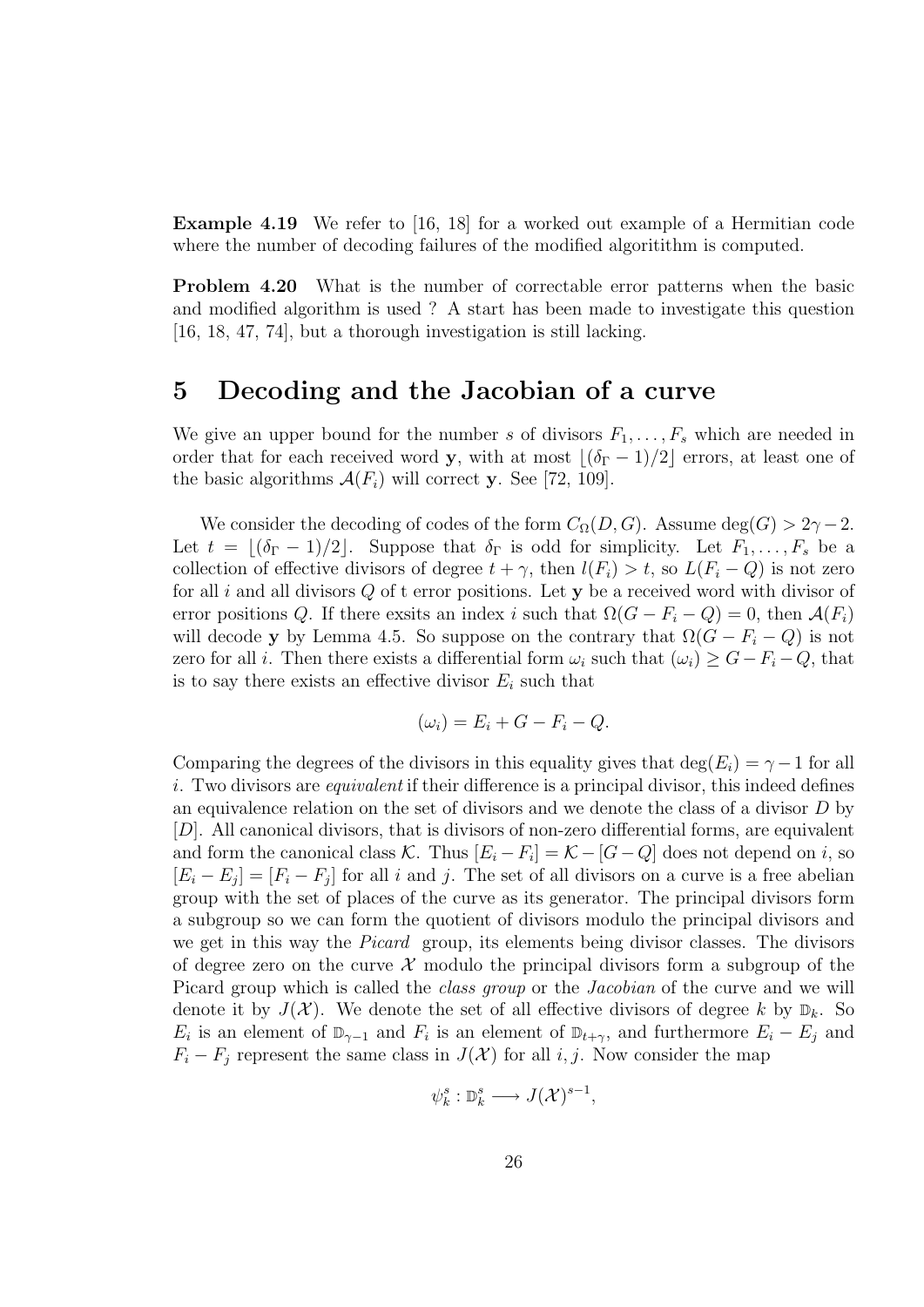defined by  $\psi_k^s(D_1, ..., D_s) = ([D_1 - D_2], ..., [D_{s-1} - D_s])$ . It follows that

$$
\psi_{\gamma-1}^s(E_1,\ldots,E_s)=\psi_{t+\gamma}^s(F_1,\ldots,F_s).
$$

It is an easy consequence of the Theorem of Riemann-Roch that the map  $\psi_k^s$  is surjective for all  $k \geq \gamma$  and s. Now suppose that  $\psi_{\gamma-1}^s$  is not surjective, then we could have started with an s-tuple  $(F_1, \ldots, F_s)$  such that  $\psi_{t+\gamma}^s(F_1, \ldots, F_s)$  is not in the image of  $\psi_{\gamma-1}^s$ . In this way we would have obtained a contradiction with the assumption that  $\Omega(G-F_i-Q)$  is not zero for all i. Thus there exists an i such that  $\Omega(G-F_i-Q)=0$ , and therefore  $\mathcal{A}(F_i)$  corrects the errors of y. We have sketched the proof from [72] of the following proposition.

**Proposition 5.1** Let  $(F_1, \ldots, F_s)$  be an s-tuple of effective divisors of degree  $t + \gamma$  such that  $\psi_{t+\gamma}^s(F_1,\ldots,F_s)$  is not in the image of  $\psi_{\gamma-1}^s$ . Then for every received word y with at most  $\vert(\delta_{\Gamma}-1)/2\vert$  errors there is at least one i such that the basic algorithm  $\mathcal{A}(F_i)$ corrects y.

The objects  $\mathbb{D}_k$  and  $J(\mathcal{X})$  are finite for curves over finite fields and can be computed by means of the *zeta function* of the curve  $\mathcal X$  which is defined by

$$
Z(\mathcal{X},T) = \sum_{k=0}^{\infty} a_k T^k,
$$

where  $a_k$  is the number of elements of  $\mathbb{D}_k$ . The zeta function is a rational function

$$
Z(\mathcal{X},T) = \frac{P(T)}{(1-T)(1-qT)}.
$$

The numerator  $P(T)$  is a polynomial in T with integer coefficients of degree  $2\gamma$  and

$$
P(T) = \prod_{i=1}^{\gamma} (1 - \alpha_i T)(1 - \bar{\alpha}_i T),
$$

where the modulus of the  $\alpha_i$  is equal to  $\sqrt{q}$ . The number of elements of  $J(\mathcal{X})$  is equal to P(1). With the help of these properties of the zeta function it was shown that  $\psi_{\gamma}^{2\gamma}$  $\gamma-1$ is not surjective for all maximal curves [72], for all curves when  $q \geq 37$ , and for all curves of genus  $\gamma \ge \gamma_0(q)$  when  $q \ge 16$  [109]. As a result of the above we have:

**Theorem 5.2** There exist s divisors  $F_1, \ldots, F_s$  such that for every received word with at most  $|(\delta_{\Gamma} - 1)/2|$  errors, at least one of the basic algorithms  $A(F_1), \ldots, A(F_s)$ corrects the error with respect to the code  $C_{\Omega}(D, G)$  over  $\mathbb{F}_q$ , for all  $q \geq 37$  and divisors G such that  $deg(G) > 2\gamma - 2$ . Furthermore  $s = \mathcal{O}(n)$  and the complexity of the algorithm is  $\mathcal{O}(n^4)$  for  $n \to \infty$ .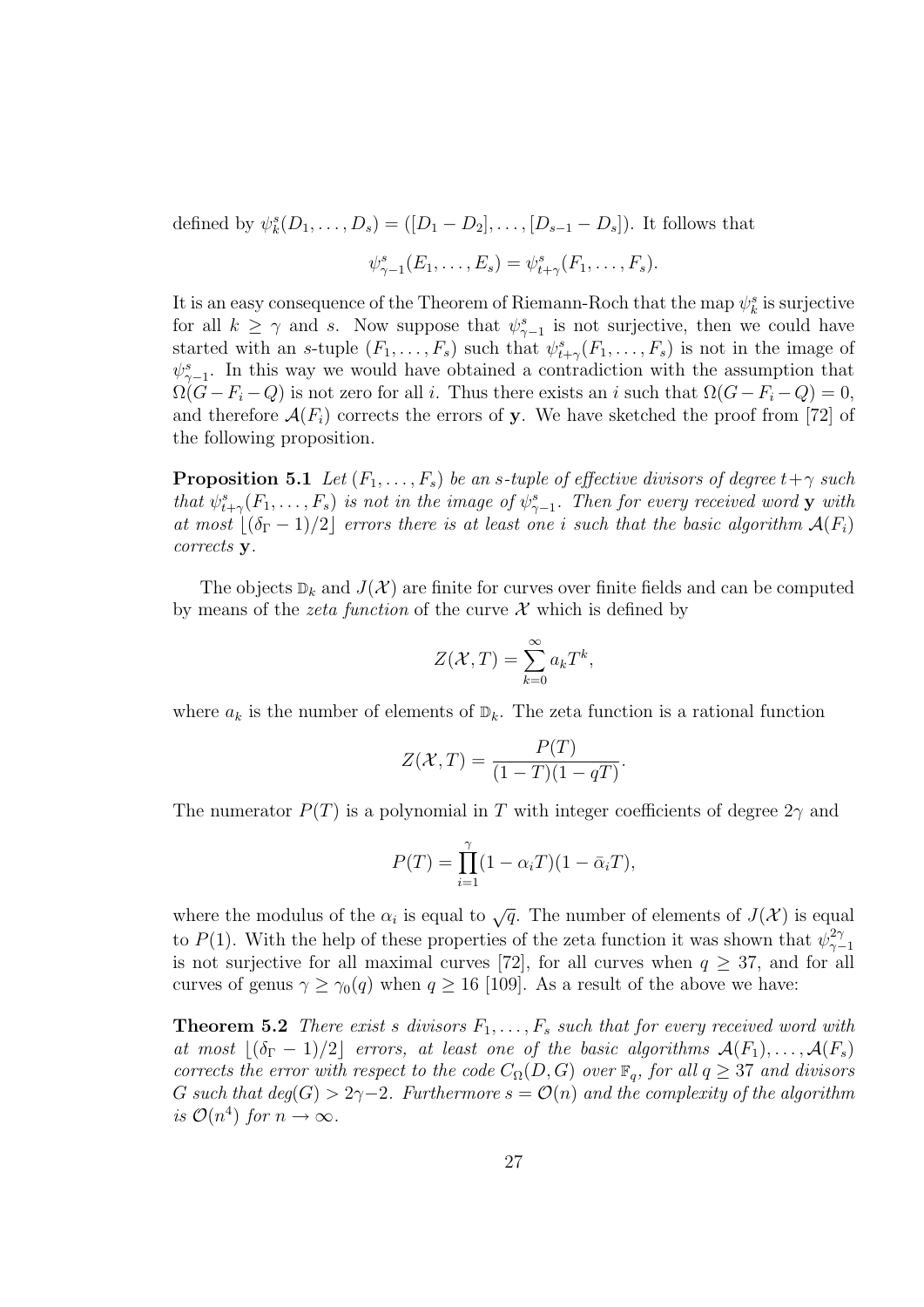**Remark 5.3** In [16, 21] it was shown that the condition deg(G)  $\geq 4\gamma - 2$  in [72] could be replaced by  $deg(G) > 2\gamma - 2$ .

**Remark 5.4** If the curve has gonality  $\tau$  and has at least two rational points, then  $\psi_{\tau-2}^{\tau}$ is not surjective and there exist  $2\tau$  divisors  $F_1, \ldots, F_{2\tau}$ , which are known explicitly, such that the corresponding basic algorithms, run in parallel, correct  $\left| \left( \delta_{\Gamma} - 1 - \gamma + \tau \right) / 2 \right|$ errors. See [21].

**Remark 5.5** Several authors have investigated the smallest value of s such that  $\psi_{\gamma-1}^s$ is not surjective [11, 42, 43, 81].

**Remark 5.6** In the basic algorithm it is assumed that the divisor  $F$  has support disjoint from the support of D. But if  $(F_1, \ldots, F_s)$  is an s-tuple of divisors which satifies the conditions of Proposition 5.1, then there exists an s-tuple  $(F'_1, \ldots, F'_s)$  such that  $F_i'$  is equivalent with  $F_i$  and has support disjoint from the support of D, for all i. This new s-tuple has all required properties. Alternatively we allow the  $F_i$  to have a non-empty intersection with D and apply Remark 4.4. One may consider the actual construction of such an s-tuple as part of the preprocessing of the algorithm, but it is done effectively only for hyperelliptic curves of genus at most 4 [58, 59] and the Klein quartic over  $\mathbb{F}_8$  [43, 81]. It looks like a difficult (possibly hopeless) problem in general. which is, moreover, obsolete from the decoding point of view, given the solutions of the decoding problem [17, 22, 23] which we will discuss in Sections 7 and 8.

**Example 5.7** The zeta function of the Klein quartic over  $\mathbb{F}_8$  is equal to

$$
\frac{(1+5T+8T^2)^3}{(1-T)(1-8T)}
$$

so its Jacobian has  $14^3$  elements. One can take  $s = 3$  and if the Goppa designed minimum distance is equal to  $2t + 1$ , then the following 3 divisors

$$
F_1 = K + R_3 - (1, \xi) + (t - 1)P
$$
  
\n
$$
F_2 = (1, \xi^4) + (\xi^3, \xi^2) + (\xi^4, \xi^3) + (\xi^5, \xi^1) + (t - 1)P
$$
  
\n
$$
F_3 = K + R_1 - R_3 + (t - 1)P,
$$

where  $K$  is a canonical divisor, have the property that for every received word with at most t errors at least one of the algorihtms  $\mathcal{A}(F_1)$ ,  $\mathcal{A}(F_2)$  or  $\mathcal{A}(F_3)$  will correct the errors. See [42, 43].

### 6 The key equation

Around the same time that the paper [48] on the decoding algorithm for plane curves was published, Porter [79] found another decoding algorithm which was a generalization of solving the key equation of classical Goppa codes by Euclid's algorithm in the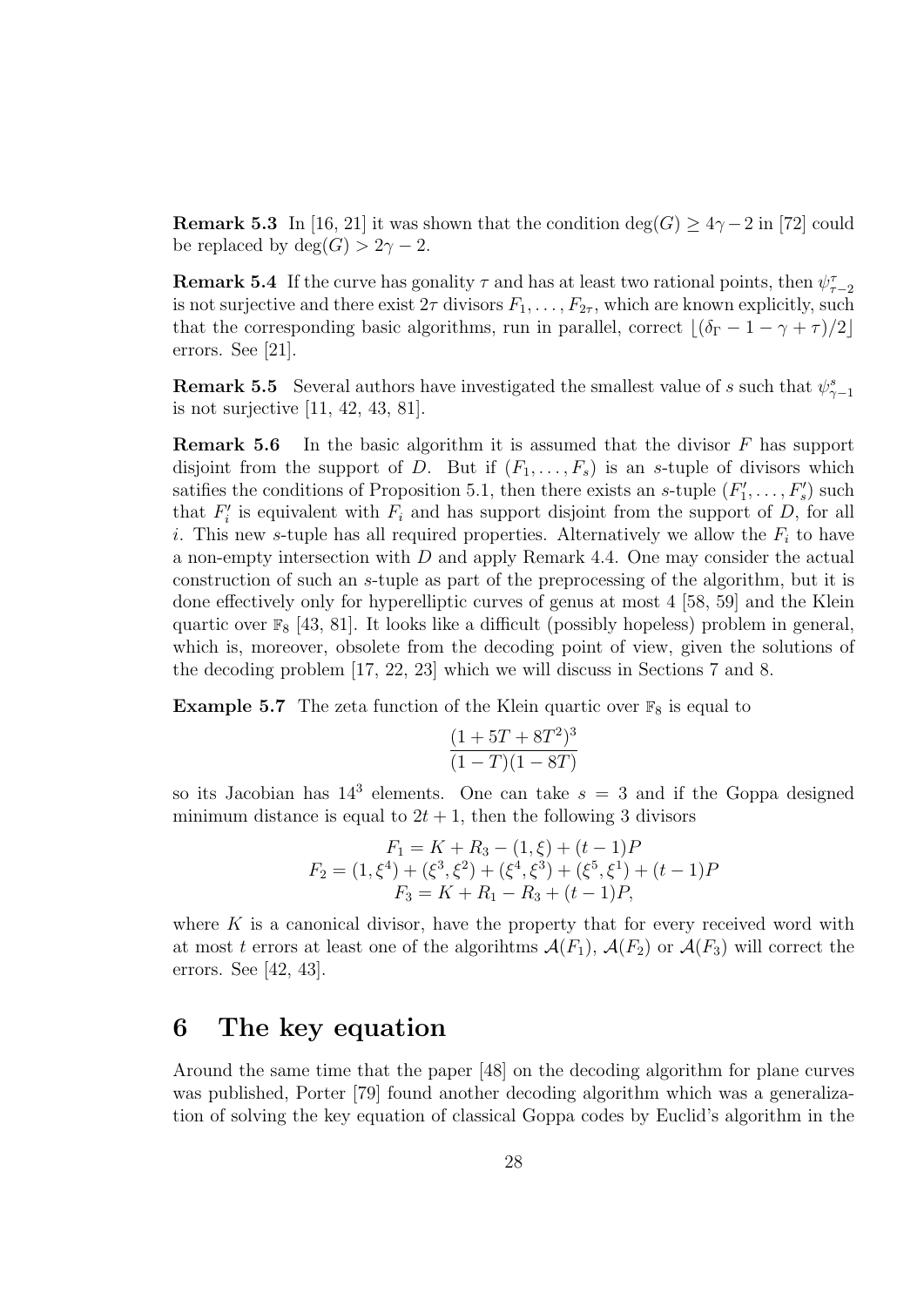ring of polynomials in one variable [104]. The correctness of the proposed algorithm was proved in [20, 21, 80, 94, 95, 96].

One can view the ring of polynomials in one variable as the ring of rational functions on the projective line with only poles at the point at infinity. The ring of polynomials in one variable is replaced by the ring  $K_{\infty}(P)$  of rational functions on the curve with only poles at a fixed rational point  $P$ , where  $P$  is not equal to one of the points  $P_i$  used to construct the geometric Goppa code. The *degree* or weight of a function  $f \in K_{\infty}(P)$ is by definition equal to  $-v_P(f)$ , the pole order of f at P, and is denoted by deg(f) or w(f). We will use the notation w(f) in the rest of this paper. The ring  $K_{\infty}(P)$  with this weight function is not an Euclidean domain unless the genus of the curve is zero, but it still has very similar properties. For all  $f, g \in K_{\infty}(P)$  we have that:

$$
w(fg) = w(f) + w(g),
$$
  

$$
w(f + g) \le \max \{w(f), w(g)\},
$$

if  $w(f) = w(g)$ , then there exists a  $\lambda \in \mathbb{F}_q^*$  such that  $w(f - \lambda g) < w(f)$ .

Firstly one can show that for arbitrary geometric Goppa codes one may assume, when the number of rational points on the curve is greater than  $n$ , that the divisor  $G$ in the definition of the code  $C_{\Omega}(D, G)$  is of the form  $E - \mu P$ , where E is an effective divisor and  $\mu$  a positive integer. Secondly one can show that there always exist n independent differentials  $\varepsilon_1, \ldots, \varepsilon_n \in \Omega(-D - \mu P)$  such that  $\text{res}_{P_i}(\varepsilon_j)$  is 1 if  $i = j$  and 0 otherwise. For every differential  $\omega \in \Omega(E - \mu P - D)$  we have

$$
\omega = \sum \operatorname{res}_{P_i}(\omega) \varepsilon_i.
$$

If we let  $\varepsilon(\mathbf{y}) = \sum y_i \varepsilon_i$ , then  $\text{res}_D(\varepsilon(\mathbf{y})) = \mathbf{y}$ . Therefore the map  $\varepsilon$  is the right inverse of  $res_D$  and

$$
\varepsilon(\mathbf{y}) \in \Omega(E - \mu P - D)
$$
 if and only if  $\mathbf{y} \in C_{\Omega}(D, E - \mu P)$ .

Suppose that E is the divisor of zeros of a function  $g \in K_{\infty}(P)$  which has not a zero at  $P_i$  for all i. We want to define the *syndrome* of a received word. In order to represent the syndrome as a rational function, one proves the existence of a particular differential  $\eta$  first. The syndrome  $S(y)$  of a received word y is now defined as follows.

$$
S(\mathbf{y})\eta = \sum y_i \frac{g(P_i) - g}{g(P_i)} \varepsilon_i.
$$

The syndrome is an element of the ring  $K_{\infty}(P)$ . If E is the divisor of zeros of  $g \in$  $K_{\infty}(P)$ , then

$$
y \in C_{\Omega}(D, E - \mu P)
$$
 if and only if  $S(y) \equiv 0 \pmod{g}$ .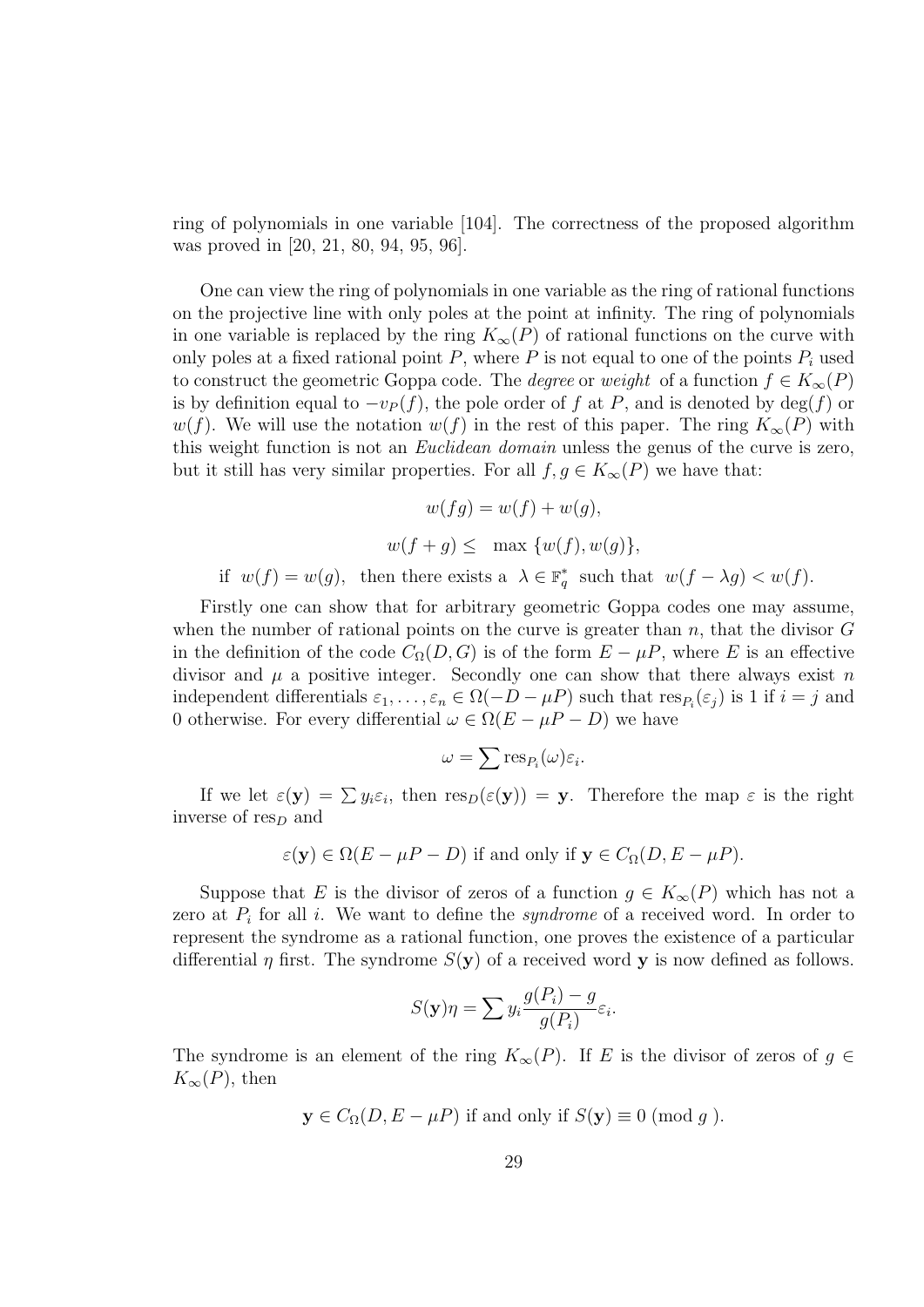For simplicity assume that  $\eta$  is a differential such that  $(\eta) = (2\gamma - 2)P$ . Notice that this assumption is satisfied for the Hermitian curves but not for the Klein quartic.

Now one searches for *solutions* of the key equation, that is for pairs  $(f, r)$  with  $f, r \in K_{\infty}(P)$  such that there exists an  $a \in K_{\infty}(P)$  with the property

$$
fS(\mathbf{y}) = r + ag.
$$

A solution is called *valid* if moreover  $w(r) - w(f) \leq 2\gamma - 2 + \mu$ . A valid solution  $(f, r)$ is called *minimal* if  $w(f)$  is minimal among all the weights of f' such that  $(f', r')$  is a valid solution. In this way we get [20, 21, 80]:

**Theorem 6.1** Let  $y \in \mathbb{F}^n$  with  $y = c + e$ , where c is a code word of  $C_{\Omega}(D, E - \mu P)$ and e is an error vector.

1) (Existence) There exists a valid solution  $(f, r)$  of the key equation of y such that

$$
\frac{r}{f}\eta \in \Omega(-D - \mu P) \quad \text{and} \quad res_D(\frac{r}{f}\eta) = \mathbf{e}.
$$

2) (Uniqueness) Let  $t = (\delta_{\Gamma} - 1)/2 - \sigma$ , where  $\delta_{\Gamma}$  is the Goppa designed minimun distance of the code and  $\sigma$  is the Clifford defect of P. Suppose  $wt(e) < t$ . If  $(f, r)$  is a minimal valid solution of the key equation of  $y$ , then

$$
\frac{r}{f}\eta \in \Omega(-D - \mu P) \quad \text{and} \quad res_D(\frac{r}{f}\eta) = \mathbf{e}.
$$

Example 6.2 The above is a direct generalization of classical Goppa codes, see Example 3.4. Consider the projective line. Let  $\alpha_1, \ldots, \alpha_n$  be n distinct elements of  $\mathbb{F}_q$ . Let  $P_i = (\alpha_i : 1), P = (1 : 0)$  the point at infinity and  $D = P_1 + \cdots + P_n$ . Then we can take  $\eta = dX$  and  $\varepsilon_i = dX/(X - \alpha_i)$  to get the desired properties.

**Remark 6.3** The explicit computation of the differentials  $\varepsilon_1, \ldots, \varepsilon_n$  and finding formulas for the syndromes is in general quite elaborate, but we consider this as part of the preprocessing of the algorithm. For the Hermitian codes this has been done in [95, 96].

Remark 6.4 Euclid's algorithm gives in the case of classical Goppa codes a sequence of solutions of the key equation, and the first valid solution in this sequence is also a minimal valid solution. The ring  $K_{\infty}(P)$  is not a Euclidean ring whenever the genus is not zero. The sequence of solutions in the Euclidean algorithm is replaced by an algorithm giving the so called subresultant sequence. See [30, 79, 94, 96].

Example 6.5 The above algorithm is worked out in detail for Hermitian curves and their codes in [80, 94, 95, 96]

The equivalence of the modified algorithm and the decoding by solving the key equation for one point codes was shown in [20, 21] and will be discussed in the next section.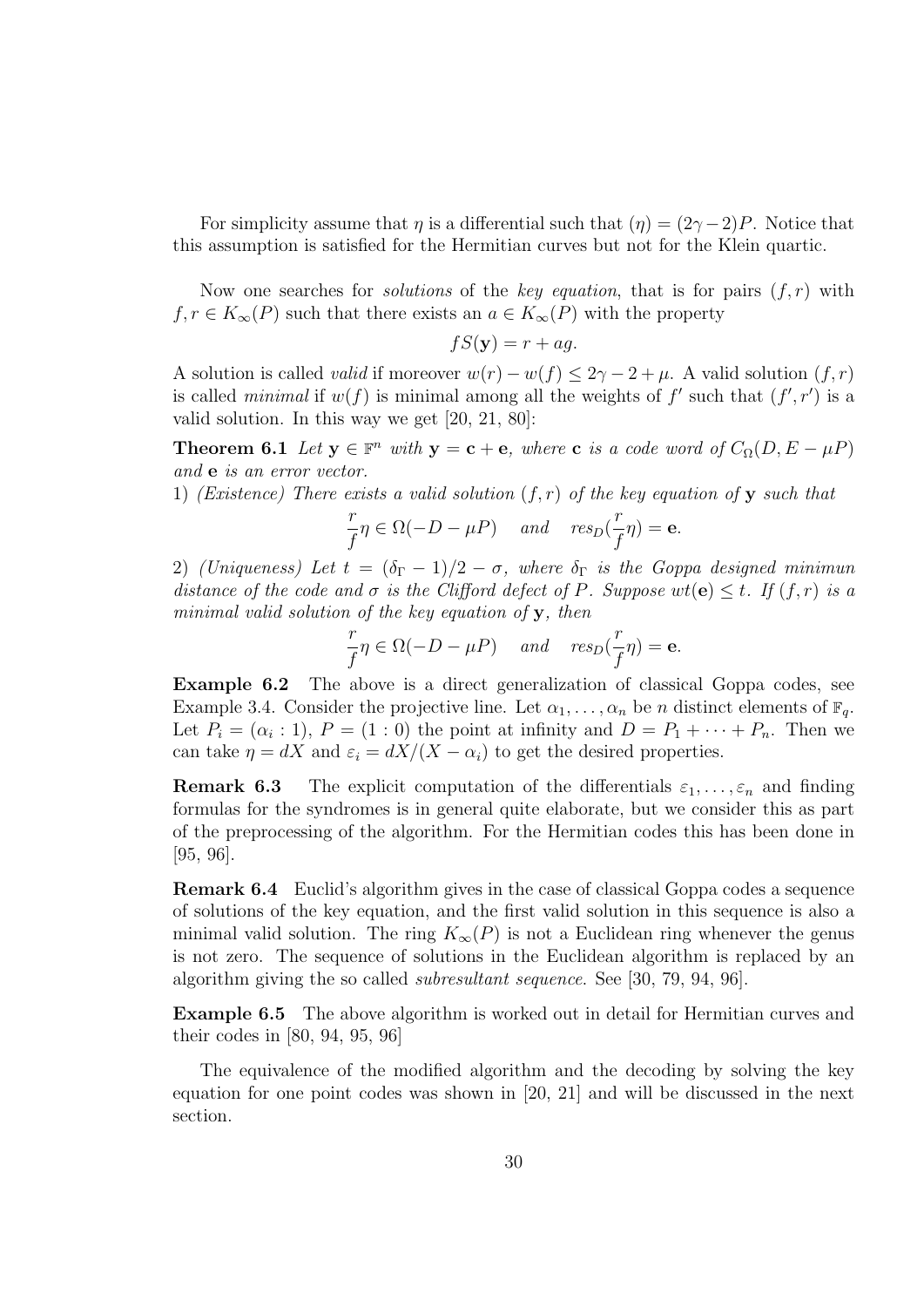### 7 Improvement of the modified algorithm

In this section we compare Porter's and the modified algorithm [20, 22] and give Ehrhard's algorithm [22] which gives an effective solution of the decoding of AG codes.

The value  $f(P)$  of a rational function f at a point P is only defined in case that f does not have a pole at P. We have seen in Remark 4.4 how we can redefine the kernel  $K(F)$  in such a way that the divisor F is allowed to have a non-empty intersection with the support of D. We follow the alternative of [22] where the fact is used that the residue map is always defined for every differential form and any point.

The code  $C_{\Omega}(D, G)$  is the image under the residue map

$$
\mathrm{res}_D : \Omega(G - D) \to \mathbb{F}_q^n
$$

and this map is injective if we assume  $\deg(G) > 2\gamma - 2$ . There exists a divisor  $G' \leq G$ such that  $res_D : \Omega(G' - D) \to \mathbb{F}_q^n$  is surjective. Moreover there exists a linear map

$$
\mathbb{F}_q^n \longrightarrow \Omega(G'-D), \ \mathbf{y} \mapsto \eta_{\mathbf{y}}
$$

such that  $res_D(\eta_Y) = y$  for all y. The map  $\varepsilon$  of the last section is a more explicit description of such a map. Let F be a divisor such that  $\deg(F) < \delta_{\Gamma}$  or equivalently  $deg(G - F) > 2\gamma - 2$ . Then

$$
\Omega(G - D - F) \cap \Omega(G' - F) = \Omega(G - F) = 0.
$$

Thus  $\Omega(G - D - F) + \Omega(G' - F)$  is a direct sum, that is to say for every element  $\omega$  in this sum there exist unique  $\alpha \in \Omega(G-D-F)$  and  $\beta \in \Omega(G'-F)$  such that  $\omega = \alpha + \beta$ . Let

 $\pi : \Omega(G - D - F) + \Omega(G' - F) \longrightarrow \Omega(G' - F)$ 

be the projection along  $\Omega(G - D - F)$ . Define

$$
K'(\mathbf{y}, F) = \{ f \in L(F) \mid f\eta_{\mathbf{y}} \in \Omega(G - D - F) + \Omega(G' - F) \},
$$

which we denote by  $K'(F)$  for short when the received word y is fixed.

**Remark 7.1** It is shown in [20, 21] that  $K(F) = K'(F)$  when F has support disjoint from the support of D and  $\deg(F) > \max{\deg(G')}, \deg(G - D)$ . It was noted in [18] that one can always work with  $K(F)$  instead of  $K'(F)$ , see also Remark 4.4. We denote the dimension of  $K(F)$  by  $k(F)$ .

The following result, which is similar to Theorem  $6.1\,(2)$ , is from [20, 21].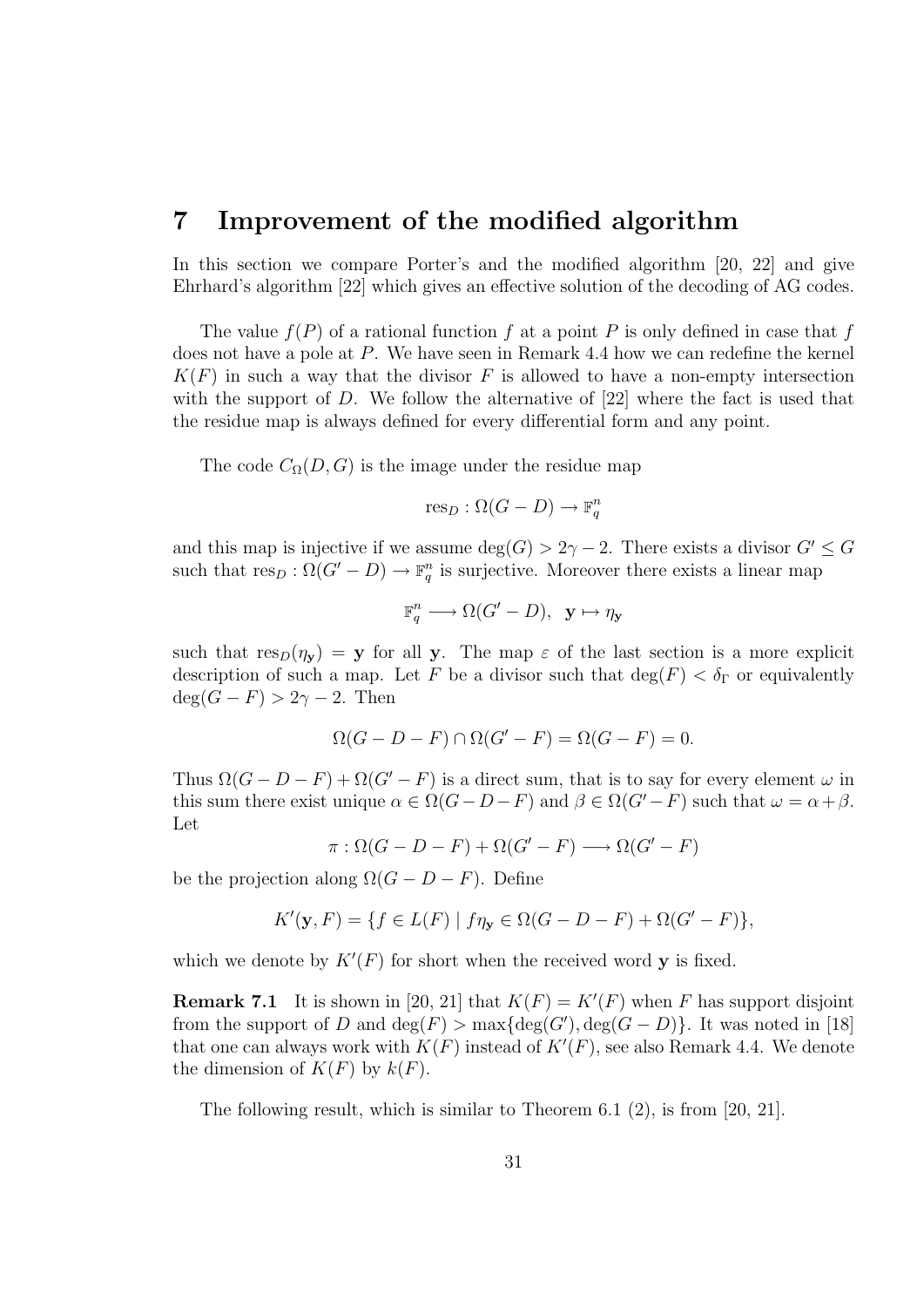**Proposition 7.2** Suppose  $L(F - Q) \neq 0$  and  $\Omega(G - F - Q) = 0$ . If f is a non-zero element of  $K(F)$ , then

$$
res_D\left(\frac{\pi(f\eta_{\mathbf{y}})}{f}\right) = \mathbf{e}
$$

is the error vector of y.

Remark 7.3 We compare the modified algorithm and Porter's algorithm in the special case that  $G = mP$  and there exists a differential  $\eta$  with divisor  $(2\gamma - 2)P$ . See [20, 21]. If f is a non-zero element of  $K(jP)$  for the smallest j such that  $K(jP)$  is not zero, then there exists an  $r \in K_{\infty}(P)$  such that  $(f, r)$  is a valid solution of the key equation. Conversely, if  $(f, r)$  is a valid solution of the key equation and  $j = \deg(f)$ , then f is a non-zero element of  $K(jP)$ , and j is the smallest integer such that  $K(jP)$ is not zero.

**Remark 7.4** Let  $t = |(\delta_{\Gamma} - 1)/2|$ . In the approach of Section 5 the sequence of divisors  $(F_1, \ldots, F_s)$  is fixed and should be found before the algorithm is executed. It works for all received words with at most  $t$  errors. In the following we explain  $Ehrhard's$ algorithm [22] which produces a sequence of divisors  $(F_1, \ldots, F_s)$  which depends on the received word **y** and has the property that the basic algorithm  $\mathcal{A}(F_s)$  decodes **y** when there are at most  $t$  errors. In this way the elaborate problem of constructing the sequence of divisors is circumvented, although this algorithm still has the complexity of solving a system of linear equations. Consider the following algorithm  $\mathcal{B}(F)$  which depends on the choice of a divisor F.

#### Algorithm 7.5  $\mathcal{B}(F)$

- 1. Input: y
- 2. Set  $j := 1$  and  $F_1 := F$
- 3. Look for an index i such that  $k(F_i P_i) \leq k(F_i) 2$ . If there is such an i, then: set  $F_{j+1} = F_j - P_i$ ,  $j := j + 1$  and goto 3, else
- 4. If  $k(F_i) = 0$ , then goto 5, else goto 6
- 5. Output: ?
- 6.  $e := \text{res}_D(\pi(f\eta_{\mathbf{v}})/f)$  for some non-zero  $f \in K(F_i)$
- 7. Output:  $y e$

An alternative of the above algorithm is to apply the basic algorithm  $\mathcal{A}(F_i)$  at line 6. See [18]. We quote the following proposition from [22].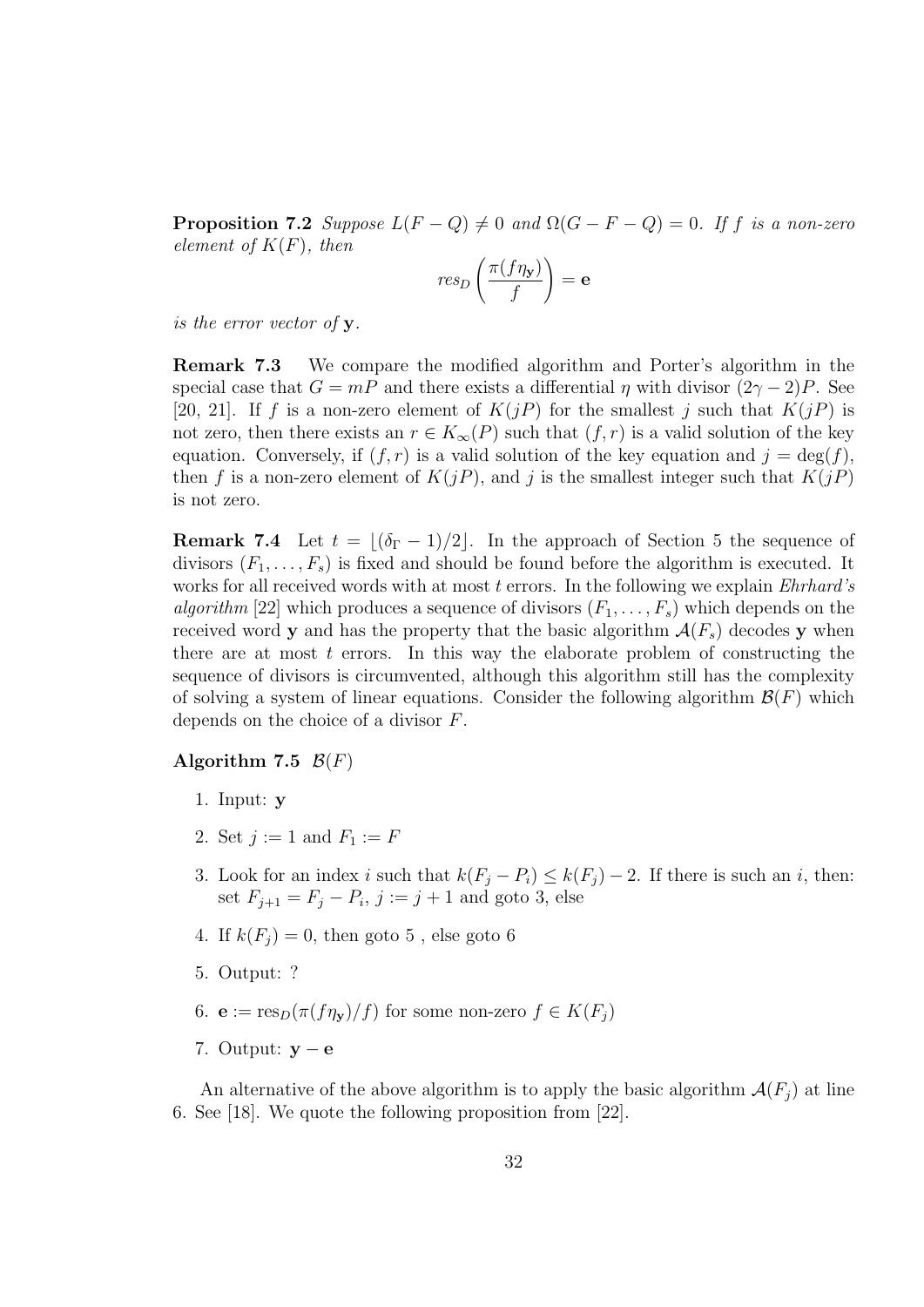**Theorem 7.6** Let X be a curve of genus  $\gamma$ , and  $C = C_{\Omega}(D, G)$  an algebraic-geometric code of Goppa designed minimum distance  $\delta_{\Gamma} \geq 6\gamma$ . Let F be any divisor of degree  $2\gamma + t$ , where  $t = |(\delta_{\Gamma} - 1)/2|$ . Then  $\mathcal{B}(F)$  is a decoder for C which corrects t errors with complexity  $\mathcal{O}(n^3)$ .

**Remark 7.7** Using Clifford's Theorem one can show that the assumption " $\delta_{\Gamma} > 6\gamma$ " can be replaced by the weaker condition " $\delta_{\Gamma} \geq 4\gamma$ ". See [18].

**Remark 7.8** If one applies both the algorithms  $\mathcal{B}(F)$  and  $\mathcal{B}(G - F)$  for a divisor F such that  $\deg(F) = \gamma + t$ , then it is enough to assume that  $\delta_{\Gamma} \geq 4\gamma - 2\tau$ , where  $\tau$  is the gonality of the curve. See [18]. Moreover it is shown in an example that this cannot be improved.

In the next section another solution of the decoding problem of AG codes will be considered.

### 8 Majority voting for unknown syndromes

In this section it is shown how for one point codes one can extend the parity check matrix H with rows  $\mathbf{h}_i, i = 1, \ldots, n-k$  to an  $n \times n$  matrix  $\hat{H}$  with rows  $\mathbf{h}_i, i = 1, \ldots, n$ . This is done in such a way that the *unknown syndromes*  $s_i(\mathbf{e}) = \mathbf{h}_i \mathbf{e}^T$   $i > n - k$  can be obtained recursively from known syndromes  $s_i(\mathbf{e}) = s_i(\mathbf{y}), 1 \le i \le n - k$  by a majority vote. See [23, 17, 18] and also [53, 75]. This procedure has its predecessor in what is called threshold, majority logic [66] or sequential code reduction decoding [82] and the decoding of cyclic codes beyond the BCH error-correcting capacity [28].

Let  $(\rho_i | i \in \mathbb{N})$  be the non-gap sequence of P, that is to say  $\rho_i < \rho_{i+1}$  and  $\{\rho_i | i \in$ N} is the semigroup of non-gaps at P. The code  $C_{\Omega}(D, mP)$  is denoted by  $C(m)$ . Abbreviate  $C(\rho_r)$  by  $C_r$  from now on. Let  $g_i$  be a rational function which has a pole of order  $\rho_i$  at P and no other poles. Then  $g_1, \ldots, g_r$  is a basis for  $L(\rho_r P)$ . Let  $\mathbf{h}_i = ev_D(g_i)$ . Let  $H_r$  be the  $r \times n$  matrix with  $\mathbf{h}_i, 1 \leq i \leq r$  as rows. Then  $H_r$  is a parity check matrix of the code  $C_r$ . Note that the rows of  $H_r$  need not to be independent. Define a matrix of syndromes  $(s_{ij}(\mathbf{e}) \mid i, j \in \mathbb{N})$  with respect to an error vector **e** by:

$$
s_{ij}(\mathbf{e}) = \sum_{l=1}^n e_l g_i(P_l) g_j(P_l).
$$

If **y** is a received word with error vector **e** with respect to the code  $C_r$  and  $\rho_i + \rho_j \leq \rho_r$ , then  $g_i g_j \in L(\rho_r P)$ , so  $s_{ij}(\mathbf{e}) = s_{ij}(\mathbf{y})$ . Thus  $s_{ij}(\mathbf{e})$  is a known entry of the matrix of syndromes for all i, j such that  $\rho_i + \rho_j \leq \rho_r$ . Abbreviate  $s_{ij}(\mathbf{e})$  and  $s_r(\mathbf{e})$  by  $s_{ij}$  and  $s_r$ , respectively.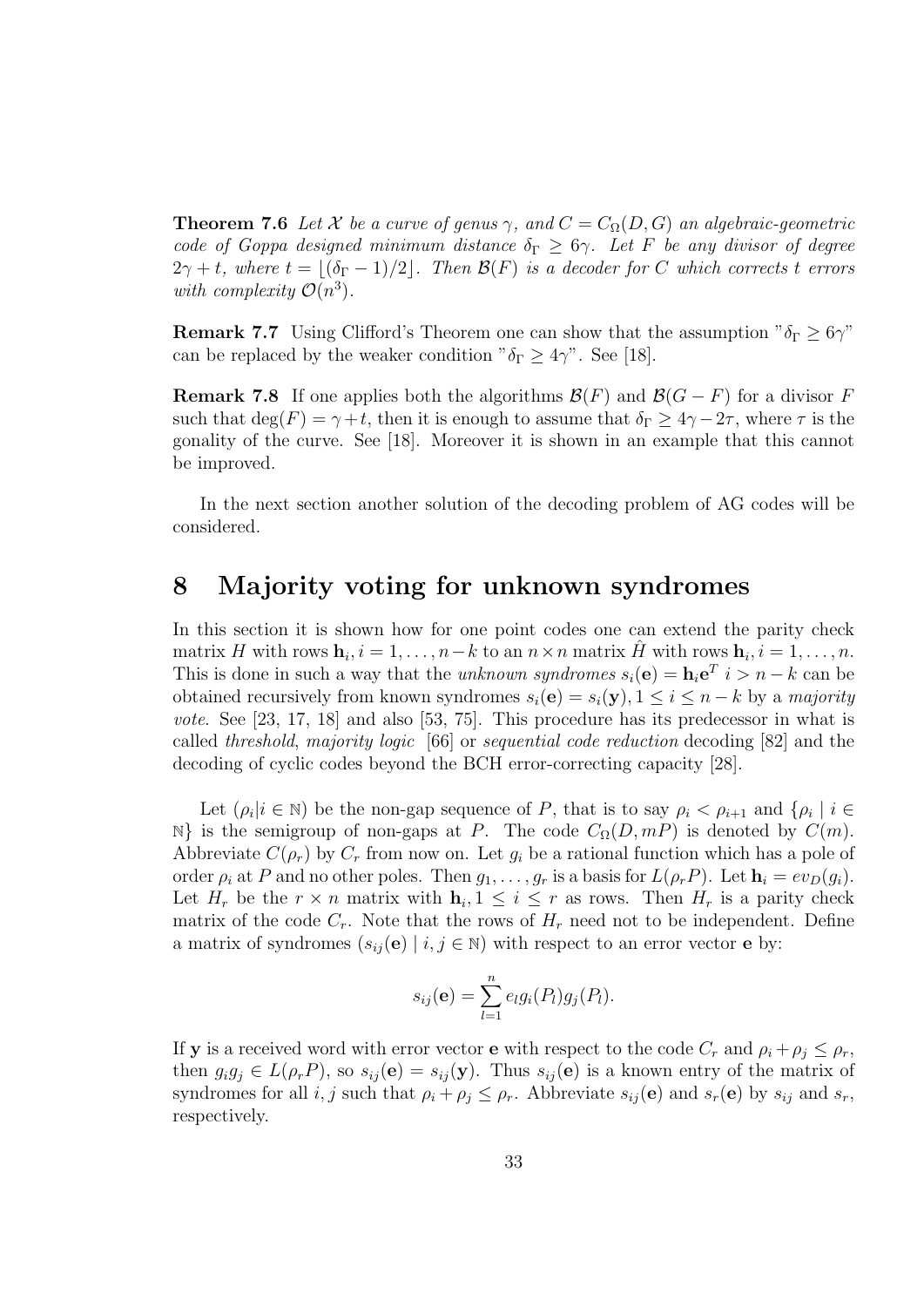**Definition 8.1** Define the set of pairs  $N_r$  by

$$
N_r = \{ (i, j) \in \mathbb{N}^2 \mid \rho_i + \rho_j = \rho_{r+1} \}.
$$

Let  $n_r$  be the number of elements of  $N_r$  and define the Feng-Rao designed minimum distance  $\delta_{FR}(r)$  of  $C_r$  by:

$$
\delta_{FR}(r) = \min \{ n_s \mid s \ge r \}.
$$

Remark 8.2 From the fact that decoding by majority voting for unknown syndromes corrects  $\lfloor (\delta_{FR}(r) - 1)/2 \rfloor$  errors, which is discussed later in this section, it follows that the minimum distance of  $C_r$  is at least  $\delta_{FR}(r)$ , but it is also possible to give a direct proof first. See [53, 75].

**Remark 8.3** One has that  $\delta_{FR} \geq \delta_{\Gamma}$  and equality holds if  $r > 3\gamma - 2$ . Note that the definition of  $\delta_{FR}$  depends only on the semigroup of non-gaps of P. It has been computed for semigroups with two generators and more generally for telescopic semigroups [53]. In many examples  $\delta_{FR}$  is strictly greater than  $\delta_{\Gamma}$  for small r.

**Example 8.4** The non-gap sequence at the point  $P$  of the Suzuki curve of Example 3.8 is generated by 8, 10, 12 and 13. The following table compares the Goppa and the Feng-Rao designed minimum distance of  $C_r$  in the range  $4 \leq r \leq 21$ . If  $r \geq 41$ , then  $\delta_{FR} = \delta_{\Gamma}$ .

| $\begin{array}{ c ccccccccccccccc }\hline n_r&2&3&4&5&4&4&4&5&4&7&8&6&8&8&9&10&12&8\end{array}$                                                       |  |  |  |  |  |  |  |  |  |
|-------------------------------------------------------------------------------------------------------------------------------------------------------|--|--|--|--|--|--|--|--|--|
| $\begin{array}{ ccccccccccccccccccc }\hline \delta_{FR} & 2 & 3 & 4 & 4 & 4 & 4 & 4 & 4 & 4 & 6 & 6 & 6 & 8 & 8 & 8 & 8 & 8 & 8 \\\hline \end{array}$ |  |  |  |  |  |  |  |  |  |
| $\mid \delta_{\Gamma} \mid$ - - - - - - - - - 0 1 2 3 4 5 6 7 8                                                                                       |  |  |  |  |  |  |  |  |  |

**Remark 8.5** The entries of the matrix of syndromes with index  $(i, j) \in N_r$  are the first unknown syndromes we encounter with respect to the code  $C_r$ . As soon as we know one  $s_{ij}$  with  $(i, j) \in N_r$ , we know all the others  $s_{i'j'}$  with  $(i', j') \in N_r$ , since each one of the functions  $g_i g_j$ ,  $g_{i'} g_{j'}$  or  $g_{r+1}$  is a generator of the one dimensional vector space  $L(\rho_{r+1}P)$  modulo  $L(\rho_rP)$ . In other words, there exist  $\mu_{ij}, \mu_{ijl} \in \mathbb{F}_q$  such that  $\mu_{i,j}$ is not zero and

$$
g_ig_j = \mu_{ij}g_{r+1} + \sum_{l \leq r} \mu_{ijl}g_l
$$

for all i, j with  $\rho_i + \rho_j = \rho_{r+1}$ . Therefore

$$
s_{ij} = \mu_{ij} s_{r+1} + \sum_{l \le r} \mu_{ijl} s_l
$$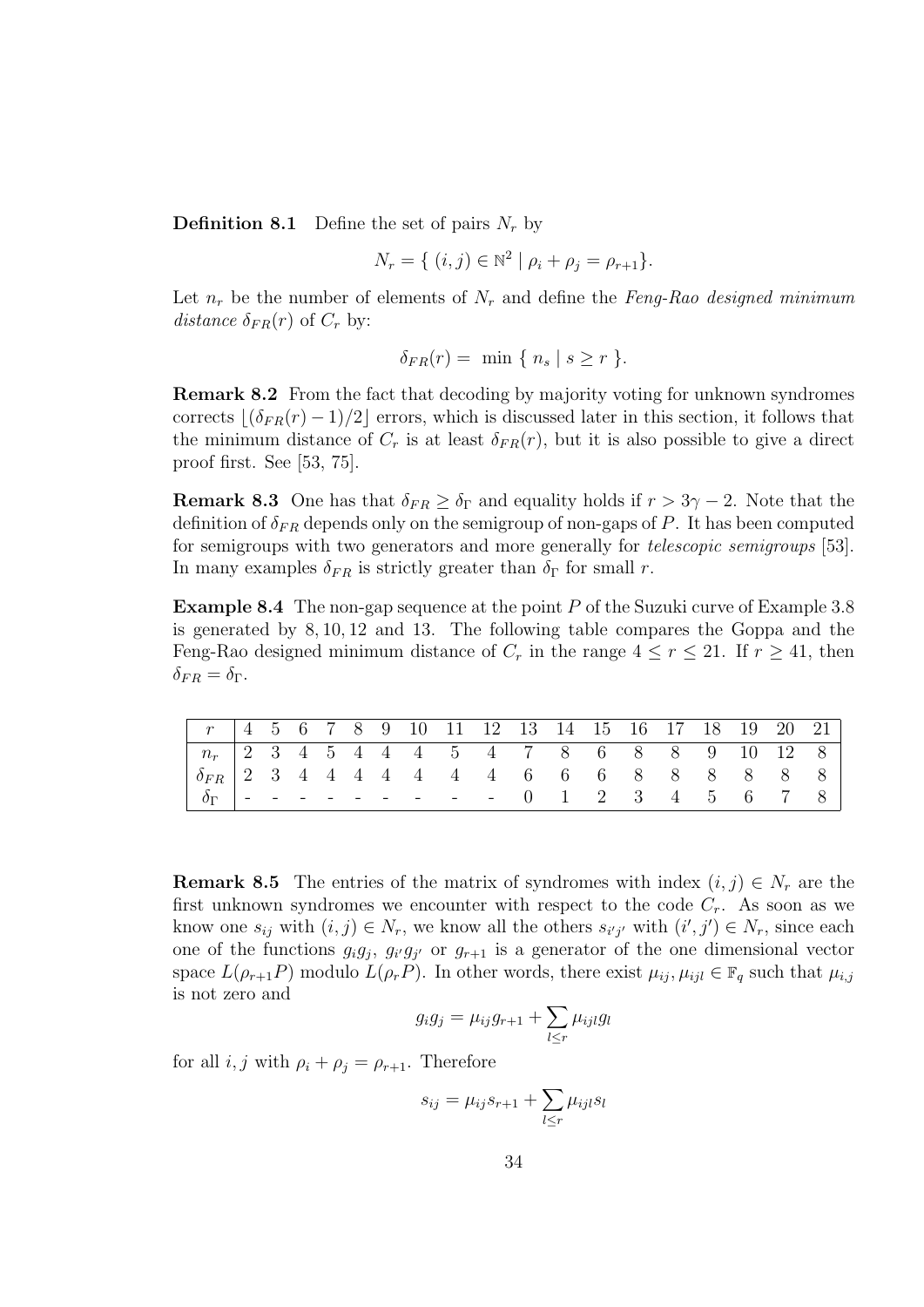and this relation is the same for all error vectors. Consider the matrix

$$
\mathcal{S}(i,j) = (s_{i',j'} \mid 1 \leq i' \leq i, 1 \leq j' \leq j).
$$

If  $\rho_i + \rho_j = \rho_{r+1}$ , then all entries of this matrix, except  $s_{ij}$ , are known.

$$
\begin{pmatrix}\ns_{1,1} & \dots & s_{1,j-1} & s_{1,j} \\
\vdots & & \vdots & \vdots \\
s_{i-1,1} & \dots & s_{i-1,j-1} & s_{i-1,j} \\
s_{i,1} & \dots & s_{i,j-1} & ?\n\end{pmatrix}.
$$

**Remark 8.6** If  $\rho_i + \rho_j = \rho_r$ , then  $\mathcal{S}(i, j)$  is a matrix of the linear map from  $L(\rho_j P)$  to  $L(\rho_i P)$  which is used to compute the kernel  $K(\mathbf{y}, \rho_j P)$  in the basic algorithm  $\mathcal{A}(\rho_j P)$ for the code  $C_r = C_\Omega(D, \rho_r P)$ . The rectangular submatrices  $\mathcal{S}(i, j)$  with  $\rho_i + \rho_j = \rho_r$ , is the collection of matrices which one encounters in the modified algorithm for  $C_r$ . If g is a non-zero error locator function in  $L(\rho_j P)$  and  $g = \sum_{l=1}^j \lambda_l g_l$ , then the columns of the matrix  $\mathcal{S}(i, j)$  are dependent:

$$
\sum_{l=1}^{j} \lambda_l s_{k,l} = 0 \text{ for all } 1 \le k \le i.
$$

**Definition 8.7** If  $(i, j) \in N_r$ , that is to say  $\rho_i + \rho_j = \rho_{r+1}$ , and the three matrices  $S(i-1, j-1), S(i-1, j)$  and  $S(i, j-1)$  have equal rank, then  $(i, j)$  is called a *candidate* with respect to  $C_r$ . If  $(i, j)$  is a candidate, then there is a unique value  $s'_{ij}$  to assign to the unknown entry  $s_{ij}$  such that the matrices  $\mathcal{S}(i, j)$  and  $\mathcal{S}(i-1, j-1)$  have equal rank. The element  $s'_{ij}$  is called the *predicted* or *candidate value* of the unknown syndrome  $s_{ij}$ . A candidate is called *correct* or *true* when  $s'_{ij} = s_{ij}$  and *incorrect* or *false* otherwise. Denote the number of true candidates by  $T$  and the number of false candidates by  $F$ . An entry  $(i, j)$  is called a *discrepancy* if the three matrices  $S(i - 1, j - 1)$ ,  $S(i - 1, j)$ and  $S(i, j-1)$  have equal rank and the matrices  $S(i, j)$  and  $S(i-1, j-1)$  do not have equal rank.

Remark 8.8 The discrepancies are the pivots if one applies Gaussian elimination (without interchanging rows or columns) to the matrix of syndromes. The total number of discrepancies is equal to the rank of the matrix of syndromes. Furthermore this matrix can be written as a triple product of matrices with the diagonal matrix in the middle and the entries of the error-vector e on the diagonal. See [3, 78]. Therefore the total number of discrepancies is at most equal to  $wt(e)$ , the number of errors.

Let y be a received word with error vector e which has at most  $(n_r - 1)/2$  errors with respect to the code  $C_r$ . Then all syndromes  $s_{ij}$  such that  $\rho_i + \rho_j \leq \rho_r$  are known,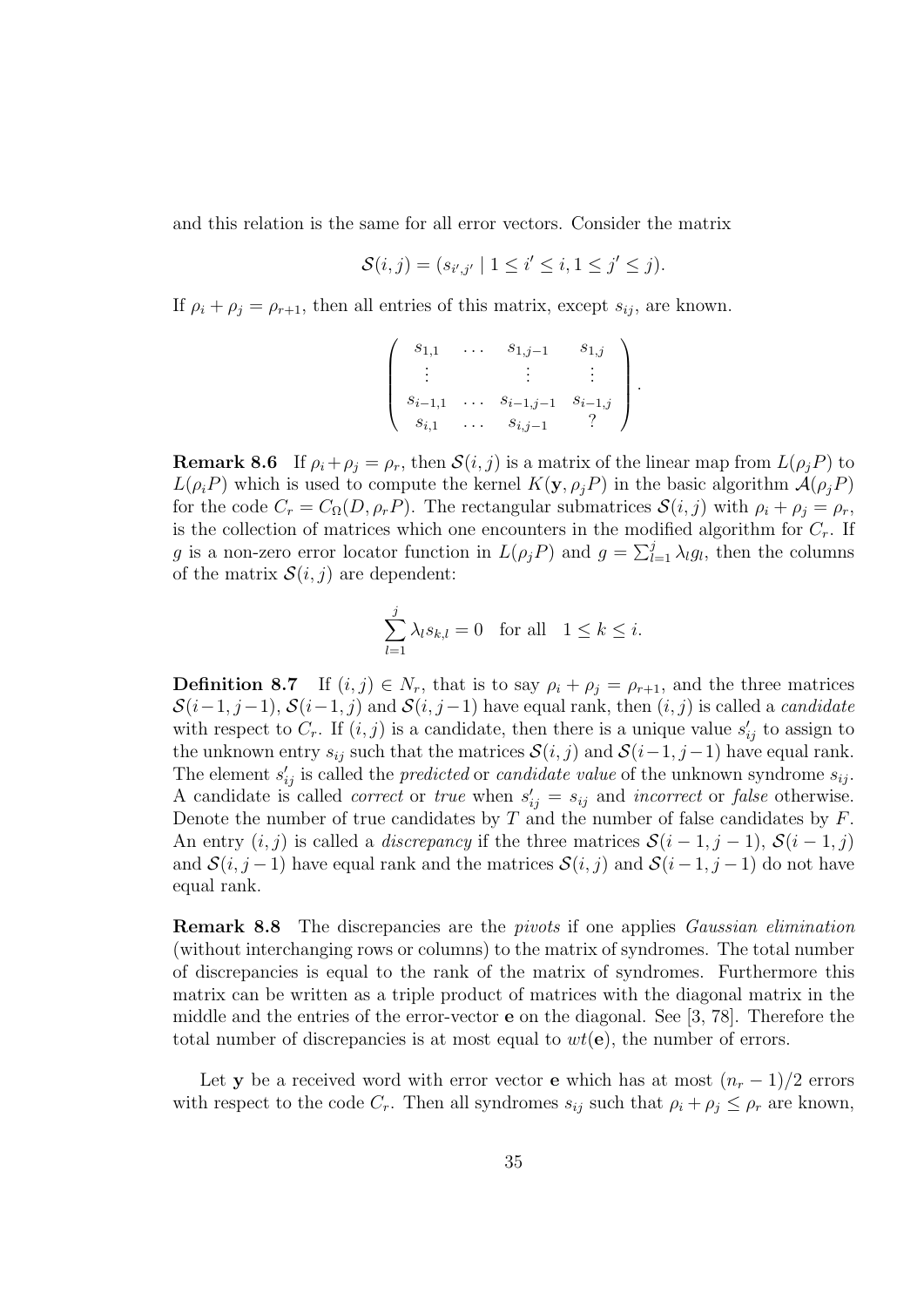and the remaining syndromes are unknown. Denote the number of known discrepancies by  $K$ . A candidate is incorrect if and only if it is a discrepancy, so

$$
K + F \leq
$$
 total number of discrepancies  $\leq wt(\mathbf{e})$ .

If entry  $(i, j)$  is a known discrepancy, then all entries  $(i, j')$  in the *i*th row with  $j' > j$ , and all entries  $(i', j)$  in the j<sup>th</sup> column with  $i' > i$  are non-candidates. If  $(i, j) \in N_r$ is not a candidate, then there is at least one known discrepancy in the same row or column. Thus the number of pairs  $(i, j) \in N_r$  which are non-candidates is at most  $2K$ . The number of pairs  $(i, j) \in N_r$  which are candidates is equal to  $T + F$ . Therefore

 $n_r = #$  candidates + # non-candidates  $\leq (T + F) + 2K$ .

Furthermore we assumed that

# errors = 
$$
wt(\mathbf{e}) \leq (n_r - 1)/2
$$
.

Combining the above four inequalities gives

$$
F
$$

There is no direct way to see whether a candidate is true or false. But we assigned a predicted value  $s'_{ij}$  of the syndrome  $s_{i,j}$  to every candidate, and this gives a predicted value or vote  $s_{r+1}(i, j)$  for  $s_{r+1}$  by Remark 8.5. All T true candidates yielded the same, correct, value for  $s_{r+1}$ . Thus a proof of the following has been given.

Proposition 8.9 If the number of errors of a received word with respect to the code  $C_r$  is at most  $(n_r-1)/2$ , then the majority of the candidates vote for the correct value of  $s_{r+1}$ .

In this way all unknown syndromes can be found by induction and from this the error vector is obtained, as was remarked in Section 2. Thus the proof of the following theorem from [17, 18, 23] has been sketched. See also [53, 75].

**Theorem 8.10** Majority voting for unknown syndromes corrects  $\left| \frac{\delta_{FR} - 1}{2} \right|$  errors with complexity  $\mathcal{O}(n^3)$ .

**Example 8.11** Consider the following error pattern from [61] for the code  $C(11)$ on the Klein quartic with error positions  $Q_1 = (1, \xi), Q_2 = (\xi^2, 1)$  and  $Q_3 = (\xi, 1)$ and error values  $e_1 = 1$ ,  $e_2 = \xi^3$  and  $e_3 = \xi$ . It was shown in Example 4.17 that the modified algorithm corrects this pattern. In the following matrix we denote  $\xi^i$  by i,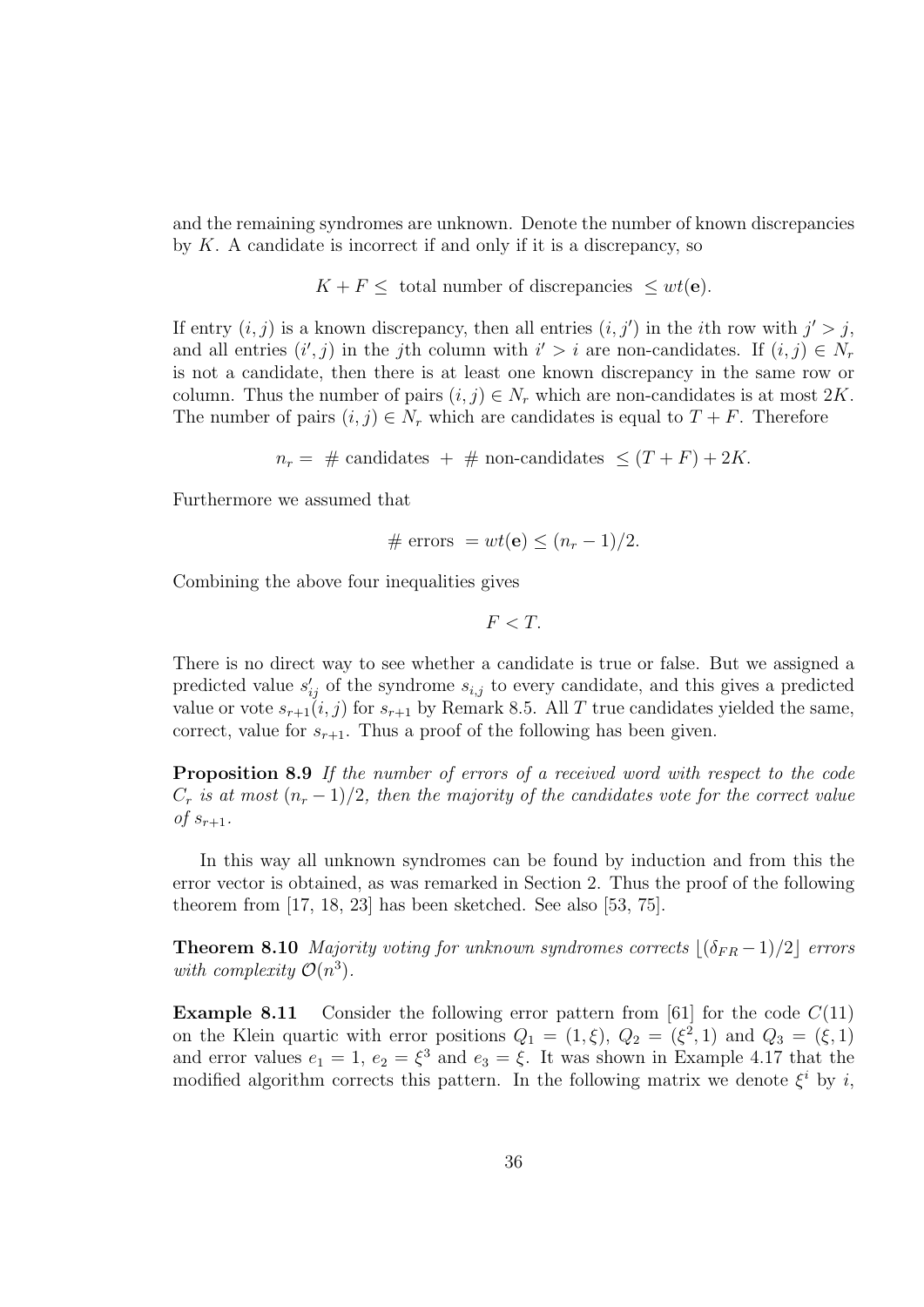and 0 by  $\ast$ . The matrix of known syndromes with respect to the functions 1, y, xy, y<sup>2</sup>,  $x^2y, xy^2, y^3, x^2y^2, xy^3$  and  $y^4$  is:

$$
\begin{pmatrix}\n* & 3 & 0 & 6 & * & 5 & 1 & 4 & * & - \\
3 & 6 & 5 & 1 & 4 & * & - \\
0 & 5 & 4 & * & - \\
6 & 1 & * & + \\
* & 4 & - \\
* & * & * \\
1 & - \\
4 & & * \\
* & - \\
\end{pmatrix}
$$

.

The known discrepancies are located at the entries  $(1, 2)$ ,  $(2, 1)$  and  $(3, 3)$ . Thus there are no candidates in the first, second and third row, and there are no candidates in the first, second and third column. Notice that  $\rho_9 = 11$ , so  $C(11) = C_9$  and the set  $N_9$  consists of the pairs  $(1, 10)$ ,  $(2, 7)$ ,  $(3, 5)$ ,  $(4, 4)$ ,  $(5, 3)$ ,  $(7, 2)$  and  $(10, 1)$ . There is exactly one candidate at the entry with index  $(4, 4)$  indicated by a plus sign  $+$ , the non-candidates are indicated by a minus sign −. For the first three rows we have that:

$$
\xi s_{i1} + \xi^3 s_{i2} + s_{i4} = 0
$$
 for all  $1 \le i \le 3$ ,

This corresponds to the error-locator function  $\xi + \xi^3 y + y^2$ . This gives the correct value  $\xi^5$  for  $s_{4,4}$ , so  $s_{1,10}$ ,  $s_{2,7}$ ,  $s_{4,4}$ ,  $s_{7,2}$  and  $s_{10,1}$  all have the value  $\xi^5$ , and  $s_{3,5} = s_{5,3} = \xi^4$ . The number of known discrepancies is 3, this is equal to the number of errors, so there are no other discrepancies. Thus in the next steps of the procedure all entries, except in the first, second and third row and column are candidates, and the voting is unanimous. In this way we get all unknown syndromes.

**Example 8.12** Consider the following error pattern for the code  $C(11)$  on the Klein quartic which error positions  $Q_1 = R_1$ ,  $Q_2 = R_3$  and  $Q_3 = (1, \xi)$  and error values  $e_1 = \xi^3$ ,  $e_2 = \xi$  and  $e_3 = 1$ . Example 4.17 showed that the modified algorithm corrects this pattern since  $e_1 \neq e_2$ . The matrix of known syndromes with respect to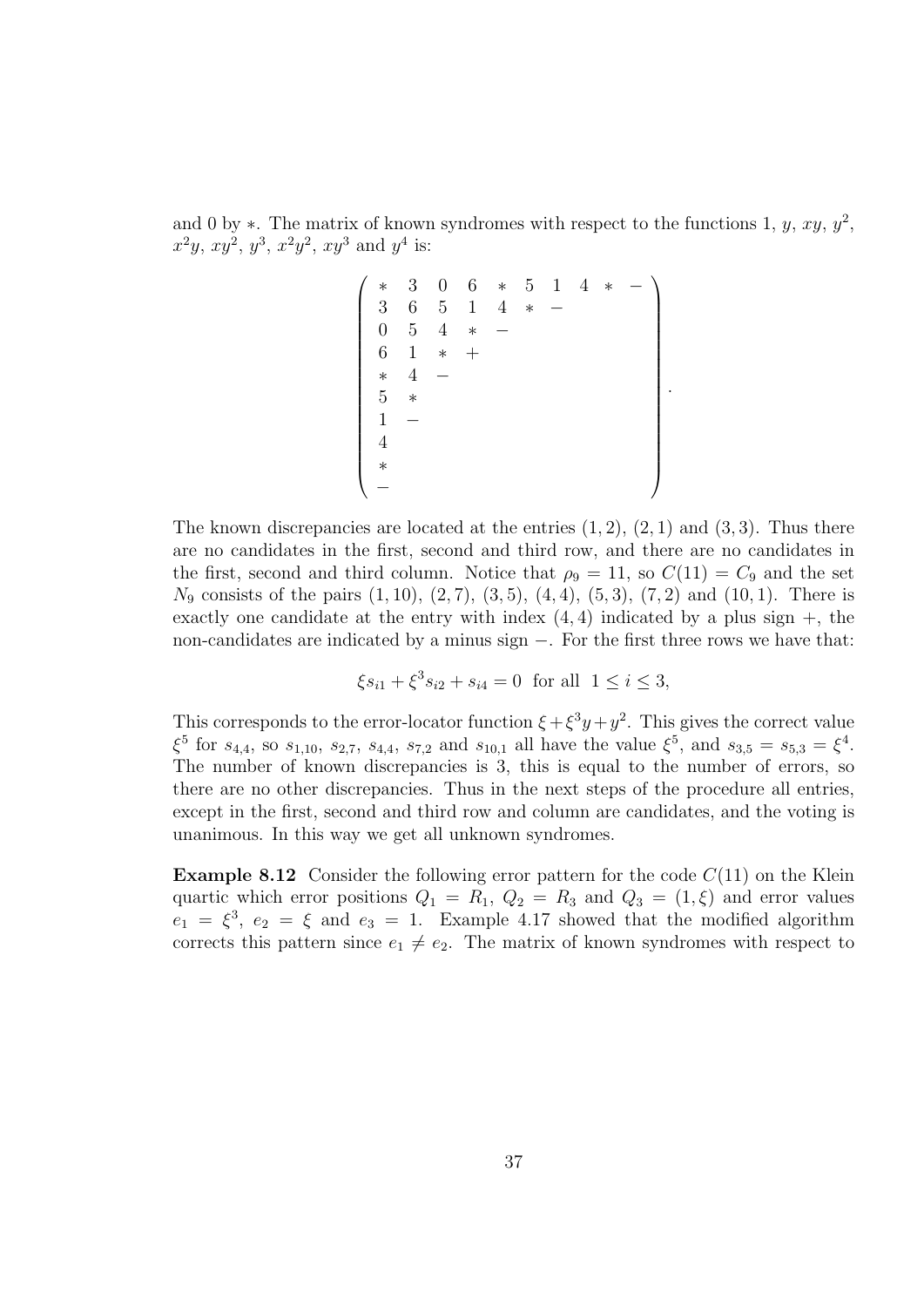the functions 1, y, xy,  $y^2$ ,  $x^2y$ ,  $xy^2$ ,  $y^3$ ,  $x^2y^2$ ,  $xy^3$  and  $y^4$  is:

$$
\begin{pmatrix} * & 1 & 1 & 2 & 0 & 2 & 3 & 2 & 3 & - \\ 1 & 2 & 2 & 3 & 2 & 3 & - \\ 1 & 2 & 2 & 3 & + & & & \\ 2 & 3 & 3 & + & & & & \\ 0 & 2 & + & & & & & \\ 2 & 3 & & & & & & \\ 3 & - & & & & & & \\ 3 & - & & & & & & \\ - & & & & & & & \end{pmatrix}.
$$

Notice that the syndrome which corresponds to the function  $x^i y^j$  is equal to  $\xi^j$  for all  $j > 0$  and  $2i \neq j$ , since those functions are zero at  $Q_1$  and  $Q_2$ . The known discrepancies are located at the entries  $(2, 1)$  and  $(1, 2)$ . Thus there are no candidates in the first and second row, and there are no candidates in the first and second column. There are exactly three candidates at the entries  $(3, 5)$ ,  $(4, 4)$  and  $(5, 3)$ , giving the predictions  $\xi^2$ ,  $\xi^4$  and  $\xi^2$ , respectively, for  $s'_{i,j}$ , and three times the same vote  $s_{12}(i, j) = \xi^4$  for the syndrome  $s_{12}$  corresponding to  $y^4$ . The next step gives again unanimous voting which results in the following matrix:

$$
\begin{pmatrix}\n* & 1 & 1 & 2 & 0 & 2 & 3 & 2 & 3 & 4 & 3 & - \\
1 & 2 & 2 & 3 & 2 & 3 & 4 & 3 & - \\
1 & 2 & 2 & 3 & 2 & 3 & + \\
2 & 3 & 3 & 4 & 3 & + \\
0 & 2 & 2 & 3 & + \\
2 & 3 & 3 & + \\
3 & 4 & + \\
2 & 3 & - \\
4 & 3 & - \\
\end{pmatrix}
$$

.

As before the known discrepancies are located at the entries  $(2, 1)$  and  $(1, 2)$ . Thus there are exactly five candidate at the entries  $(3, 7)$ ,  $(4, 6)$ ,  $(5, 5)$ ,  $(6, 4)$  and  $(7, 3)$ , giving the predictions  $\xi^4$ ,  $\xi^4$ , 1,  $\xi^4$  and  $\xi^4$ , respectively, for  $s'_{i,j}$ . Which, in turn, give  $s_{14}(i, j)$ , the respective votes  $\xi^4$ ,  $\xi^4$ , 0,  $\xi^4$  and  $\xi^4$  for the syndrome  $s_{14}$  corresponding to  $xy^4$ . The majority voting gives  $s_{14} = \xi^4$ .

**Example 8.13** Consider the same code  $C(11)$  and the same error positions but with error values  $e_1 = e_2 = e_3 = 1$ . Example 4.17 showed that the modified algorithm fails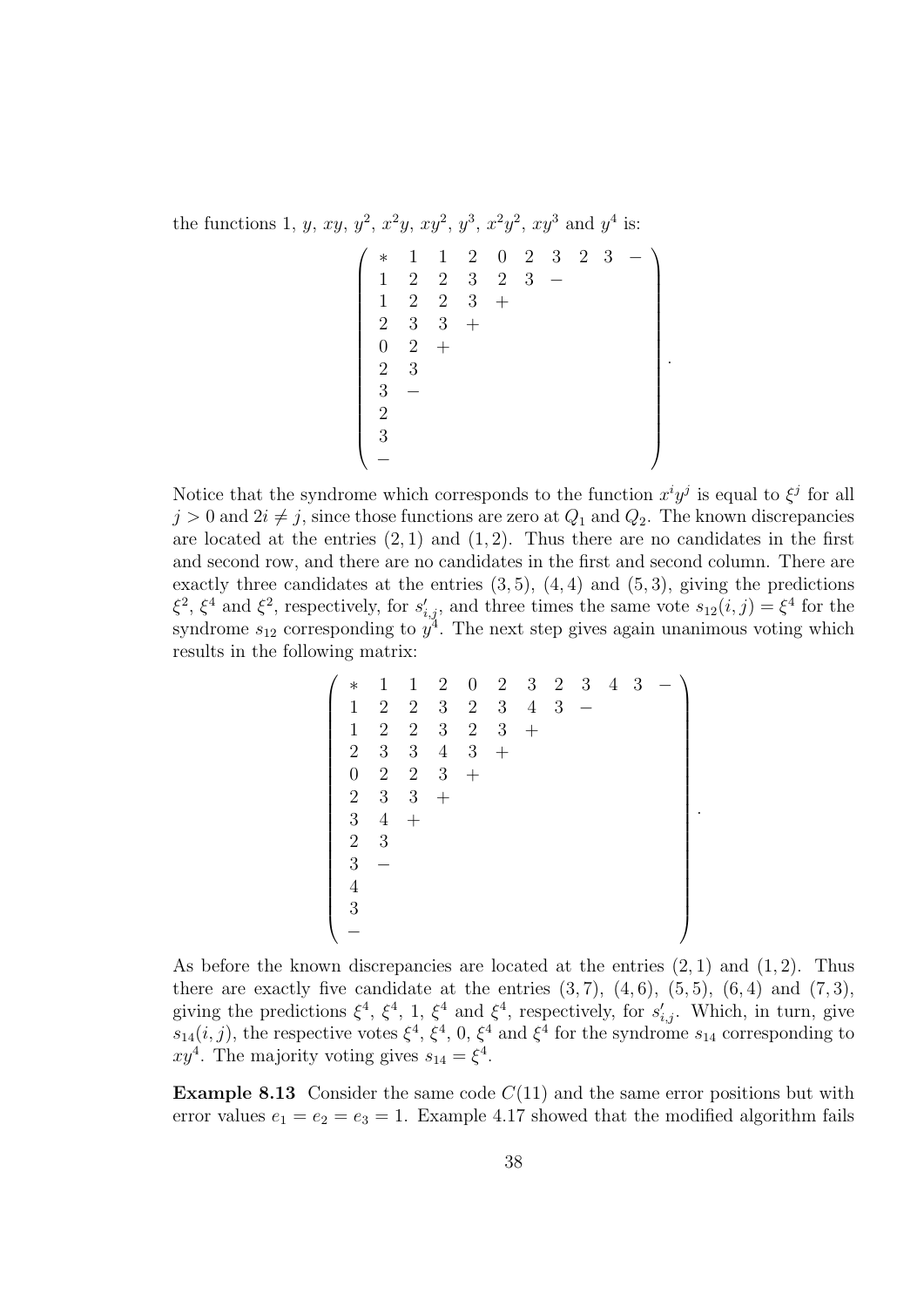for this pattern. The matrix of known syndromes with respect to the functions  $1, y$ ,  $xy, y^2, x^2y, xy^2, y^3, x^2y^2, xy^3$  and  $y^4$  is:

 0 1 1 2 3 2 3 2 3 − 1 2 2 3 2 3 − 1 2 2 3 − 2 3 3 + 3 2 − 2 3 3 − 2 3 − 

.

The known discrepancies are located at the entries  $(1, 1)$ ,  $(5, 2)$  and  $(2, 5)$ . Thus there are no candidates in the first, second and fifth row, and there are no candidates in the first, second and fifth column. There is exactly one candidate at the entry with index (4, 4). The number of known discrepancies is 3. This is equal to the number of errors, so there are no other discrepancies. Thus in the next steps of the procedure all entries, except in the first, second and fifth row and column are candidates, and the voting is unanimous.

**Example 8.14** Consider the error pattern for the code  $C(23)$  on the Klein quartic which was discussed in Example 4.18 and Example 7.9, where it was shown that the modified algorithm fails and Ehrhard's algorithms manages to correct this error. The matrix of known syndromes with respect to the functions 1, y, xy,  $y^2$ ,  $x^2y$ ,  $xy^2$ ,  $y^3$ ,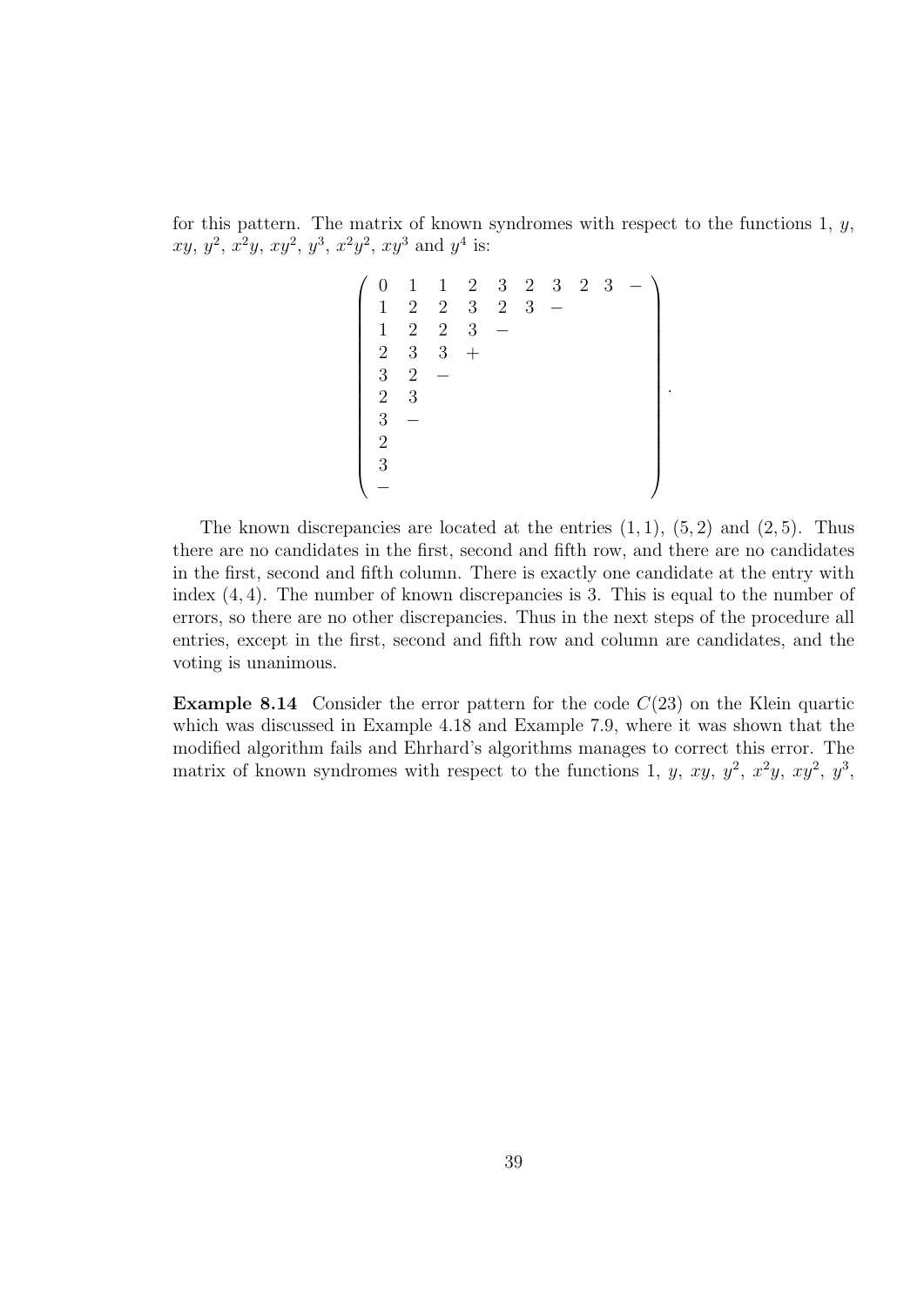$x^2y^2$ ,  $xy^3$ ,  $y^4$ ,  $x^2y^3$ ,  $xy^4$ ,  $y^5$ ,  $x^2y^4$ ,  $xy^5$ ,  $y^6$ ,  $x^2y^5$ ,  $xy^6$ ,  $y^7$ ,  $x^2y^6$ ,  $xy^7$  and  $y^8$  is:

| $\ast$           | $\ast$           | $\ast$           | $\ast$           | $\ast$         | $\ast$           | $\ast$           | $\ast$           | $\ast$           | $\ast$         | $\overline{2}$   | $\overline{0}$           | 3              | 6                | $\mathbf{1}$      | $\mathbf{1}$ | 3              | 6            | $\ast$ | 4 |  |
|------------------|------------------|------------------|------------------|----------------|------------------|------------------|------------------|------------------|----------------|------------------|--------------------------|----------------|------------------|-------------------|--------------|----------------|--------------|--------|---|--|
| $\ast$           | $\ast$           | $\ast$           | $\ast$           | $\ast$         | $\ast$           | $\ast$           | $\overline{2}$   | $\theta$         | 3              | $\,6\,$          | $\mathbf{1}$             | $\mathbf{1}$   | $\mathfrak{Z}$   | $\,6\,$           | $\ast$       | $\overline{4}$ | $\mathbf{1}$ |        |   |  |
| $\ast$           | $\ast$           | $\ast$           | $\ast$           | $\ast$         | $\overline{2}$   | $\boldsymbol{0}$ | $\boldsymbol{3}$ | $\,6\,$          | $\mathbf{1}$   | $\mathbf{1}$     | $\sqrt{3}$               | $\sqrt{6}$     | $\boldsymbol{0}$ | $\overline{4}$    | $\mathbf{1}$ |                |              |        |   |  |
| $\ast$           | $\ast$           | $\ast$           | $\ast$           | $\overline{2}$ | $\boldsymbol{0}$ | 3                | $\boldsymbol{6}$ | $\mathbf{1}$     | $\mathbf 1$    | $\sqrt{3}$       | $\,6$                    | $\ast$         | $\overline{4}$   | $\mathbf{1}$      |              |                |              |        |   |  |
| $\ast$           | $\ast$           | $\ast$           | $\overline{2}$   | $\theta$       | $\sqrt{3}$       | $\,6$            | $\mathbf{1}$     | $\mathbf{1}$     | 3              | $\boldsymbol{0}$ | $\theta$                 | $\overline{4}$ | $\bf 5$          | $\qquad \qquad -$ |              |                |              |        |   |  |
| $\ast$           | $\ast$           | $\sqrt{2}$       | $\boldsymbol{0}$ | 3              | $\,6$            | $\mathbf{1}$     | $\mathbf{1}$     | $\sqrt{3}$       | $\,6$          | $\boldsymbol{0}$ | $\sqrt{4}$               | $\mathbf{1}$   |                  |                   |              |                |              |        |   |  |
| $\ast$           | $\ast$           | $\boldsymbol{0}$ | $\boldsymbol{3}$ | $\,6\,$        | $\mathbf{1}$     | $\mathbf 1$      | $\sqrt{3}$       | $\,6\,$          | $\ast$         | $\overline{4}$   | $\mathbf{1}$             |                |                  |                   |              |                |              |        |   |  |
| $\ast$           | $\sqrt{2}$       | $\sqrt{3}$       | $\,6\,$          | $\mathbf{1}$   | $\mathbf{1}$     | $\boldsymbol{3}$ | $\boldsymbol{0}$ | $\boldsymbol{0}$ | $\overline{4}$ | $\bf 5$          | $\overline{\phantom{0}}$ |                |                  |                   |              |                |              |        |   |  |
| $\ast$           | $\boldsymbol{0}$ | 6                | $\mathbf{1}$     | $\mathbf{1}$   | $\sqrt{3}$       | $\,6$            | $\boldsymbol{0}$ | $\overline{4}$   | $\mathbf{1}$   |                  |                          |                |                  |                   |              |                |              |        |   |  |
| $\ast$           | $\sqrt{3}$       | $\mathbf{1}$     | $\mathbf{1}$     | $\sqrt{3}$     | $\,6$            | $\ast$           | $\sqrt{4}$       | $\mathbf{1}$     | $^{+}$         |                  |                          |                |                  |                   |              |                |              |        |   |  |
| $\overline{2}$   | $\,6\,$          | $\mathbf{1}$     | $\sqrt{3}$       | $\theta$       | $\boldsymbol{0}$ | $\overline{4}$   | $\bf 5$          | $\equiv$         |                |                  |                          |                |                  |                   |              |                |              |        |   |  |
| $\boldsymbol{0}$ | $\mathbf 1$      | $\mathfrak{Z}$   | $\,6\,$          | $\theta$       | $\overline{4}$   | $\mathbf{1}$     |                  |                  |                |                  |                          |                |                  |                   |              |                |              |        |   |  |
| 3                | $\,1\,$          | $\,6$            | $\ast$           | $\overline{4}$ | $\mathbf{1}$     |                  |                  |                  |                |                  |                          |                |                  |                   |              |                |              |        |   |  |
| $6\phantom{.}$   | $\sqrt{3}$       | $\theta$         | $\overline{4}$   | $\overline{5}$ |                  |                  |                  |                  |                |                  |                          |                |                  |                   |              |                |              |        |   |  |
| $\mathbf{1}$     | $\,6\,$          | $\sqrt{4}$       | $\mathbf{1}$     |                |                  |                  |                  |                  |                |                  |                          |                |                  |                   |              |                |              |        |   |  |
| $\mathbf{1}$     | $\ast$           | $\mathbf{1}$     |                  |                |                  |                  |                  |                  |                |                  |                          |                |                  |                   |              |                |              |        |   |  |
| $\,6\,$          | $1\,$            |                  |                  |                |                  |                  |                  |                  |                |                  |                          |                |                  |                   |              |                |              |        |   |  |
| $\ast$           |                  |                  |                  |                |                  |                  |                  |                  |                |                  |                          |                |                  |                   |              |                |              |        |   |  |
| 4                |                  |                  |                  |                |                  |                  |                  |                  |                |                  |                          |                |                  |                   |              |                |              |        |   |  |
| 1                |                  |                  |                  |                |                  |                  |                  |                  |                |                  |                          |                |                  |                   |              |                |              |        |   |  |
|                  |                  |                  |                  |                |                  |                  |                  |                  |                |                  |                          |                |                  |                   |              |                |              |        |   |  |

.

All entries in the upper left corner of the matrix are zero, denoted by ∗. This is in agreement with the fact that the error vector **e** is an element of  $C_{\Omega}(Q, 12P)$ , so  $s_{i,j} = 0$ for all  $i, j$  such that  $\rho_i + \rho_j \leq 12$ . The 9th column depends on the previous ones, since

$$
f = \xi xy + \xi^3 y^2 + \xi x^2 y + \xi^2 xy^2 + y^3 + \xi^5 x^2 y^2 + xy^3
$$

is an error locator function, see Example 4.18. So  $K(y, 11P) = \langle 1, f \rangle$ . The 10th column depends on the previous columns and one relation corresponds with the function

$$
g = y + \xi^6 xy + \xi^4 x^2 y + \xi^3 xy^2 + \xi^3 y^3 + \xi x^2 y^2 + y^4,
$$

which is not an error-locator function. Now it follows that

$$
L(12P - Q) = \langle f \rangle \text{ and } K(\mathbf{y}, 12P) = \langle 1, f, g \rangle.
$$

Beware that at this point of the algorithm it cannot be decided whether the functions f and g are error-locators or not, unless we know already the error positions.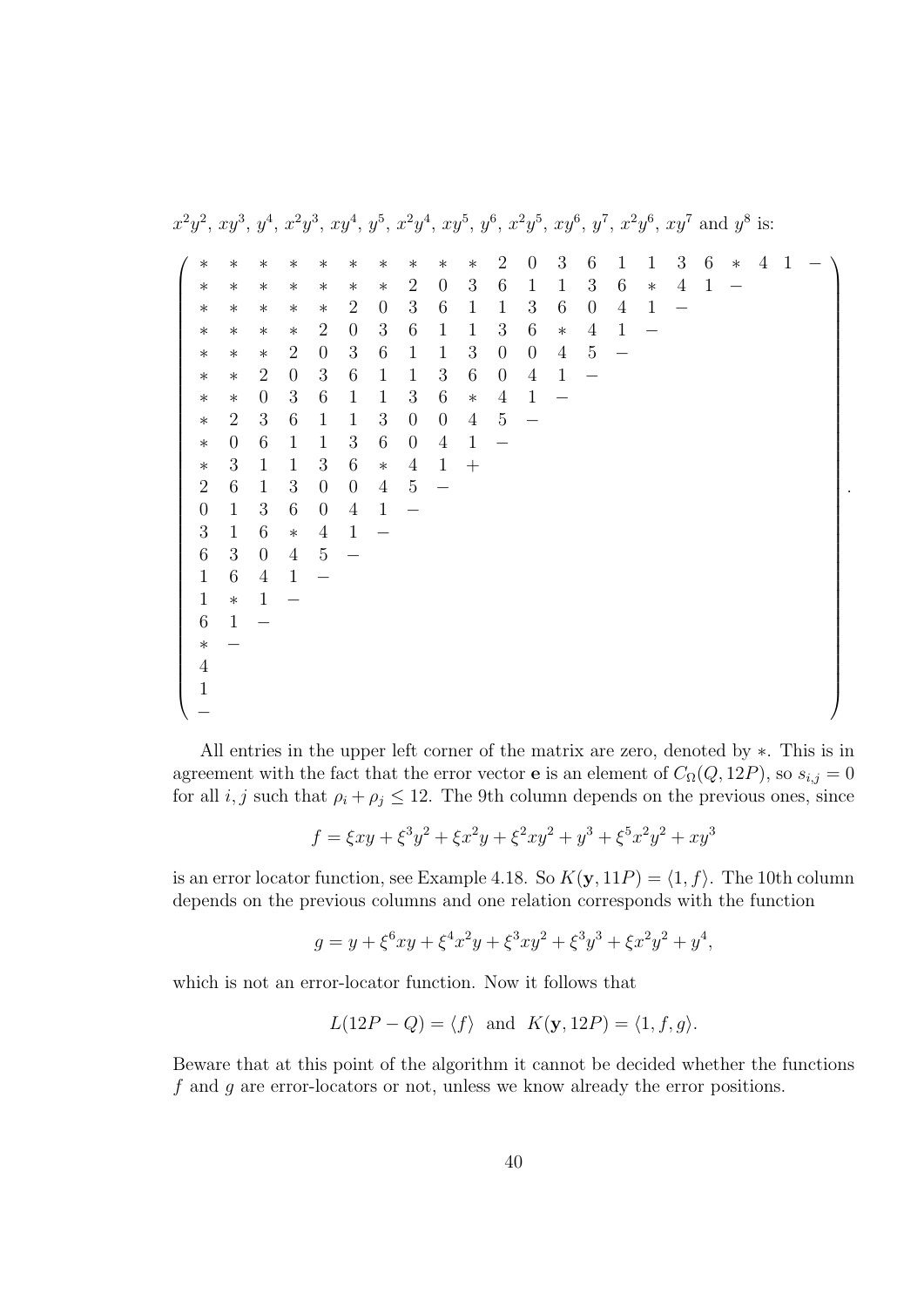There are 9 known discrepancies and they are located at the entries  $(1, 11)$ ,  $(2, 8)$ ,  $(3, 6), (4, 5), (5, 4), (6, 3), (7, 7), (8, 2),$  and  $(11, 1)$ . Thus there is exactly one candidate at the entry (10, 10), which gives as outcome that  $s_{10} = 0$ . The number of known discrepancies is 9 and equal to the number of errors, so there are no other discrepancies. Thus in the next steps the voting is unanimous.

Remark 8.15 In order to give an example where the modified algorithms fails and the majority voting succeeds and is not unanimous we need to look at codes on a curve of higher genus such as the Hermitian curve [23, 18, 57].

Remark 8.16 The Fundamental Iterative Algorithm [27] and the Modified Fundamental Iterative Algorithm [23] are generalizations of Gaussian elimination for a partial matrix to get the unknown syndromes.

Remark 8.17 It is not neccessary to compute all unknown syndromes, one could stop as soon as one has the unknown syndromes  $s_{r+1}, \ldots, s_{r+\gamma}$  and apply the basic algorithm to the code  $C_{r+\gamma}$ . A more efficient stop criterion is treated in [105].

Remark 8.18 We have seen that the decoding by majority voting gave a new bound for geometric Goppa codes and this is the basis of an elementary treatment of these codes in [24, 25, 29].

Remark 8.19 The majority voting scheme is also incorporated in Porter's algorithm [97]. See also the treatment of an example with an Hermitian code.

**Remark 8.20** Suppose that  $C'$  is a subcode of  $C$  and that we have a decoding algorithm for  $C'$ . A coset decoding algorithm has as input a received word  $y$  with error vector **e** with respect to C and gives as output a word  $y'$  which has the same coset as **e** with respect to  $C'$ . Coset decoding is applied to Hermitian codes in [112]. A different but equivalent point of view with respect to majority voting for syndromes is taken in  $[17, 18]$ , where the computation of  $y'$  is done by a majority vote. This is called majority coset decoding.

#### Problem 8.21

What is the relation between Ehrhard's decoding algorithm and majority voting ?

#### Problem 8.22

Does majority voting correct more than  $\lfloor (\delta_{FR} - 1)/2 \rfloor$  errors ?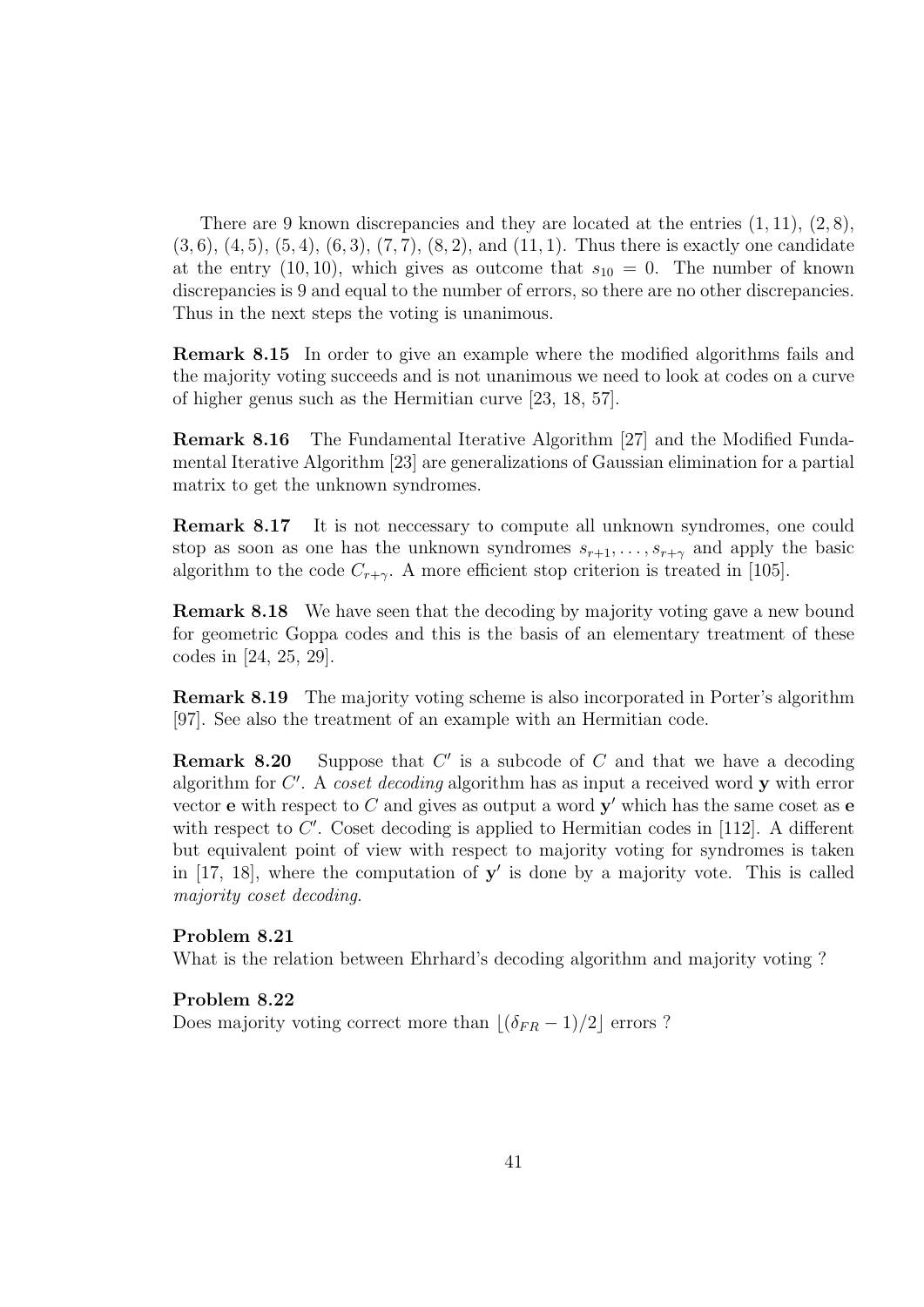### 9 Linear recurring relations in several variables

The Berlekamp-Massey algorithm [5, 67] on linear recurring relations in one variable was generalized to two and several variables, respectively, by Sakata [85, 86], and will be called the algorithm of BMS. This algorithm was subsequently used to get fast implementations of the modified algorithm in [49] and [45, 46], of Porter's algorithm in [96] and the majority voting scheme in [49, 65, 89, 90, 91]. In this section an outline of the algorithm is given.

The algorithm takes as input an N-dimensional array of elements of a field  $\mathbb{F}$  and produces as output a so-called minimal set of polynomials corresponding to linear recurring relations satisfied by the array. In order to describe the algorithm some notation from [86] is required.

Let  $\Sigma_0$  be defined as the set of all N-tuples of non-negative integers, that is  $\Sigma_0 = \mathbb{N}_0^N$ . For any subset  $\Gamma \subseteq \Sigma_0$ , an array over the field  $\mathbb F$  is a mapping  $u : \Gamma \to \mathbb F$ , which is written  $u = (u_{\alpha})$  where  $u_{\alpha} = u(\alpha), \alpha \in \Gamma$ , is the value of the array of the point  $\alpha$ , and  $\Gamma$  is called the *domain* of u.

A well-ordering of the elements in  $\Sigma_0$  is required.

**Definition 9.1** A well-ordering  $\leq_T$  of the elements in  $\Sigma_0$  is called *admissible* if the following holds:

1) For any  $\alpha \in \Sigma_0$ :  $(0, \ldots, 0) \leq_T \alpha$ .

2) For any  $\alpha, \beta, \gamma \in \Sigma_0$ : if  $\alpha <_T \beta$ , then  $\alpha + \gamma <_T \beta + \gamma$ .

Remark 9.2 A total order satisfying (1) and (2) is sometimes called a monomial or *reduction* order in the Gröbner-basis literature  $|10, 14|$ .

**Example 9.3** The lexicographic order  $\lt_L$  is defined by  $(i_1, \ldots, i_N) \lt_L (j_1, \ldots, j_N)$ if and only if  $i_1 = j_1, \ldots i_{l-1} = j_{l-1}$  and  $i_l < j_l$  for some  $1 \leq l \leq N$ . The total degree lexicographic order  $\langle D \rangle$  is defined by  $(i_1, \ldots, i_N) \langle D \rangle (j_1, \ldots, j_N)$  if and only if  $\sum i_l < \sum j_l$  or  $(\sum i_l = \sum j_l$  and  $(i_1, \ldots, i_N) <_L (j_1, \ldots, j_N)$ ). The lexicographic order and the total degree lexicographic order are the most common admissible orders.

It is convenient to represent linear recurring relations by means of N-variate polynomials  $f \in \mathbb{F}[Z] = \mathbb{F}[Z_1, \ldots, Z_N]$ . Any such polynomial can be written as

$$
f = \sum f_{\alpha} Z^{\alpha},
$$

where  $Z^{\alpha} = Z_1^{\alpha_1} \cdots Z_N^{\alpha_N}$ , the sum is taken over all  $\alpha$  in  $\Sigma_0$ , and  $f_{\alpha} = 0$  for all but finitely many  $\alpha$ . The finite subset  $\Gamma_f$  of  $\Sigma_0$  of all  $\alpha$  such that  $f_\alpha \neq 0$  is called the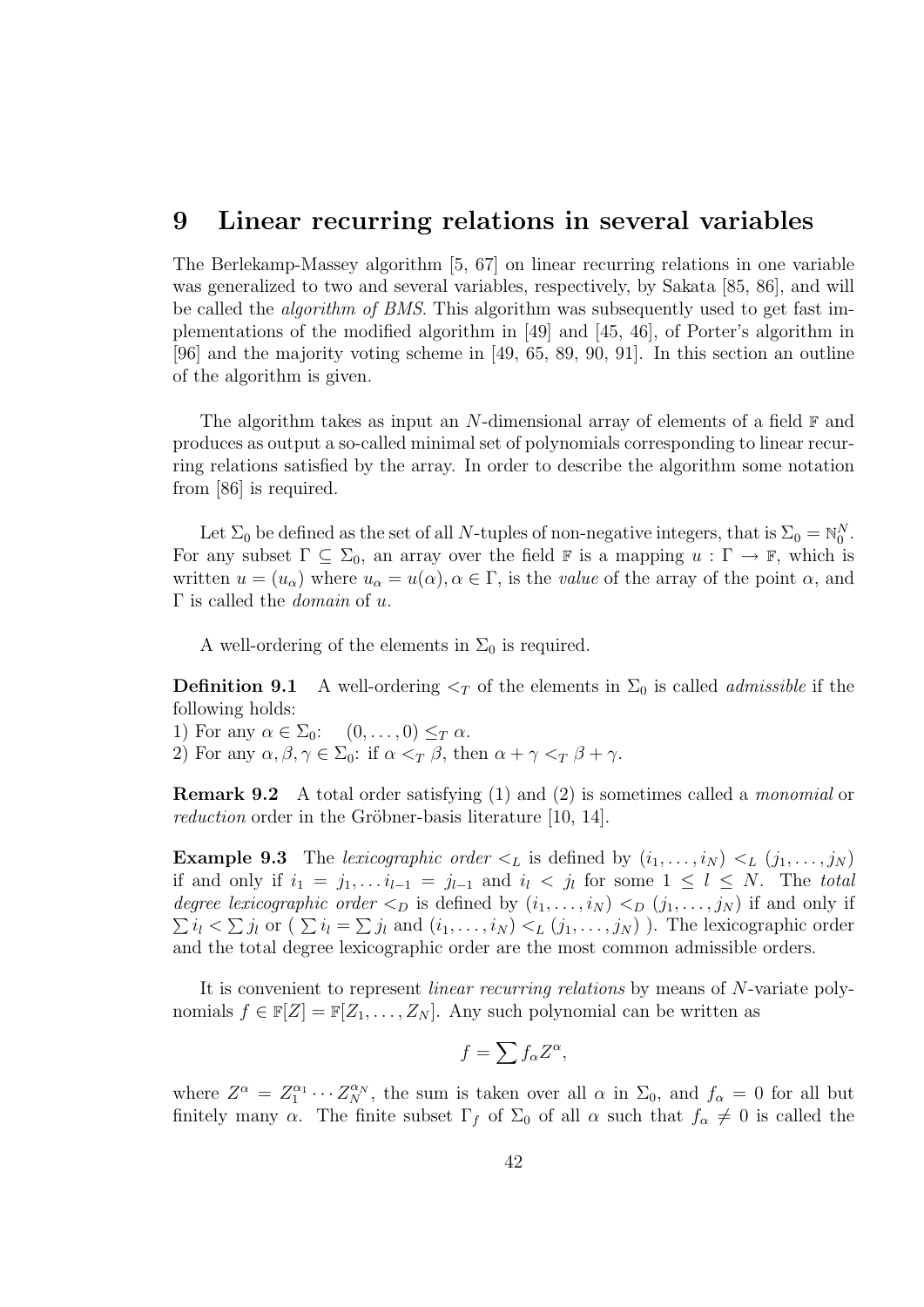support of f. The maximum element in  $\Gamma_f$  with respect to the total order  $\leq_T$  is called the  $\langle \tau \rangle$ -degree of f and is written as  $\text{Deg}(f)$ , not to be confused with  $\text{deg}(f)$  which denotes the ordinary degree of the polynomial  $f$ . A polynomial  $f$  is said to be valid at a point  $\beta$  for an array u, if  $\beta > \text{Deg}(f)$  and

$$
f[u]_{\beta} := \sum f_{\alpha} u_{\alpha+\beta-\sigma} = 0,
$$

where  $\sigma = \text{Deg}(f)$  and the sum is taken over all  $\alpha$  such that  $\alpha + \beta - \sigma \in \Gamma$ . Here  $\geq$  is the natural partial order on  $\Sigma_0$  defined by  $\alpha \geq \beta$  if and only if  $\alpha_i \geq \beta_i$  for all  $i=1,\ldots,N$ .

A polynomial f is said to be *valid* for an array u if f is valid at point  $\beta$  for u for all  $\beta \geq \text{Deg}(f)$ , and the set of valid polynomials for an array u is denoted  $VALPOL(u)$ .

**Definition 9.4** For an array u over  $\mathbb{F}$ , a minimal polynomial set is a finite subset  $\mathcal{F}$ of  $\mathbb{F}[Z]$  such that:

1)  $\mathcal{F} \subseteq VALPOL(u)$ .

2) Let  $S = \{ \text{Deg}(f) \mid f \in \mathcal{F} \}$ , then for any  $\sigma$  and  $\tau$ , if  $\sigma \in S$  and  $\tau > \sigma$  then  $\tau \notin S$ .

3) If  $g \in VALPOL(u)$ , then there exists a  $\sigma \in \mathcal{S}$  such that  $\sigma \leq Deg(g)$ .

**Remark 9.5** Let  $\Delta = \Delta(\mathcal{F})$  be the complement of  $\{\tau \in \Sigma_0 \mid \sigma \leq \tau \text{ for some } \sigma \in \mathcal{F}\}$  $S$  in  $\Sigma_0$ . The third condition can now be rephrased by saying that there exists no polynomial  $q \in VALPOL(u)$  such that  $Deg(q) \in \Delta$ . This set  $\Delta$  is called the *delta* set or the footprint [7] of  $\mathcal F$ . It is seen from this that the word "minimal" in the term "minimal polynomial set" refers to the Degree's of the polynomials in the set  $\mathcal{F}$ .

The algorithm of BMS (Berlekamp-Massey-Sakata) takes as input the elements of an array u and produces as output a minimal polynomial set for the array. The algorithm considers the elements of the array step by step. At each step one has a minimal polynomial set  $\mathcal F$  for the part of the array seen so far. When the next element of the array is taken into consideration, the algorithm starts to check if the polynomials  $f \in \mathcal{F}$  are still valid for the new array. If this is not the case, they are updated and a new polynomial set and a new ∆-set is produced.

Any element  $\alpha \in \Sigma_0$  has an immediate *successor* with respect to the well order  $\langle \gamma, \rangle$ which we denote by  $\alpha + 1$ , and when it has an immediate *predecessor* we denote it by  $\alpha - 1$ . If u is an array with domain  $\Gamma$ , then  $u^{\beta}$  is the *restriction* of u to the domain  $\{\alpha \in \Gamma \mid \alpha <_T \beta\}$ , that is to say  $u^{\beta}(\alpha) = u(\alpha)$  for all  $\alpha \in \Gamma$  such that  $\alpha <_T \beta$ . The updating is based on Lemma 6 from [86].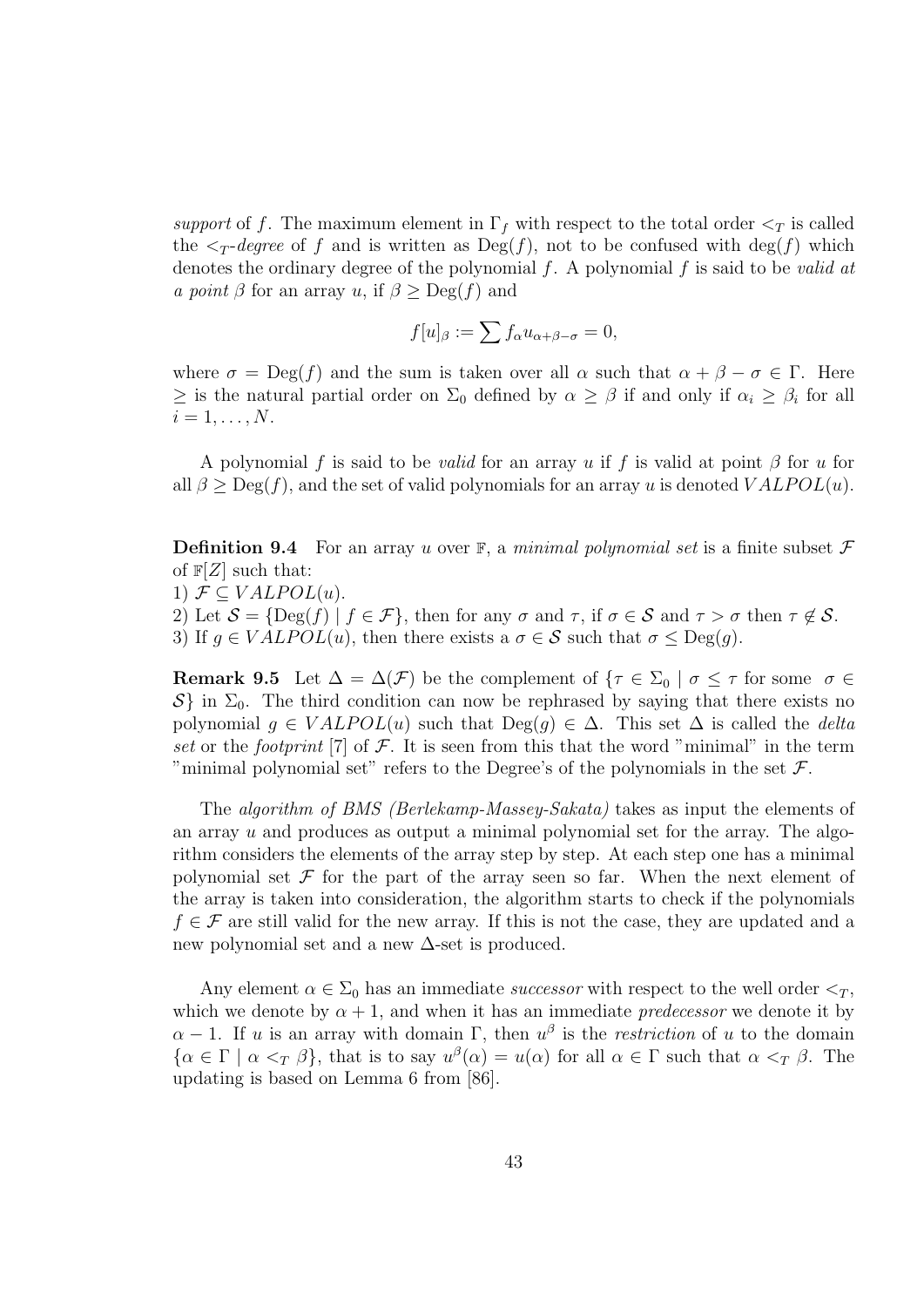**Lemma 9.6** Let  $f(Z), g(Z) \in \mathbb{F}[Z],$  Deg(f) =  $\sigma$  and Deg(g) =  $\tau$ . Suppose that f is valid for the array  $u^{\beta-1}$  but

$$
\sum f_{\alpha} u_{\alpha+\beta-\sigma} = d_f \neq 0,
$$

and that g is valid for  $u^{\gamma-1}$  but

$$
\sum g_{\alpha} u_{\alpha+\gamma-\tau} = d_g \neq 0.
$$

If  $\beta >_T \gamma$ , then

$$
h(f,g) = Z^{\rho-\sigma}f - \frac{d_f}{d_g} Z^{\rho-\beta+\gamma-\tau}g
$$

is valid at  $\beta$  and  $Deg(h(f, g)) = \rho$ , where  $\rho = max\{\sigma, \beta - \gamma + \tau\}.$ 

This construction of h is called the Berlekamp Procedure. The fundamental lemma that corresponds to Massey's Theorem in the one-dimensional case is Lemma 2 from [86].

**Lemma 9.7** If  $f \in VALPOL(u^{\beta})$  and  $f \notin VALPOL(u^{\beta+1})$ , then there exists no polynomial  $g \in VALPOL(u^{\beta+1})$  such that  $Deg(g) \leq \beta - Deg(f)$ .

The algorithm works with two sets  $\mathcal F$  and  $\mathcal G$ , where  $\mathcal F$  is a minimal polynomial set for the part of the array seen so far and the set  $G$  contains polynomials which are to be used in the Berlekamp procedure, that is polynomials which failed to be valid, together with the point where this happened.

One should note that if  $VALPOL(u)$  is an ideal, which is the case relevant for decoding, the output of the algorithm of BMS is a Gröbner basis for that ideal, see Section 11.

We will not present the algorithm in detail and refer the interested reader to [86]. See also [84]. However we do give an example.

**Example 9.8** Define a *weighted degree* or *order* w on  $\mathbb{N}_0^3$  by  $w(i_1, i_2, i_3) = 3i_1+5i_2+7i_3$ . The total order  $\leq_T$  used in the following example is a *weighted lexicografic order* defined by  $(i_1, i_2, i_3) <_T (j_1, j_2, j_3)$  if and only if  $w(i_1, i_2, i_3) < w(j_1, j_2, j_3)$  or  $(w(i_1, i_2, i_3) = w(j_1, j_2, j_3)$  and  $(i_1, i_2, i_3) <_L (j_1, j_2, j_3)$ ). The reason for this ordering will be clear from the next section.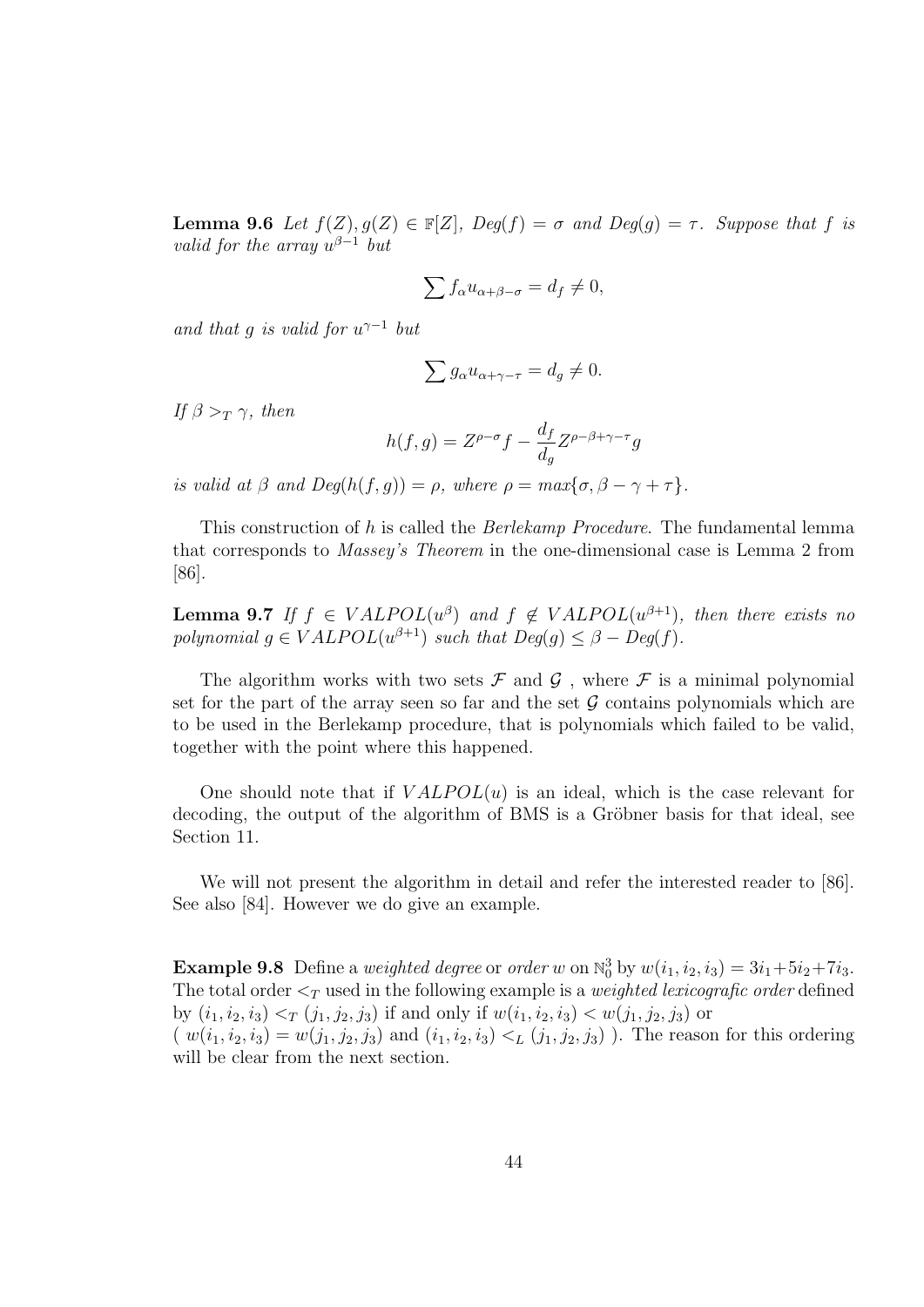As input to the algorithm of BMS take the 3 dimensional array over  $\mathbb{F}_8$  given by the following table.

| $u_{000}$ | $u_{100}$ | $u_{010}$ | $u_{200}$ | $u_{001}$ | $u_{110}$ | $u_{300}$ | $u_{020}$ | $u_{101}$ | $u_{210}$ |
|-----------|-----------|-----------|-----------|-----------|-----------|-----------|-----------|-----------|-----------|
|           |           |           |           |           |           |           |           |           |           |

In this table and the continuation of this example below the abbreviation  $ijk$  is used for the index  $(i, j, k)$ . The algorithm gives:

| Point      | $\mathcal F$                                                                                                                     | G                                          |
|------------|----------------------------------------------------------------------------------------------------------------------------------|--------------------------------------------|
| 000        |                                                                                                                                  | Ø                                          |
| 100        | $Z^2_1$                                                                                                                          |                                            |
| 010        | $Z_1^2$ , $\xi^4 Z_1 + Z_2$                                                                                                      |                                            |
| <b>200</b> | $\xi^3 Z_1 + Z_1^2$ , $\xi^4 Z_1 + Z_2$                                                                                          | $1, Z_1^2$                                 |
| 001        | $\xi^3 Z_1 + Z_1^2$ , $\xi^4 Z_1 + Z_2$ , $Z_3$                                                                                  | $1, Z_1^2$                                 |
| 110        | $\xi^3 Z_1 + Z_1^2$ , $\xi^6 + \xi^4 Z_1 + Z_2$ , $Z_3$                                                                          | 1, $Z_1^2$ , $\xi^4 Z_1 + Z_2$             |
| 300        | $\xi + \xi^3 Z_1 + Z_1^2$ , $\xi^6 + \xi^4 Z_1 + Z_2$ , $Z_3$                                                                    | 1, $\xi^3 Z_1 + Z_1^2$ , $\xi^4 Z_1 + Z_2$ |
| 020        | $\xi + \xi^3 Z_1 + Z_1^2$ , $\xi^6 + \xi^4 Z_1 + Z_2$ , $Z_3$                                                                    | 1, $\xi^3 Z_1 + Z_1^2$ , $\xi^4 Z_1 + Z_2$ |
| 101        | $\xi + \xi^3 Z_1 + Z_1^2$ , $\xi^6 + \xi^4 Z_1 + Z_2$ , $\xi + Z_3$                                                              | 1, $\xi^3 Z_1 + Z_1^2$ , $\xi^4 Z_1 + Z_2$ |
| 210        | $\xi + \xi^3 Z_1 + Z_1^2$ , $Z_1(\xi^6 + \xi^4 Z_1 + Z_2)$ , $\xi + Z_3   Z_1^2$ , $\xi^4 Z_1 + Z_2$ , $\xi^6 + \xi^4 Z_1 + Z_2$ |                                            |

Thus  $\#\Delta(\mathcal{F})=3$ .

Remark 9.9 A general implementation of the algorithm of BMS is given in [1].

Remark 9.10 The problem solved by the algorithm of BMS could of course be treated by solving a system of linear equations. The point here is that this algorithm, in many cases, has lower complexity.

### 10 Faster decoding

The basic and the modified algorithm as well as the majority scheme have the complexity of solving systems of linear equations, both for finding the error locations and the error values. If one uses the special structure of the syndrome matrix, the complexity of the decoding can be improved. This is done in [29], using the block-Hankel structure. The algorithm of BMS is used to get fast implementations of, the modified algorithm in [49] and [45, 46], Porter's algorithm in [96], and the majority voting scheme in [49, 65, 89, 90, 91]. In this section it is shown how the latter is used for decoding one-point codes up to half of the Feng-Rao distance. The section is based on [90].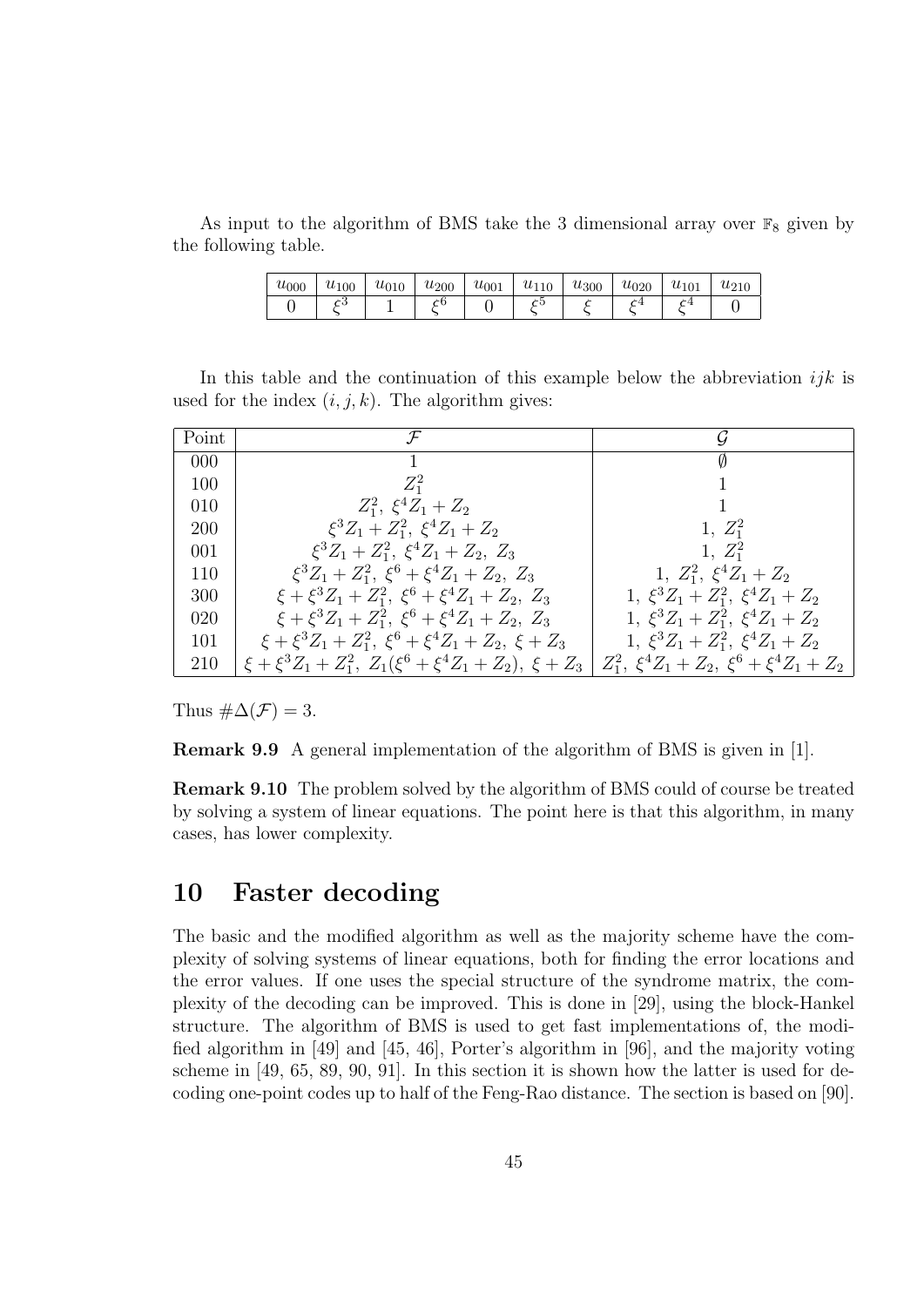Consider codes of the form  $C = C_L^{\perp}(D, mP) = C_{\Omega}(D, mP)$  where P is not in the support of  $D = P_1 + \cdots + P_n$ . Let  $a_1, a_2, \ldots, a_N$  be a minimal set of generators for the semigroup of non-gaps at  $P$  in increasing order, and let  $g_i$  be a function with pole order  $a_i$  at P and with no other poles. Then to any vector  $\alpha = (\alpha_1, \ldots, \alpha_N)$  of integers there corresponds the function

$$
g^{\alpha}:=\prod_{j=1}^Ng_j^{\alpha_j}
$$

having only poles at P of order

$$
w(g^{\alpha}) = w(\alpha) := \sum_{j=1}^{N} a_j \alpha_j.
$$

The functions  $g^{\alpha}$ , with  $w(\alpha) \leq m$ , span the space  $L(mP)$ , but are not necessarily independent. In Section 6 the following property was mentioned.

**Lemma 10.1** If  $w(\alpha) = w(\alpha')$ , then there exists  $c \in \mathbb{F}_q^*$  and a rational function g such that

$$
g^{\alpha} = cg^{\alpha'} + g, \quad and \quad w(g) < w(\alpha).
$$

For fixed function  $g^{\alpha}$  we associate with each word  $\mathbf{y} \in \mathbb{F}_q^n$  a syndrome  $s_{\alpha}(\mathbf{y})$  by

$$
s_{\alpha}(\mathbf{y}) = \sum_{j=1}^{N} g^{\alpha}(P_j) y_j.
$$

Then it follows that

 $c \in C$  if and only if  $s_\alpha(c) = 0$  for all  $\alpha$  with  $w(\alpha) \leq m$ .

In the decoding situation  $y = c + e$  is received and here  $s_\alpha(c+e) = s_\alpha(e)$  if  $w(\alpha) \leq m$ . These can be easily calculated. It was mentioned in Section 2 that the error vector is determined when all syndromes are known. The following variation of the Discrete Fourier Transform method [7] gives an explicit formula.

**Proposition 10.2** Assume that that all coordinates of the points  $P_l$  are non-zero. If all syndromes  $s_{\alpha}(\mathbf{e}), 0 \leq \alpha_i \leq q-2$ ,  $i = 1, ..., N$  are known, then

$$
e_l = (-1)^l \sum_{\alpha} s_{\alpha}(\mathbf{e}) g^{-\alpha}(P_l),
$$

where the summation extends over all vectors  $\alpha$  with  $0 \leq \alpha_i \leq q-2$ .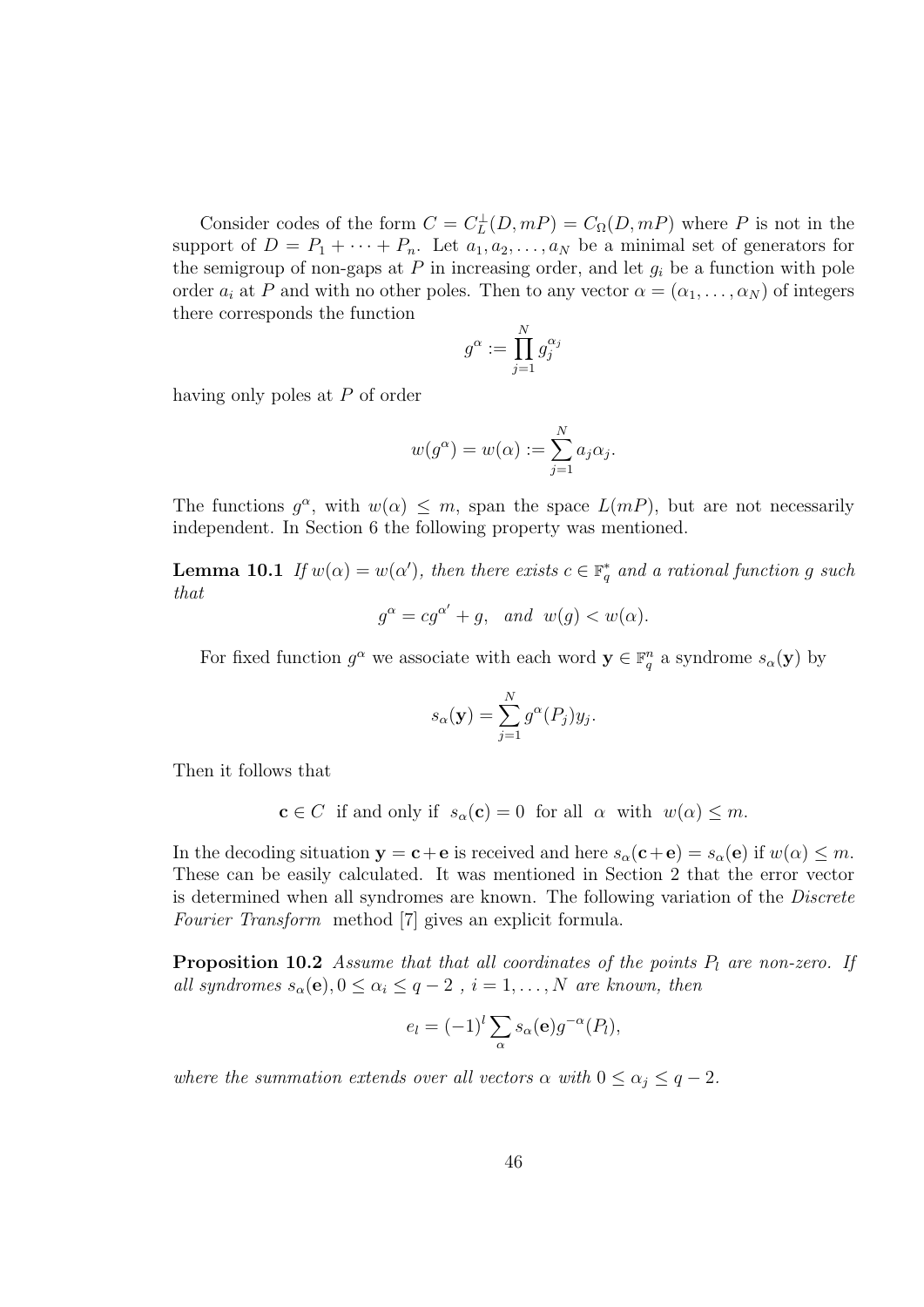Remark 10.3 In light of this it suffices to know all syndromes in order to calculate the error-magnitudes (and hence positions as well). But the algorithm of BMS provides efficient means for finding them all. Alternatively, it is possible to use the algorithm of BMS (with majority voting) to get a Gröbner basis for the ideal of error-locators. From this it is then possible to find the error positions and then the error-magnitudes. This approach was used in [60, 83, 84], see Section 11.

Choose a well-ordering on  $\Sigma_0$  corresponding to the code by defining  $\alpha <_T \beta$  if and only if  $w(\alpha) < w(\beta)$  or  $w(\alpha) = w(\beta)$  and there exists an l such that  $\alpha_l < \beta_l$  and  $\alpha_i = \beta_i$  for all  $i < l$ . Moreover choose a subset  $\Sigma'$  of  $\Sigma_0$ , such that  $\Sigma'$  contains exactly one element corresponding to each pole order.

In the algorithm of BMS only consider polynomials for which the  $\leq_T$ -degree belongs to  $\Sigma'$ , which is possible by 10.1. As a consequence use  $\Sigma'$  instead of  $\Sigma_0$  in the definition of  $\Delta = \Delta(\mathcal{F})$ , which means that mutually distinct points in  $\Delta$  correspond to functions with mutually distinct pole orders. With this modification, and the array of known syndromes as input to the algorithm one can prove the following lemma from [90].

Lemma 10.4 Suppose that the number of errors that occurred is equal to t and at most  $\lfloor(\delta_{FR}-1)/2\rfloor$ . Then, at each step in the algorithm the number of points in the  $\Delta$ -set is at most t.

Let  $s_{\alpha} = s_{\alpha}(\mathbf{e})$ . Suppose now all syndromes  $s_{\alpha}$  are known, where  $w(\alpha) < m'$ , and all  $s_{\alpha}$ , where  $\alpha \in \Sigma$  and  $w(\alpha) = m'$ , are to be determined.

Let  $\gamma \in \Sigma'$  satisfy  $w(\gamma) = m'$ . Put  $\gamma_0 = \gamma$  and let  $\gamma_1, \gamma_2, \dots$  be all other elements of  $\Sigma_0$  with order m'.

Let  $\mathcal{F} = \{f_1, f_2, \ldots, f_k\}$  denote a minimal polynomial set for the array s with values  $s_{\alpha}$  in the domain  $\Gamma = {\alpha | w(\alpha) < m' }$ , where  $\text{Deg}(f_i) \in \Sigma'$ . Suppose without loss of generality that all  $f_i$  have leading coefficient 1.

Let  $\text{Deg}(f_i) = \sigma_i$  and suppose  $\sigma_i \leq \gamma_j$ , then it is possible to calculate

$$
-\sum_{\alpha\in\Gamma_i}f_{i,\alpha}s_{\alpha+\gamma_j-\sigma_i},
$$

where  $\Gamma_i$  is the support of  $f_i$  with  $\sigma_i$  deleted, and denote it by  $s'_{\gamma_j}$ . If  $f_i$  is valid at  $\gamma_j$ , then

$$
s_{\gamma_j} - s'_{\gamma_j} = f[s]_{\gamma_j} = 0,
$$

so the value of the sum  $s'_{\gamma_j}$  is equal to  $s_{\gamma_j}$ . Thus it is possible to use  $s'_{\gamma_j}$  combined with the syndrome equation corresponding to Lemma 10.1 to give predictions of  $s_{\gamma}$ .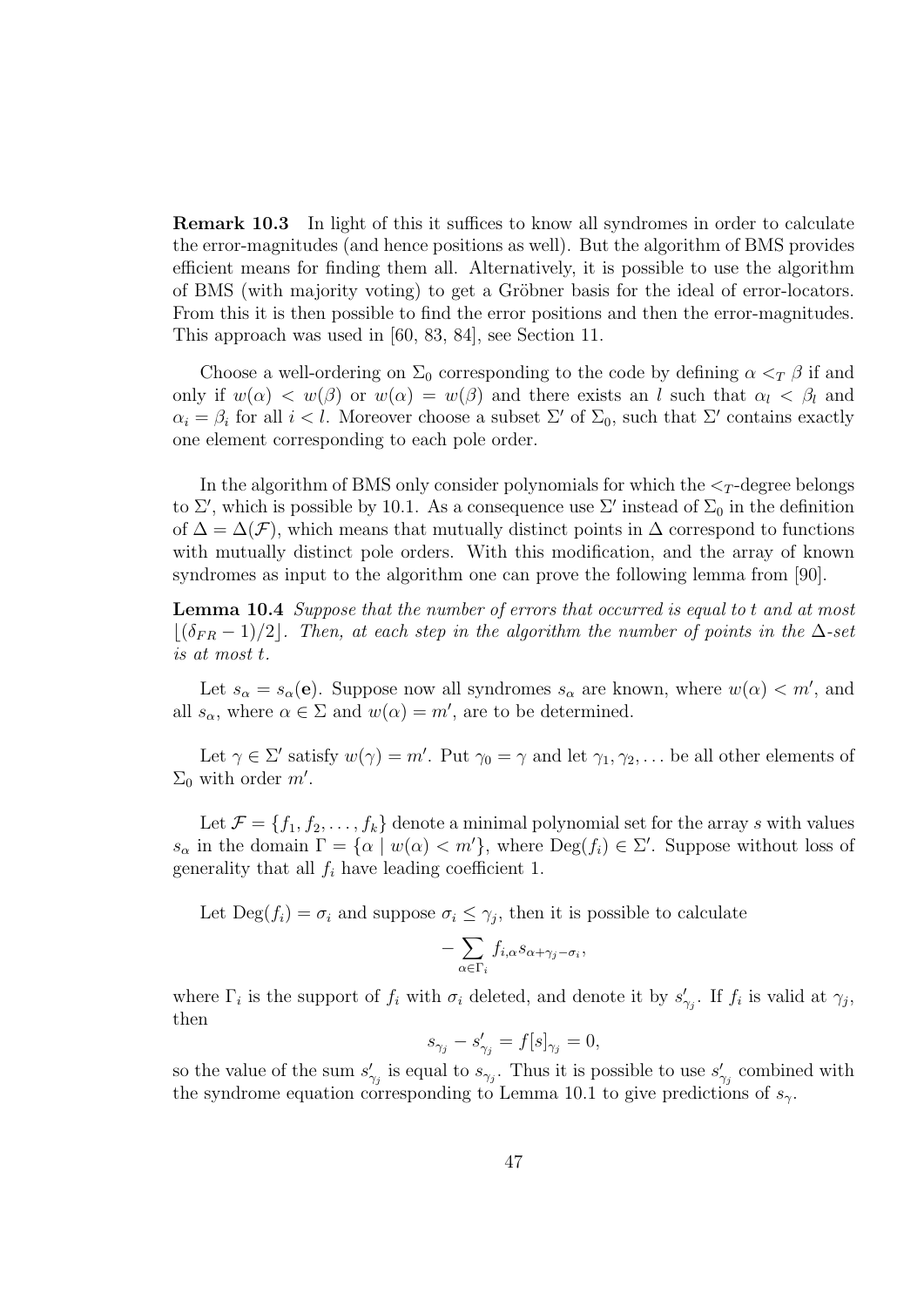To state the results precisely put

$$
K(\gamma) = \{ \alpha \in \Sigma' \mid \alpha \le \gamma_j \text{ and } \gamma_j - \alpha \in \Sigma' \text{ for some } j \}.
$$

For each  $\sigma_i$  with  $\text{Deg}(f_i) = \sigma_i$  check if there is a  $\gamma_j$  with  $\gamma_j \geq \sigma_i$  and  $\gamma_j - \sigma_i \in \Sigma'$ . If this is the case use  $s'_{\gamma_j}$  to get a prediction of  $s_{\gamma}$ , if not the  $f_i$  is not used. Put

$$
K_i = \{ \alpha \in K(\gamma) \mid \alpha \le \gamma_j - \sigma_i \}
$$

and let  $w_1, \ldots, w_l$  be the different predictions  $v_i$  for  $s_\gamma$  obtained by the above method.

For each  $p = 1, \ldots, l$ , let

$$
L_p = \bigcup_{v_i = w_p} K_i \setminus \Delta.
$$

Then the following theorem holds. See [90].

**Theorem 10.5** Suppose that the number t of errors satifies  $t \leq (\delta_{FR} - 1)/2$ . Let  $p \in \{1, \ldots, l\}$  be the index for which the number of elements of  $L_p$  is maximal. Then  $s_{\gamma} = w_p.$ 

Here

$$
\delta_{FR} = \min\{ \#K(\rho) \mid \rho \in \Sigma' \text{ and } w(\rho) > m \}
$$

which is equivalent to the definition in Section 8. See [90].

The algorithm works for the following reason. If one chooses a wrong value  $v_i$  of the unknown syndrome, then by Lemma 9.7 the  $\Delta$ -set is increased by  $K_i \setminus \Delta$ . So it can be seen that the next  $\Delta$ -set has size greater than t, violating Lemma 10.4.

Example 10.6 This is a continuation of the example from the Klein quartic as in Examples 3.7, 4.17 and 8.11. The semigroup of non-gaps at  $P$  is generated by the numbers 3, 5 and 7. The corresponding functions are  $y$ ,  $xy$  and  $x^2y$ ; and these will be denoted by the variables  $Z_1$ ,  $Z_2$  and  $Z_3$ , respectively. For the code  $C(11)$  we consider the 3-error pattern from [61] where  $Q_1 = (1, \xi), Q_2 = (\xi^2, 1)$  and  $Q_3 = (\xi, 1)$  and the corresponding error values are 1,  $\xi^3$  and  $\xi$ , respectively. From this the following syndromes are obtained:

| Poleorder     |           |           |            |           |            |           |                |                    |                   |
|---------------|-----------|-----------|------------|-----------|------------|-----------|----------------|--------------------|-------------------|
| Function      |           |           | xy         | $\Omega$  | $x^2y$     | xy        | $\overline{u}$ | $\sim$<br>w        | $x_{\mathcal{U}}$ |
| Monomial      |           |           | $\omega_2$ |           | $\omega_3$ | 2129      | 73             | $\omega_3$         | ∠ഗ                |
| Syndrome      | $s_{000}$ | $s_{100}$ | $s_{010}$  | $s_{200}$ | $s_{001}$  | $s_{110}$ | $s_{300}$      | $s_{020}, s_{101}$ | $s_{210}$         |
| Syndromevalue |           | 3ح        |            | ∼่        |            | ה –       |                |                    |                   |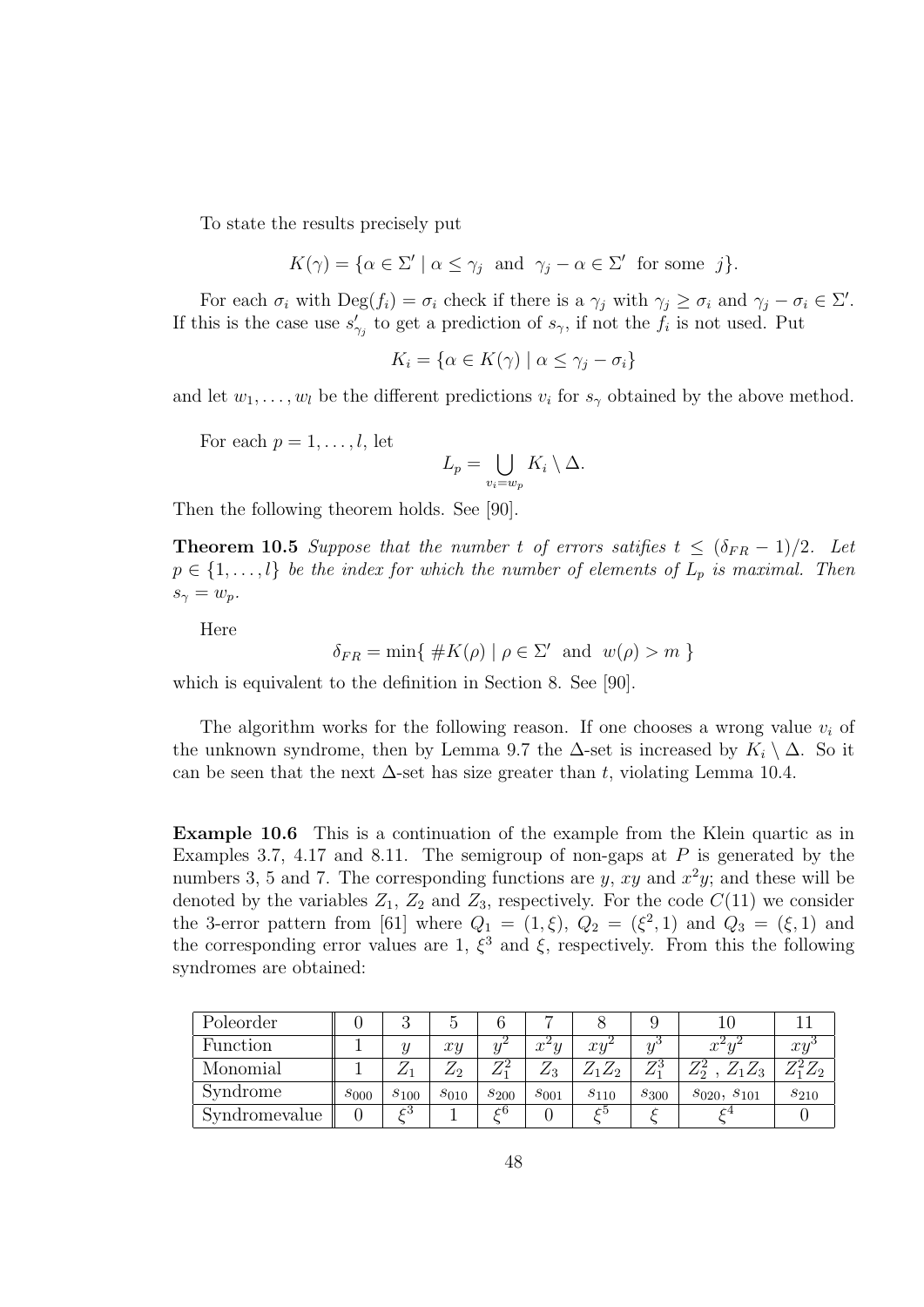Note that the syndromes  $s_{020}$  and  $s_{101}$  are equal, since both  $Z_1Z_3$  and  $Z_2^2$  represent  $x^2y^2$ . It was mentioned in Example 4.17 that the modified algorithm already corrects this error pattern, but it is illustrative to see how the implementation of the algorithm of BMS in the majority voting scheme gives all the unknown syndromes and the error locator ideal. If we want to decode this using the method described above we first use the algorithm of BMS on the known syndromes as we did in Example 9.8. This points out the reason for the choice of the total order. The output of the algorithm of BMS on the known syndromes was:

$$
\xi + \xi^3 Z_1 + Z_1^2
$$
,  $Z_1(\xi^6 + \xi^4 Z_1 + Z_2)$ ,  $\xi + Z_3$ 

At the point 400 corresponding to pole-order 12, the polynomial  $\xi + \xi^3 Z_1 + Z_1^2$  predicts the value  $\xi^5$  for  $s_{400}$ . At the point 011, also corresponding to pole-order 12, the polynomial  $\xi + Z_3$  predicts the value  $\xi$  for  $s_{011}$ . From the equation of the curve it follows that  $Z_2 Z_3 = Z_2 + Z_1^4$  and so  $s_{011} = s_{010} + s_{400}$ . Hence the prediction at  $s_{400}$  also gives  $s_{011} = 1 + \xi^5 = \xi^4$ . By analyzing  $K_i$  it can be seen that the correct value for  $s_{011}$  is  $\xi^4$ , and hence  $s_{400} = \xi^5$ . The following update of the algorithm of BMS gives the set  $\mathcal{F}$ with the elements:

$$
\xi + \xi^3 Z_1 + Z_1^2
$$
  

$$
\xi^6 Z_1 + \xi^4 Z_1^2 + Z_1 Z_2
$$
  

$$
(\xi + Z_3) + \xi^4 (\xi^6 + \xi^4 Z_1 + Z_2) = 1 + \xi Z_1 + \xi^4 Z_2 + Z_3
$$

Corresponding to pole-order 13 are the points 201 and 120 and from the curve it follows that  $Z_1 Z_2^2 = Z_1^2 Z_3$ , so  $s_{120} = s_{201}$ . At 201 the polynomial  $\xi + \xi^3 Z_1 + Z_1^2$  predicts the value 1 for  $s_{201}$ . At 120 the polynomial  $\xi^6 Z_1 + \xi^4 Z_1^2 + Z_1 Z_2$  predicts the value  $\xi^4$  for  $s_{201} = s_{120}$ . Analyzing the the two sets  $K_i$  shows that  $s_{201} = s_{120} = 1$ , and the following update of the algorithm of BMS gives the set  $\mathcal F$  with the elements:

$$
\begin{array}{c} \xi+\xi^3Z_1+Z_1^2\\ (\xi^6Z_1+\xi^4Z_1^2+Z_1Z_2)+(\xi^6+\xi^4Z_1+Z_2)\\ 1+\xi Z_1+\xi^4Z_2+Z_3 \end{array}
$$

Thus

$$
\mathcal{F} = \left\{ \xi + \xi^3 Z_1 + Z_1^2, \ \xi^6 + \xi^3 Z_1 + Z_2 + \xi^4 Z_1^2 + Z_1 Z_2, \ 1 + \xi Z_1 + \xi^4 Z_2 + Z_3 \right\}.
$$

From here on it turns out that the possible predictions all give the same values. Indeed this  $F$ -set is now a basis for the ideal of error locators and the common zeros are the error positions. It is possible to continue and get all the syndromes and then use Proposition 10.2 to get the correct error values.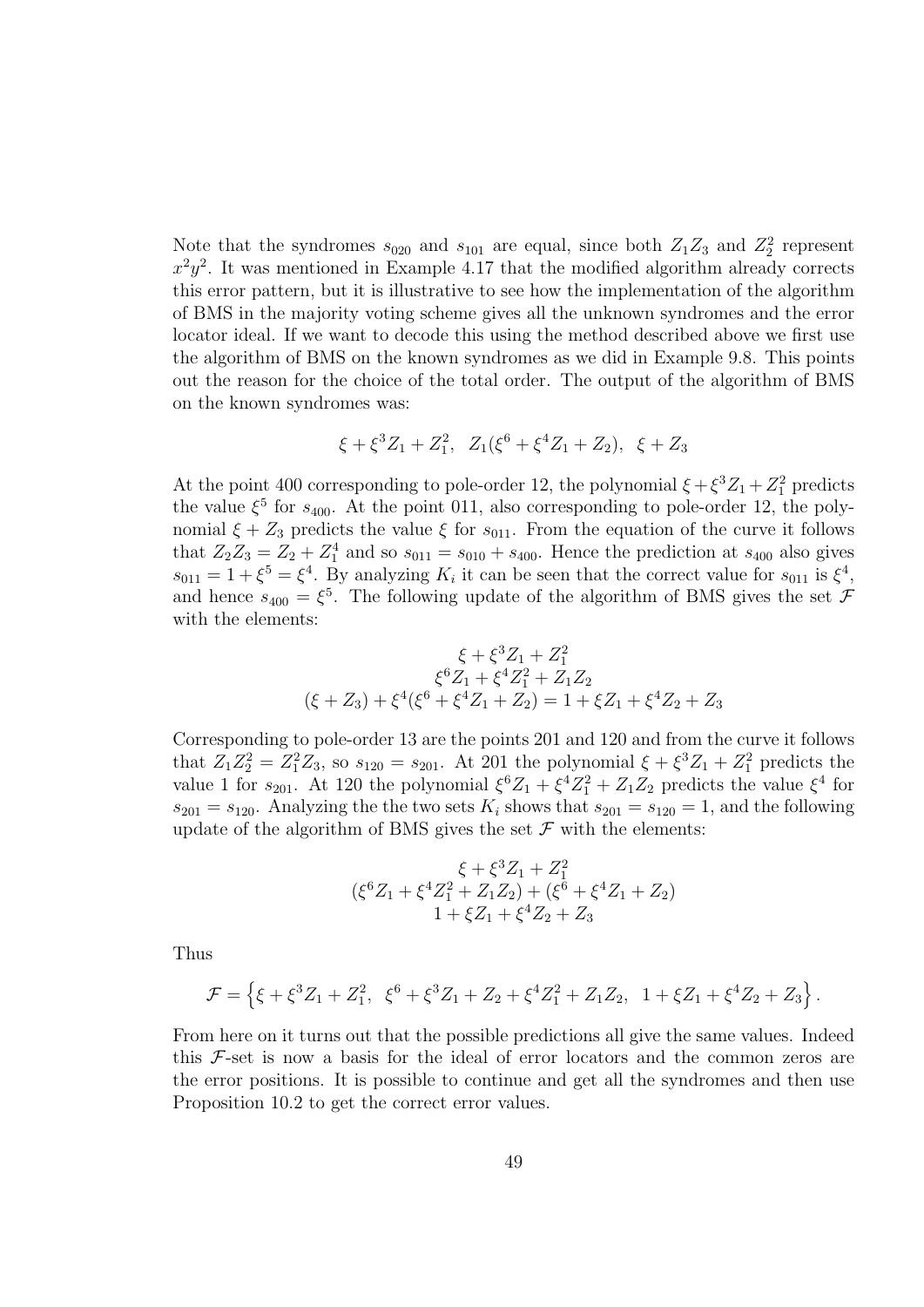Example 10.7 The codes from Example 3.8 can be decoded using the 4-dimensional version of the algorithm of BMS, and the decoding is then done up to half the Feng-Rao bound which is sometimes greater than the Goppa bound in the range  $r \leq 40$ , see Example 8.4.

Remark 10.8 One should be a little careful when talking about complexity, and in particular the use of the "big  $\mathcal{O}$ " notation. Regular affine plane curves have at most  $q^2$  rational points over  $\mathbb{F}_q$ , so the length of the code is bounded above by this. Thus one could say that the algorithm BMS has complexity  $\mathcal{O}(n^{7/3})$  for plane curves, but then  $q$  is not fixed and one is comparing codes over distinct alphabets. In this way one is counting a multiplication in for instance  $\mathbb{F}_2$  and in  $\mathbb{F}_{256}$  both as one unit. If one fixes q, then in an asymptotic sense the algorithm of BMS is not faster than solving systems of linear equations. What makes sense here is to compare different decoding algorithms for the same class of codes and counting the actual number of additions and multiplications.

The complexity, in terms of the number of additions and multiplications in  $\mathbb{F}_q$ , for the whole decoding procedure described above has the following upper bound

$$
Aa_1n^2 + Bq^{N+1}(a_1 + \dots + a_N) + CnNq^N,
$$

where  $A$ ,  $B$  and  $C$  are (small) constants. How good or bad this is of course depends on the actual situation. For the Hermitian curve we have  $n = r^3$  and  $q = r^2$ , and  $N = 2$ ,  $a_1 = r$  and  $a_2 = r + 1$  if P is the point at infinity. If we express the above upper bound for the complexity in terms of n we get  $A_2n^{7/3}$ . If we express the complexity in n of codes on curves in affine 3-space we get  $A_3 n^{5/2}$ . If one continues in this way one gets  $A_r n^{3-\frac{2}{r+1}}$  as the total number of additions and multiplications for the algorithm for curves in affine r-space. See [45, 46].

The algorithm of BMS has also been used in [96] to obtain the same decoding complexity for codes on Hermitian curves using Porter's algorithm.

Remark 10.9 The procedure described above was implemented in [65] for codes from Hermitian curves over  $\mathbb{F}_{256}$ , and the general algorithm of BMS was recently implemented in [1]. The decoding algorithm for  $N > 2$  has yet to be implemented.

Remark 10.10 The general problem of solving linear equations can be done faster than Gaussian elimination. Its complexity can be reduced from  $\mathcal{O}(n^3)$  to  $\mathcal{O}(n^{2.38})$ , where *n* is the number of variables. See [92, 103] for survey papers on this topic.

Problem 10.11 Is there a decoding algorithm which decodes all algebraic-geometric codes up to half the designed minimum distance with complexity  $\mathcal{O}(n^2)$  for  $n \to \infty$ ?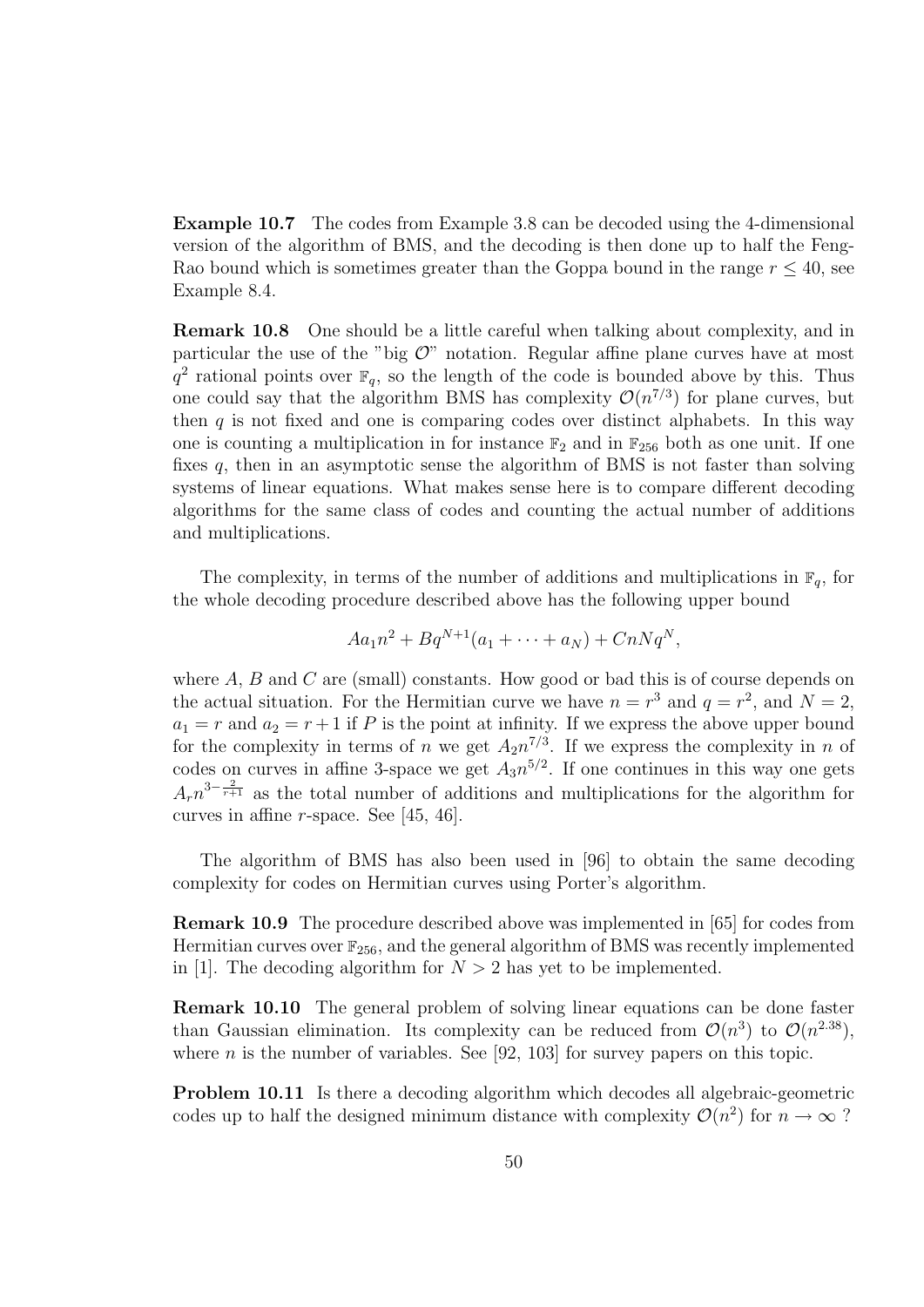Problem 10.12 Apart from the complexity one should also investigate the actual performance of a decoding algorithm, that is to say the error probability of decoding. See [51]. As a start one needs to know the weight enumerator of the code. See [50, 107]. For both problems not much is known.

### 11 Error-locator ideals and Gröbner bases

The solution of the key equation for cyclic and RS codes can be done by Euclid's algorithm [104] or by the Berlekamp-Massey algorithm [5, 67] for polynomials in one variable. The first algorithm has as output the greatest common divisor of two polynomials f and g, that is to say, a generator of the ideal generated by f and g. The polynomials generated at intermediate steps are element of this ideal, and their degrees are decreasing. In the second, the intermediate polynomials generally have increasing degrees and are seldom elements of this ideal.

**Definition 11.1** Let  $\lt_T$  be an admissible order on  $\mathbb{N}_0^N$ , see Section 9. The set of monomials in the variables  $Z_1, \ldots, Z_N$  is denoted by  $\mathcal{M}(N)$ . We say  $Z^{\alpha} \leq_T Z^{\beta}$  if and only if  $\alpha <_T \beta$ . If  $f = \sum_{\alpha \leq \beta} \lambda_{\alpha} Z^{\alpha}$  and  $\lambda_{\beta} \neq 0$ , then  $\{Z^{\alpha} \mid \lambda_{\alpha} \neq 0\}$  is called the support of f and is denoted by  $\overline{supp}(f)$ , the leading monomial of f is  $Z^{\beta}$  and is denoted by  $lm(f)$  and  $\lambda_{\beta}Z^{\beta}$  is called the *leading term* of f and is denoted by  $lt(f)$ . Let B a finite set of polynomials. We say that  $f$  reduces to  $g$  with respect to  $B$  if there exists a monomial  $Z^{\alpha}$  in the support of f and an element  $b \in \mathcal{B}$  such that  $lm(b) \leq Z^{\alpha}$  and

$$
g = f - \lambda_{\alpha} \frac{Z^{\alpha}}{lt(b)} b.
$$

This is denoted by  $f \rightarrow g g$ , or  $f \rightarrow g$  for short. If  $f = g$  or there is a sequence  $f_1, \ldots, f_k$ such that  $f = f_1$ ,  $g = f_k$  and  $f_i \rightarrow_{\mathcal{B}} f_{i+1}$  for all  $1 \leq i \leq k$ , then we denote this by  $f \rightarrow_B^{\bullet} g$ . The ideal generated by  $\mathcal{B}$  is denoted by  $(\mathcal{B})$ . If  $f \rightarrow_B^{\bullet} 0$ , then  $f \in (\mathcal{B})$ . A finite set B in  $\mathbb{F}[Z_1,\ldots,Z_m]$  is called a *Gröbner basis* if the converse holds as well; that is to say, if  $f \to_B^{\bullet} 0$  for all  $f \in (\mathcal{B})$ .

The following theorem characterizes Gröbner bases. See [10, 14].

**Theorem 11.2** Let B be a finite set in  $\mathbb{F}[Z_1, \ldots, Z_N]$ . Then B is a Gröbner basis if and only if

$$
\{lm(f) | f \in (\mathcal{B}), f \neq 0\} = \{lm(b)m | b \in \mathcal{B}, b \neq 0, m \in \mathcal{M}(N)\}.
$$

Remark 11.3 *Buchberger's algorithm* [10, 14] is a common generalization of Euclid's algorithm for polynomials in one variable and Gaussian elimination for polynomials in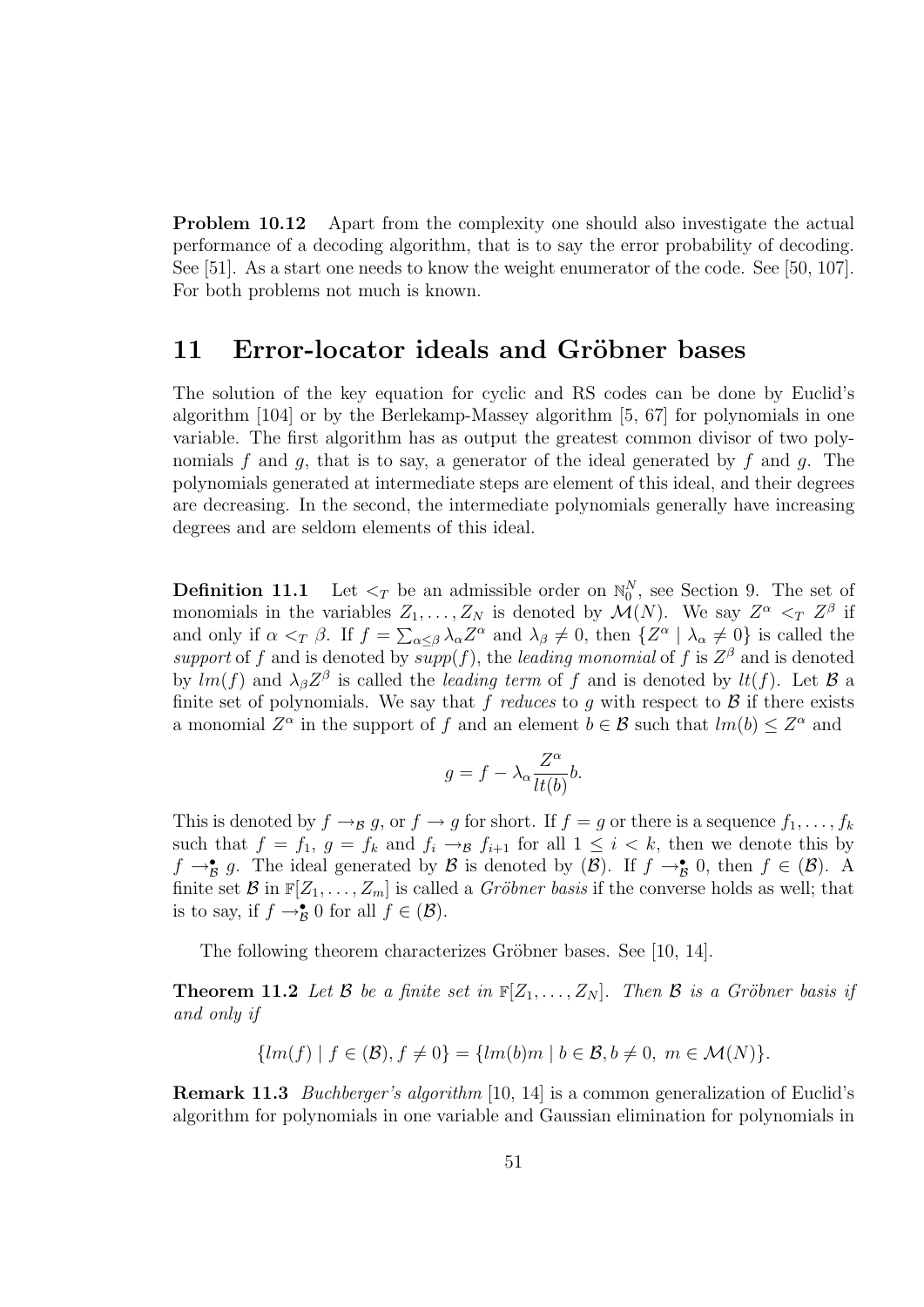several variables of degree one, to polynomials in several variables and arbitrary degree. The output of this algorithm is a Gröbner basis of the ideal generated by a given set of polynomials as input. From start to finish the set of polynomials generates the same ideal. The complexity of Buchberger's algorithm is not polynomial. The algorithm of BMS gives as output a minimal polynomial set, and in the intermediate steps the sets are Gröbner bases of the ideals they generate, but these ideals vary. The algorithm of BMS has polynomial complexity.

Remark 11.4 In [30] another method for solving the same problem as the algorithm of BMS is developed. It is a variation of the Gröbner basis algorithm and has therefore in general higher complexity.

Remark 11.5 In [84] the authors also use the algorithm of BMS to decode algebraicgeometric codes  $C_{\Omega}(D, G)$ , up to half the Feng-Rao bound. In their method the voting procedure is replaced by a threshold rule. The updating in the algorithm of BMS is done for each of the predictions of the unknown syndrome and the correct value is then the only one where the new  $\Delta$ -set has size less than or equal to  $t = |(\delta_{FR} - 1)/2|$ . The paper also relates the calculation of the ideal of error locators to general Gröbner basis techniques, since in the decoding situation the algorithm of BMS indeed gives a Gröbner basis.

In  $[60, 61]$  Gröbner basis theory is also applied to give a basis for the ideal of error locators with respect to a (weighted) total degree lexicographic order. Moreover [61] produces a second Gröbner basis with respect to a lexicographic order and this is subsequently used to give a generalized Forney formula for the error values. An analysis of the complexity of this formula and a comparison with the Discrete Fourier Transform method remains to be done.

Remark 11.6 The algorithm of BMS was already used to decode multi-cyclic codes. See [87] and also [83]. Multi-cyclic, Hyperbolic Cascaded RS, Reed-Muller and AG codes were treated in a unified way in [84] and also [25, 77].

## 12 Decoding linear codes up to half the minimum distance

In this section the literature on decoding up to half the minimum distance by error location and majority voting for unknown syndromes for arbitrary linear codes is surveyed.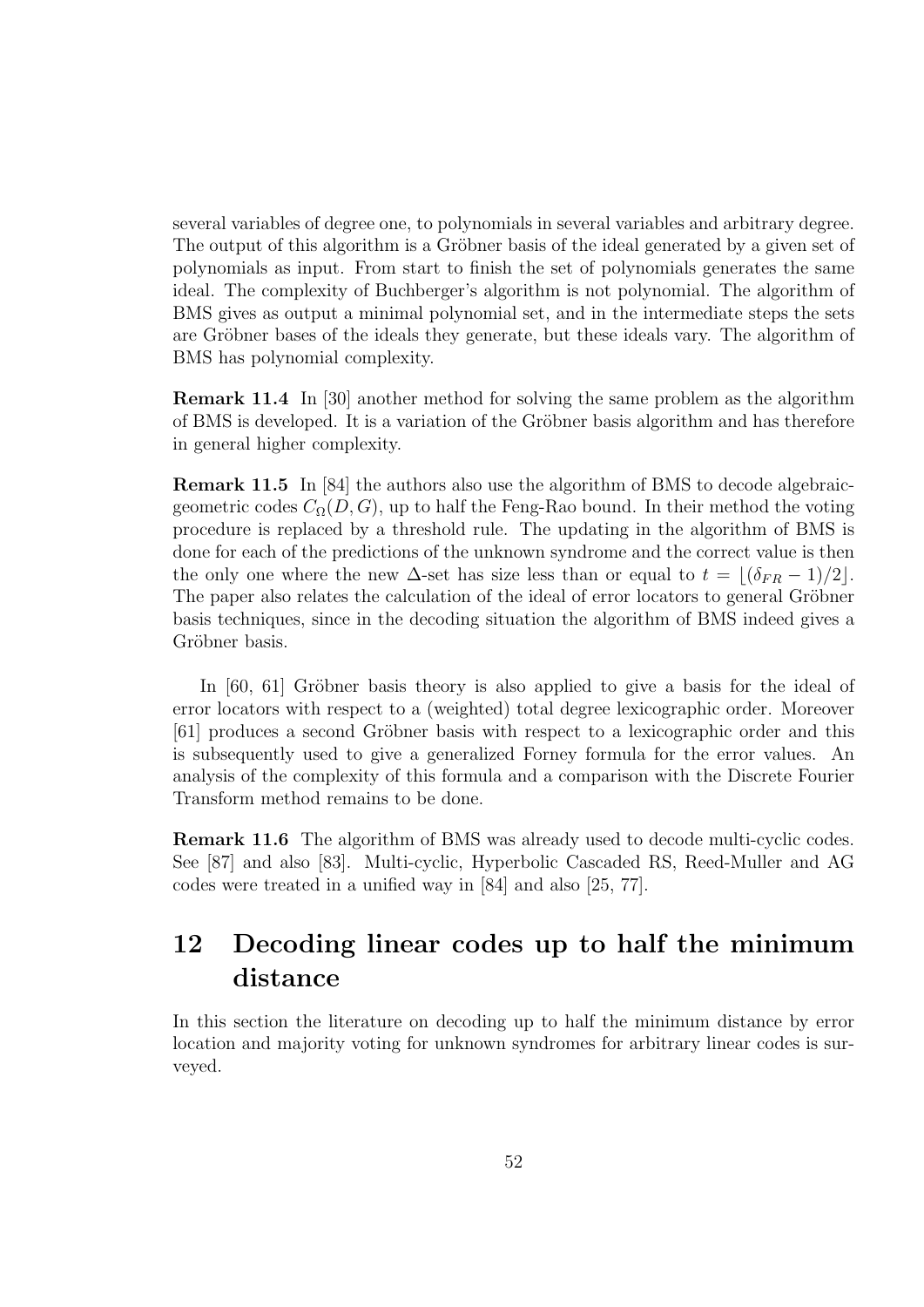The following definition generalizes the ingredients necessary for the basic algorithm [71, 74, 76]. The same kind of reasoning was published in [54].

**Definition 12.1** Let C be an  $\mathbb{F}_q$ -linear code of length n. Let A and B be  $\mathbb{F}_{q^m}$ -linear codes of length n, then  $(A, B)$  is called a *t-error-correcting pair* for C over  $\mathbb{F}_{q^m}$ , if the following conditions hold:

1)  $C \subseteq (A * B)^{\perp}$ 2)  $k(A) > t$ 3)  $d(B^{\perp}) > t$ 4)  $d(A) + d(C) > n$ .

**Remark 12.2** Suppose  $(A, B)$  is a *t*-error correcting pair for C. Let y be a received word with at most t errors. Define the kernel  $K(\mathbf{y})$  as in the case for the basic algorithm by

$$
K(\mathbf{y}) = \{ \mathbf{a} \in A \mid \sum y_i a_i b_i = 0 \text{ for all } \mathbf{b} \in B \}.
$$

If  $A * B \subseteq C^{\perp}$  and **y** is a word with error **e**, then  $K(y) = K(e)$ . Suppose *J* is a subset of  $\{1, \ldots, n\}$ . Define

$$
A(J) = \{ \mathbf{a} \in A \mid a_j = 0 \text{ for all } j \in J \}.
$$

If  $I$  is the set of error positions, then

$$
A(I) \subseteq K(\mathbf{y}).
$$

Condition (3) guarantees that  $K(y) = A(I)$ . A non-zero element **a** of  $K(y)$  is ensured by condition (2). The set of zeros of a contains I and condition (4) implies that a has at most  $d(C) - 1$  zeros. The error values can be found by Proposition 2.4. The Basic Algorithm is defined now and one can show the following theorem along the same lines. See [74].

**Proposition 12.3** If C is an  $\mathbb{F}_q$ -linear code of length n and  $(A, B)$  is a t-error correcting pair for C over  $\mathbb{F}_{q^m}$ , then the basic algorithm corrects all words with at most t errors with complexity  $\mathcal{O}((mn)^3)$ .

**Example 12.4** Classical Goppa codes, see Example 3.4. Let  $\alpha = (\alpha_1, \ldots, \alpha_n)$  be an *n*-tuple of *n* distinct elements of  $\mathbb{F}_q$ . Let  $L = {\alpha_1, ..., \alpha_n}$  and g a polynomial of degree r which has no zeros in L. Let  $A = RS_{t+1}(\alpha)$  and  $B = GRS_t(\alpha, \mathbf{x})$ , where  $t = \lfloor r/2 \rfloor$  and  $x_i = g(\alpha_i)^{-1}$ . Then  $(A, B)$  is a t-error correcting pair for the classical Goppa code  $\Gamma(L, g)$ .

**Remark 12.5** The condition  $A * B \subseteq C^{\perp}$  is easy to fulfill for algebraic-geometric codes. Suppose we want to decode the code  $C = C_{\Omega}(D, G)$ . It was remarked already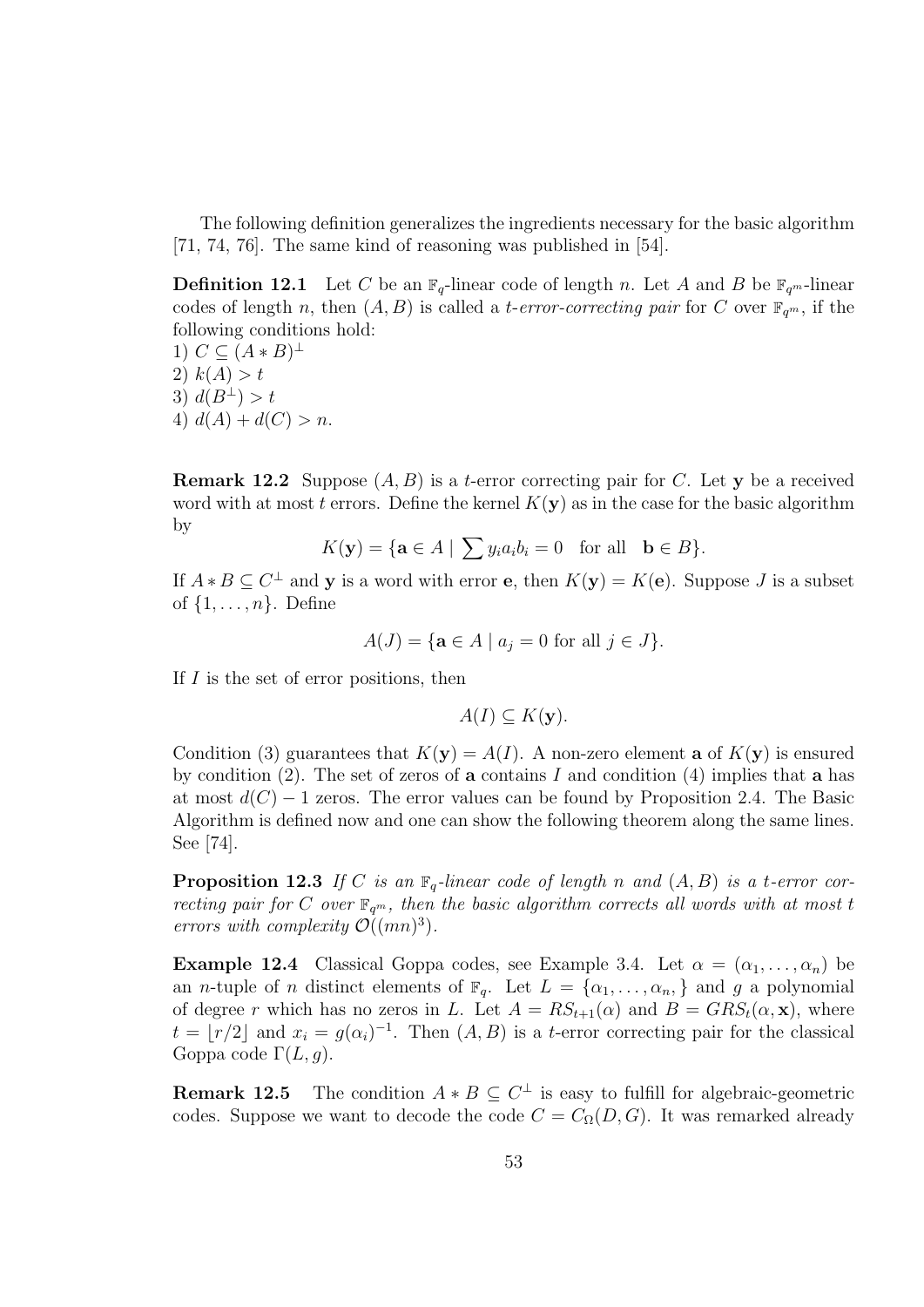that the dual of this code is  $C<sub>L</sub>(D, G)$ . Let F be any divisor with support disjoint from the support of D, then  $G-F$  has also support disjoint from the support of D. Moreover if  $f \in L(F)$  and  $g \in L(G - F)$ , then  $fg \in L(G)$ . If  $\mathbf{a} = \text{ev}_D(f)$  and  $\mathbf{b} = \text{ev}_D(g)$ , then  $\mathbf{a} * \mathbf{b} = \exp(fg)$ . Thus

$$
C_L(D, F) * C_L(D, G - F) \subseteq C_L(D, G) = C_{\Omega}(D, G)^{\perp}.
$$

With the above estimates for the dimension and minimum distance of AG codes we have the following proposition from [71, 74].

Proposition 12.6 Let F and G be divisors with support disjoint from D. Let  $A = C<sub>L</sub>(D, F)$ ,  $B = C<sub>L</sub>(D, G - F)$  and  $C = C<sub>Ω</sub>(D, G)$ . Then 1)  $A * B \subseteq C^{\perp}$ . 2) If  $t + \gamma \leq deg(F) \leq n$ , then  $k(A) > t$ . 3) If  $deg(G - F) > t + 2\gamma - 2$ , then  $d(B^{\perp}) > t$ . 4) If  $deg(G - F) > 2\gamma - 2$ , then  $d(A) + d(C) > n$ .

**Remark 12.7** Every algebraic-geometric code over  $\mathbb{F}_q$  has a  $\lfloor (\delta_{\Gamma} - 1 - \gamma)/2 \rfloor$ -errorcorrecting pair over  $\mathbb{F}_q$  if  $\text{deg}(G) > 2\gamma - 2$ . See [74].

**Remark 12.8** Every algebraic-geometric code over  $\mathbb{F}_q$  has a  $\lfloor (\delta_{\Gamma} - 1)/2 \rfloor$ -errorcorrecting pair over  $\mathbb{F}_{q^m}$  if  $m > log_q(2\binom{n}{t})$ t  $\binom{n}{t+1} + 1$ , by the same counting argument with the zeta function and the Jacobian as was explained in Section 5. See [76]. The existence of the pair  $(A, B)$  is not effectively given.

Remark 12.9 The number of decoding failures of received words with t errors is investigated in [74] under the assumption that there exists a pair  $(A, B)$  which satisfies conditions (1), (2) and (4) for a linear code C of minimum distance  $2t + 1$ .

**Remark 12.10** It is not true that every linear code of minimum distance d has a  $|(d-1)/2|$ -error-correcting pair. An [n, n – 4, 5] code has a 2-error-correcting pair if and only if it is an Extended Generalized RS code or, what is the same, an algebraicgeometric code on a curve of genus zero. See [76].

Remark 12.11 Error-correcting pairs have been found for many cyclic codes to decode beyond the BCH error-correcting capacity [19]. Majority voting for unkown syndromes has been generalized for arbitrary linear codes as well, with the notion of an error-correcting array. See [53, 75]. The most general scheme for getting bounds on the minimum distance and decoding up to half this bound is found in the notion of the shift bound. See [77, 98, 99]. This is implcit in [28].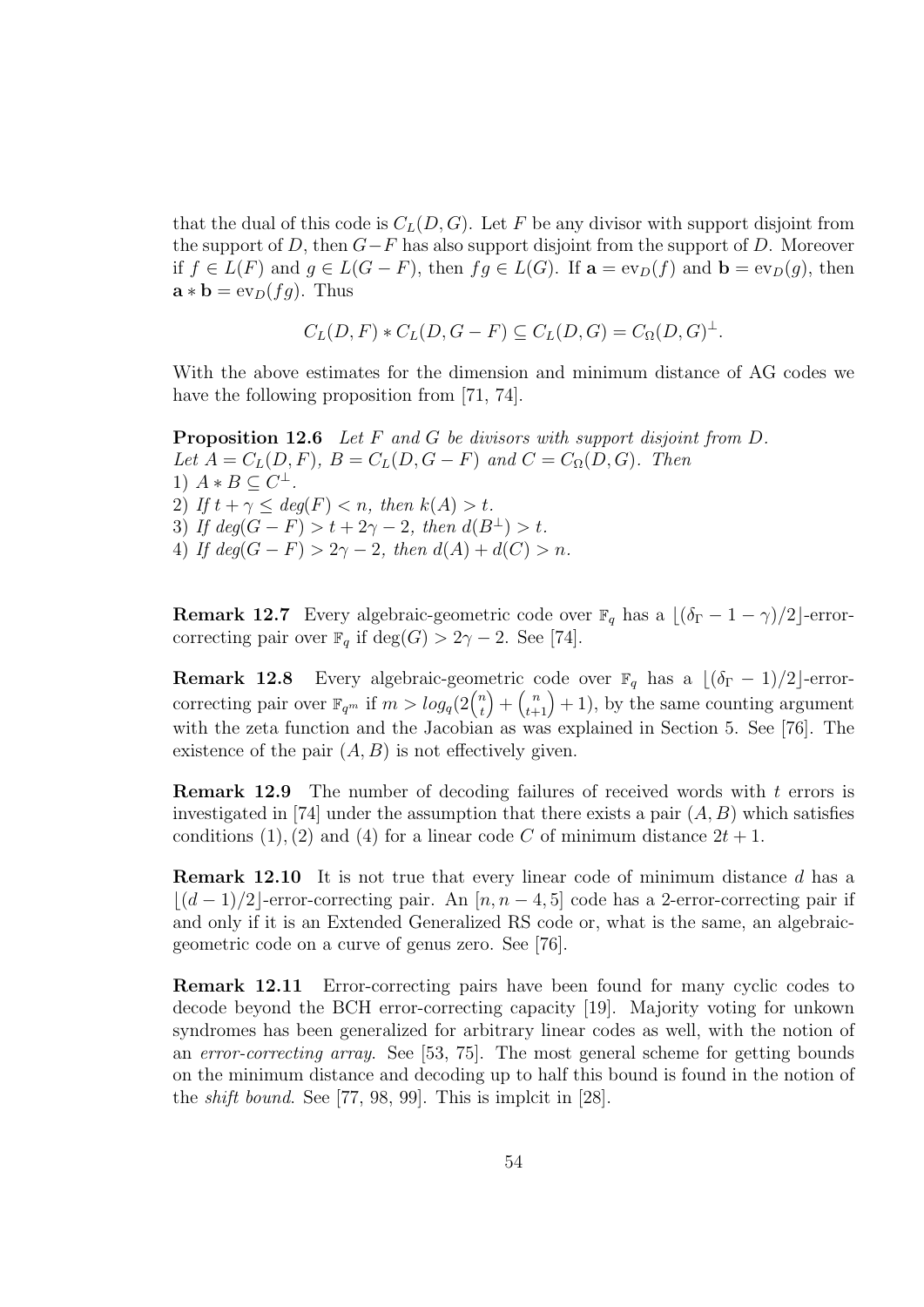### 13 Conclusion

The development of an algorithm has three steps:

 $E^{E^E}$ 

First one proves its *existence*, but it is intractable, thereafter one tries to find an *ef*fective algorithm, but it is not good enough for practical implementation or not fast enough to compete with other algorithms, and at last one finds an algorithm which is efficient. See [13]. The decoding of RS codes is in the third step. The decoding of algebraic-geometric codes has just finished the second stage and is at the start of the third step. The basic and modified algorithm of Section 4 and the decoding by solving the key equation of Section 6 are effective, but they do not decode up to half the minimum distance. The algorithm which uses many divisors in parallel of Section 5 corrects errors up to half the designed minimum distance, but it is an existence proof and the algorithm is not effective. Both the improvement of the modified algorithm of Section 7 and the decoding by majority voting of Section 8 are effective and decode up to half the designed minimum distance. The effective algorithms are made efficient by the use of linear recurring sequences in several variables of Sections 9 and 10.

Who was first ? Amazingly often the same idea or solution of a problem is found independently by several persons, roughly at the same time but at distinct places. A classical example is the discovery of non-Euclidean geometry. In the history of the decoding of linear codes one sees this phenomenon already in the decoding of RS codes by Arimoto [3] and Peterson [78], and later by the decoding of algebraic-geometric codes by Justesen et al. [48], Krachkovskii [56] and Porter [79], and finally the algorithms of Ehrhard [22] and Feng-Rao [23]. Although we do not advocate the view of Sheldrake [93] on morphic resonance which says that: "If someone has discovered something for the first time, the same solution will be found more easily after that by everybody else", it remains a somewhat mysterious phenomenon, of which you may say: "It is in the air", or which has a very down-to-earth explanation: "If everyone in the field is looking at a solution of a certain problem, then it is not a surprise that at a certain moment several persons find similar solutions".

At the beginning of the invention of RS codes the engineering community had the impression that these codes would never be used in practice, since it used advanced mathematics such as Galois fields. It was considered quite an esoteric subject, nice for research but of no practical importance. This has dramatically changed after the development of chip technology and fast decoding algorithms, the application to the compact disc player and the error-correction in deep space information transmission. See [111]. One might hope that the attitude towards algebraic-geometric codes, which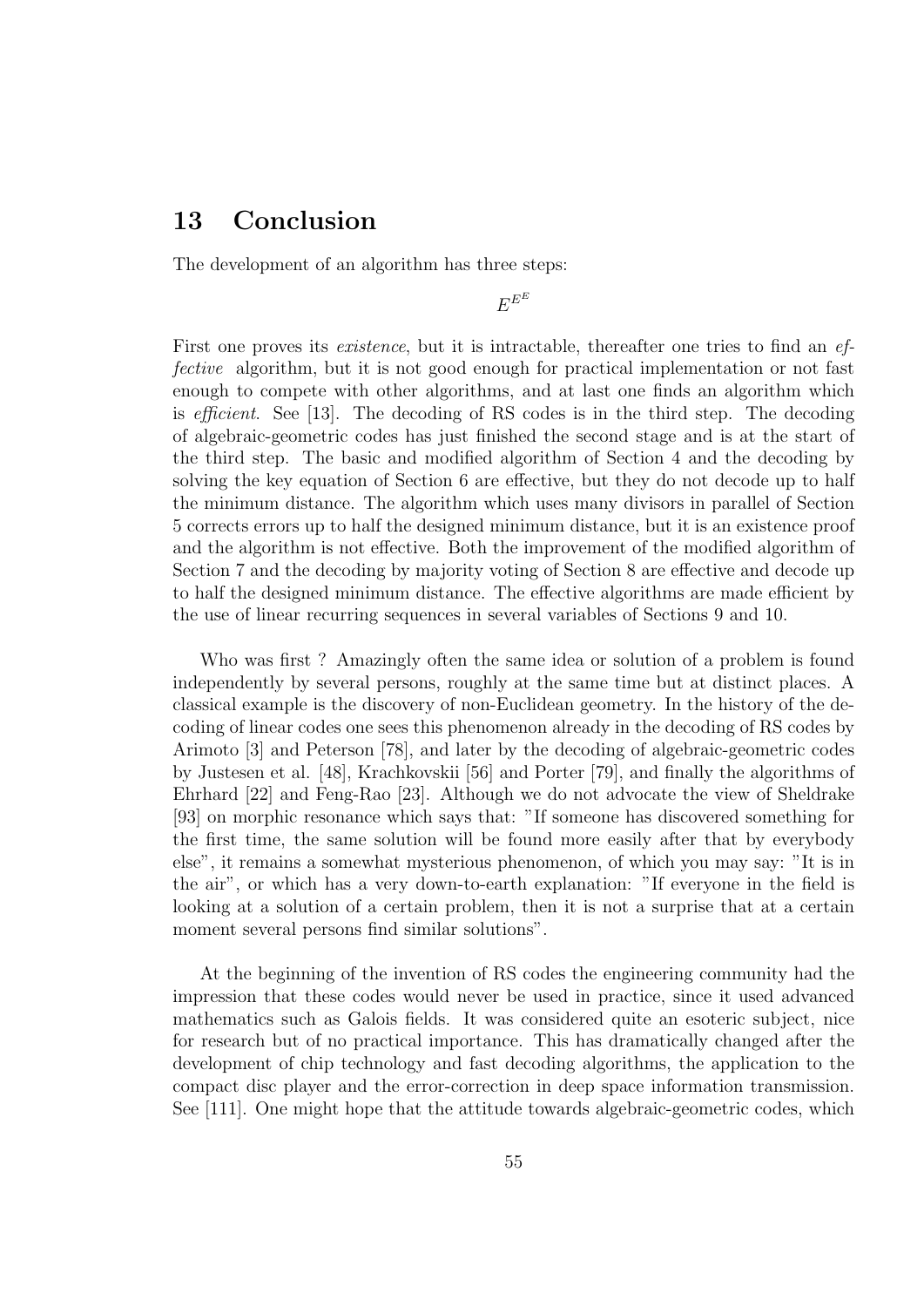is considered to be a difficult and remote topic nowadays, will change too for the better in the future.

At the moment there are two conflicting predictions concerning the practical use of algebraic-geometric codes. One forecast is saying that they will not be used since RS codes are good enough for the coming 50 years. Although the parameters of AG codes, for instance the Hermitian codes, are superior to those of RS codes, the decoding algorithms for the latter are much faster than the present algorithms for the former codes. We think that it is safe to wager with R. Blahut [8] on the second prediction which says that algebraic-geometric codes will be used in practice within 20 years.

Acknowledgement We hope that all those who have contributed to the decoding of algebraic-geometric codes recognize their fair share in this survey.

### References

- [1] J. Aaberg: "An implementation of Sakata's algorithm," Master's thesis, Techn. Univ. Lund. Sweden, 1994.
- [2] S.S. Abhyankar, Algebraic geometry for scientists and engineers, Math. Surveys and Monographs vol. 35, Amer. Math. Soc., Providence, Rhode Island, 1990.
- [3] S. Arimoto, "Encoding and decoding of p-ary group codes and the correction system," Information Processing in Japan (in Japanese), vol. 2, pp. 320-325, Nov. 1961.
- [4] A. Barg, "Some new NP-complete coding problems," Probl. Peredachi Inform. vol. 30, No. 3, pp. 23-28, July-Sept. 1994. Translation: Probl. Inform. Transmission., vol. 30, No. 2, 1994.
- [5] E.R. Berlekamp, Algebraic coding theory, McGraw-Hill, New York, 1968.
- [6] E.R. Berlekamp, R.J. McEliece and H.C.A. van Tilborg, "On the inherent intractibility of certain coding problems," IEEE Trans. Inform. Theory, vol. IT-24, pp. 384-386, May 1978.
- [7] R.E. Blahut, "Algebraic coding theory in one and two dimensions," Lectures at the Eindhoven Univ. Techn., June 1994.
- [8] R. Blahut, I. Csiszar, D. Forney, P. Narayan, M. Pinsker and S. Verdu, "Shannon theory: present and future," IEEE Inform. Theory Soc. Newsletter, vol. 44, pp. 1-10, Dec. 1994.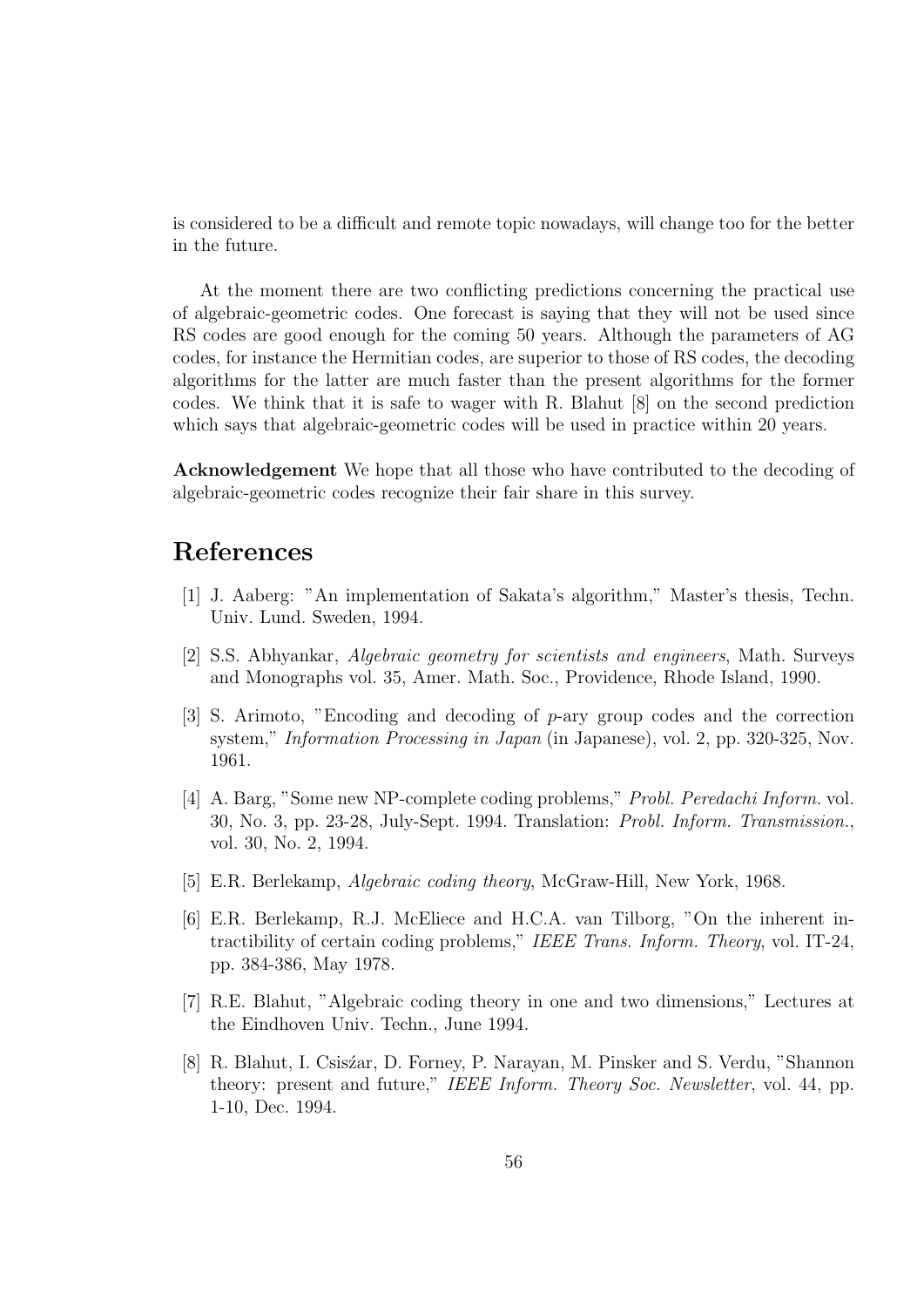- [9] J. Bruck and M. Naor, "The hardness of decoding linear codes with preprocessing," IEEE Trans. Inform. Theory vol. IT-36, pp. 381-385, March 1990.
- [10] B. Buchberger, "Ein Algorithmus zum Auffinden der Basiselemente des Restklassenringes nach einem nulldimensionalen Polynomideal," Ph.D. thesis, Univ. of Innsbruck, Austria, 1965.
- [11] Ph. Carbonne and A. Thiong Ly, "Minimal exponent for Pellikaan's decoding algorithm," Proceedings Eurocode 92, CISM Courses and Lectures, vol. 339, pp. 31-42, Springer-Verlag, Wien New York, 1993.
- [12] C. Chevalley, Introduction to the theory of algebraic functions in one variable, Math. Surveys VI, Providence, AMS 1951.
- [13] A.M. Cohen, "Wat heb je nu aan algebra," Intreerede, Eindhoven Univ. Techn., Nov. 1993.
- [14] D. Cox, J. Little and D. O'Shea, Ideals, varieties, and algorithms: an introduction to computational algebraic geometry, Springer-Verlag, Berlin etc., 1992.
- [15] Y. Driencourt, "Some properties of elliptic codes over a field of cahracteristic 2," Proceedings AAECC-3, Grenoble 1985, Lect. Notes Comp. Sc. vol. 229, pp. 185-193, 1986.
- [16] I.M. Duursma, "Algebraic decoding using special divisors," IEEE Trans. Inform. Theory, vol. IT-39, pp. 694-698, March 1993.
- [17] I.M. Duursma, "Majority coset decoding," IEEE Trans. Inform. Theory, vol. IT-39, pp. 1067-1071, May 1993.
- [18] I.M. Duursma, "Decoding codes from curves and cyclic codes," Ph.D. thesis, Eindhoven Univ. Techn., Sept. 1993.
- [19] I.M. Duursma and R. Kötter, "On error locating pairs for cyclic codes," IEEE Trans. Inform. Theory, vol. IT-40, pp. 1108-1121, July 1994.
- [20] D. Ehrhard, "Decoding algebraic-geometric codes by solving a key equation," Proceedings AGCT-3, Luminy 1991, Lect. Notes Math. vol. 1518, pp. 18-25, 1992.
- [21] D. Ehrhard, "Uber das Dekodieren Algebraisch-Geometrischer Codes," Ph.D. the- ¨ sis, Universität Düsseldorf, July 1991.
- [22] D. Ehrhard, "Achieving the designed error capacity in decoding algebraicgeometric codes," IEEE Trans. Inform. Theory, vol. IT-39, pp.743-751, May 1993.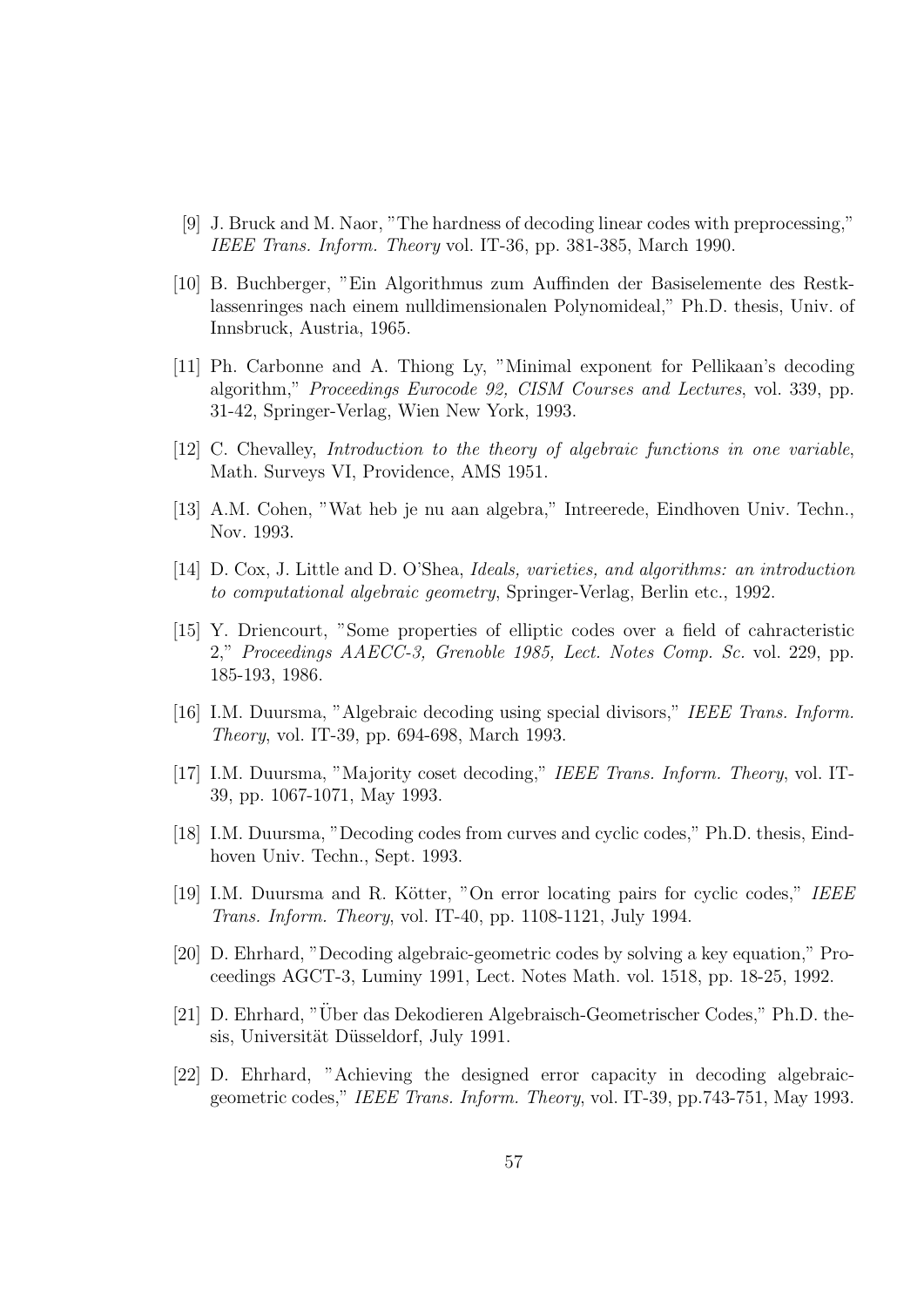- [23] G.-L. Feng and T.R.N. Rao, "Decoding of algebraic geometric codes up to the designed minimum distance," IEEE Trans. Inform. Theory, vol. IT-39, pp. 37-45, Jan. 1993.
- [24] G.-L. Feng and T.R.N. Rao, "A simple approach for construction of algebraicgeometric codes from affine plane curves," IEEE Trans. Inform. Theory, vol. IT-40, pp. 1003-1012, July 1994.
- [25] G.-L. Feng and T.R.N. Rao, "Improved geometric Goppa codes Part I, Basic Theory," IEEE Trans. Inform. Theory special issue on AG codes.
- [26] G.-L. Feng and T.R.N. Rao, "Erasures-and-errors decoding of algebraic geometric codes," Proceedings 1993 IEEE ITW, Susono-shi, Shizuoka, Japan, pp. 79-80, June 1993.
- [27] G.-L. Feng and K.K. Tzeng, "A generalization of the Berlekamp-Massey algorithm for multisequence shift-register synthesis with applications to decoding cyclic codes," IEEE Trans. Inform. Theory, vol. IT-37, pp. 1274-1287, Sept. 1991.
- [28] G.-L. Feng and K.K. Tzeng, "A new procedure for decoding cyclic and BCH codes up to actual minimum distance," IEEE Trans. Inform. Theory, vol. IT-40, pp. 1364-1374, Sept. 1994.
- [29] G.-L. Feng, V. Wei, T.R.N. Rao and K.K. Tzeng, "Simplified understanding and efficient decoding of a class of algebraic-geometric codes," IEEE Trans. Inform. Theory, vol. IT-40, pp. 981-1002, July 1994.
- [30] P. Fitzpatrick and G.H. Norton, "Finding a basis for the characteristic ideal of an n-dimensional linear recurring sequence," IEEE Trans. Inform. Theory, vol. IT-36, pp. 1480-1487, Nov. 1990.
- [31] G.D. Forney, "Generalized minimum distance decoding," IEEE Trans. Inform. Theory, vol. IT-12, pp. 125-131, April 1966.
- [32] W. Fulton, Algebraic curves. An introduction to algebraic geometry, W.A. Benjamin Inc., New York Amsterdam, 1969.
- [33] V.D. Goppa, "Codes associated with divisors," Probl. Peredachi Inform. vol. 13 (1), pp. 33-39, 1977. Translation: Probl. Inform. Transmission, vol. 13, pp. 22-26, 1977.
- [34] V.D. Goppa, "Codes on algebraic curves," Dokl. Akad. Nauk SSSR vol. 259, pp. 1289-1290, 1981. Translation: Soviet Math. Dokl., vol. 24, pp. 170-172, 1981.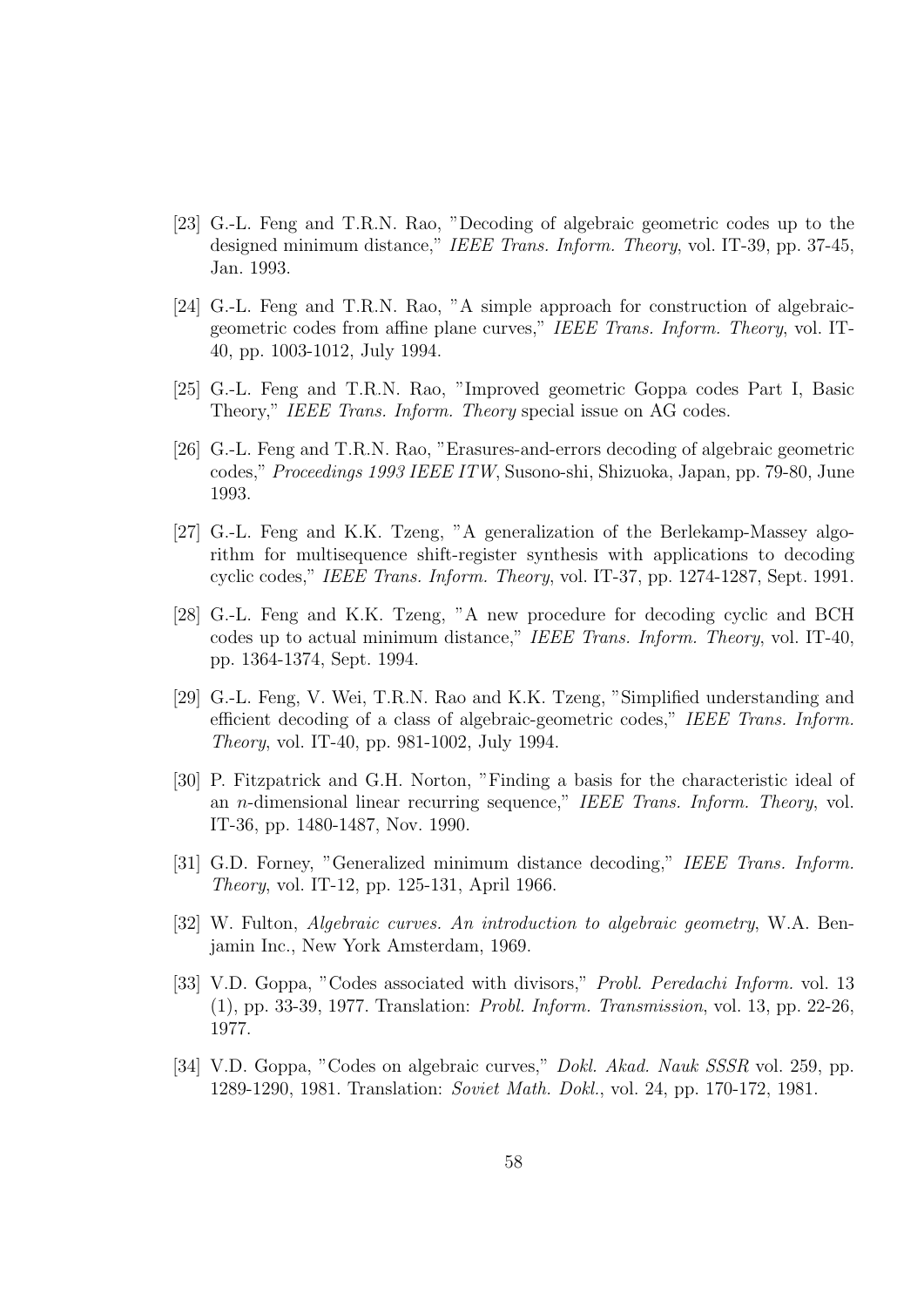- [35] V.D. Goppa, "Algebraico-geometric codes," Izv. Akad. Nauk SSSR, vol. 46, 1982. Translation: Math. USSR Izvestija, vol. 21, pp. 75-91, 1983.
- [36] V.D. Goppa, "Codes and information," Russian Math. Surveys, vol. 39, pp. 87-141, 1984.
- [37] V.D. Goppa, Geometry and codes, Mathematics and its Applications, vol. 24, Kluwer Acad. Publ., Dordrecht, 1991.
- [38] J.P. Hansen, "Codes from the Klein quartic, ideals and decoding," IEEE Trans. Inform. Theory, vol. IT-33, pp. 923-925, Nov. 1987.
- [39] J.P. Hansen and H. Stichtenoth, "Group codes on certain algebraic curves with many rational points,"  $AAECC$ , vol. 1, pp. 67-77, 1990.
- [40] R. Hartshorne, Algebraic geometry, Graduate Texts in Math. vol. 52, Springer-Verlag, Berlin Heidelberg New York, 1972.
- [41] A. Havemose, "Decoding algebraic geometric codes," Ph.D. thesis, Danmarks Tekniske Højskole, Aug. 1989.
- [42] T. Henocq, "Jacobienne et fonction zeta des courbes algébriques. Décodage des codes géométriques," Ph.D. thesis, Univ. of Paul Sabatier, Toulouse, Dec. 1994.
- [43] T. Henocq and D. Rotillion, "The Theta divisor of a Jacobian variety and the decoding of geometric Goppa codes," to appear in Journ. Pure and Applied Algebra.
- [44] Y. Ihara, "Some remarks on the number of rational points of algebraic curves of finite fields," Journ. Fac. Sc. Univ. Tokyo IA, vol. 28, pp. 721-724, 1981.
- [45] C.Dahl Jensen, "Codes and geometry," Ph.D. thesis, Denmarks Tekniske Højskole, May 1991.
- [46] C. Dahl Jensen, "Fast decoding of codes from algebraic geometry," IEEE Trans. Inform. Theory, vol. IT-40, pp. 223-230, Jan. 1994.
- [47] H. Elbrønd Jensen, T. Høholdt and J. Justesen, "On the number of correctable errors for some AG-codes," IEEE Trans. Inform. Theory, vol. IT-39, pp. 681-684, March 1993.
- [48] J. Justesen, K.J. Larsen, H. Elbrønd Jensen, A. Havemose and T. Høholdt, "Construction and decoding of a class of algebraic geometric codes," IEEE Trans. Inform. Theory, vol. IT-35, pp. 811-821, July 1989.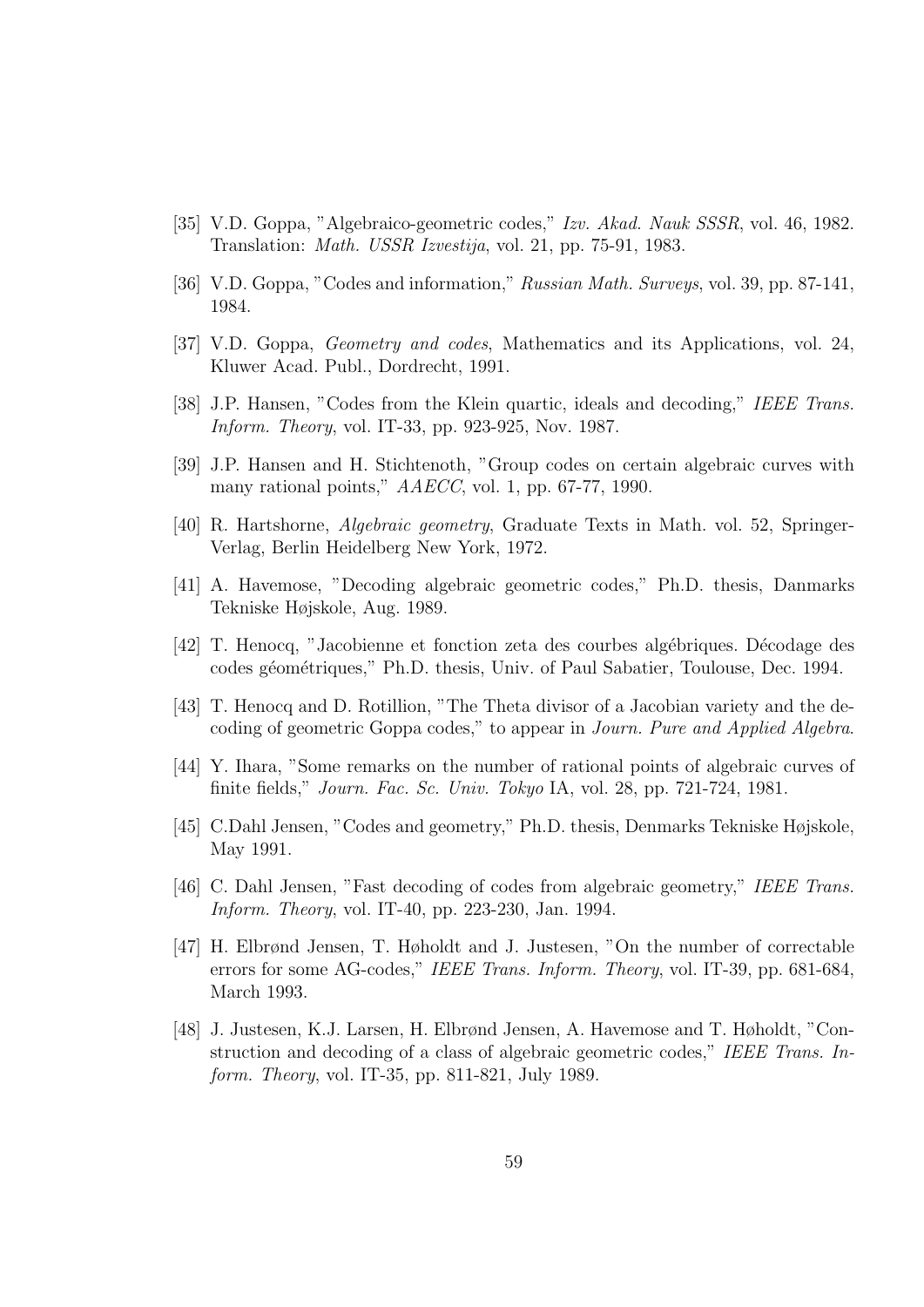- [49] J. Justesen, K.J. Larsen, H. Elbrønd Jensen and T. Høholdt, "Fast decoding of codes from algebraic plane curves," IEEE Trans. Inform. Theory, vol. IT-38, pp. 111-119, Jan. 1992.
- [50] G.L. Katsman and M.A. Tsfasman, "Spectra of algebraic-geometric codes," Probl. Peredachi Inform. 23 (4) (1987), 19-34. Translation: Probl. Inform. Transmission 23 (1987), 262-275.
- [51] G.L. Katsman, M.A. Tsfasman and S.G. Vlăduț, "Spectra of linear codes and error probability of decoding," Proceedings AGCT-3, Luminy 1991, Lect. Notes Math., vol. 1518, pp. 82-99, 1992.
- [52] C. Kirfel, "On the Clifford defect for special curves," to appear in the *Proceedings* of AGCT-4, Luminy 1993, Walter de Gruyter.
- [53] C. Kirfel and R. Pellikaan, "The minimum distance of codes in an array coming from telescopic semigroups," to appear in the special issue on AG codes of IEEE Trans. Inform. Theory.
- [54] R. Kötter, "A unified description of an error locating procedure for linear codes," Proceedings ACCT-3, Voneshta Voda, June 1992.
- [55] R. Kötter, "Fast generalized minimum distance distance decoding of algebraic geometric and Reed Solomon codes," preprint Linköping, Sweden, 1993.
- [56] V. Yu. Krachkovskii, "Decoding of codes on algebraic curves," (in Russian), Conference Odessa, 1988.
- [57] N. Lausten, "Design og afkodning af algebraiske geometrikoder," Masters's Thesis, Danmarks Tekniske Højskole, March 1993.
- [58] D. Le Brigand, "Decoding codes on hyperelliptic curves," Lect. Notes Comp. Sc. vol. 514, pp. 126-134, 1991.
- [59] D. Le Brigand, "Sur les codes géométriques: codage et décodage. Problème du nombre de classes dans les corps de fonctions," Habilitation, Univ. Pierre et Marie Curie, Paris 6, Jan. 1995.
- [60] D. Leonard, "Error-locator ideals for algebraic-geometric codes," IEEE Trans. Inform. Theory vol. IT-41, pp. 819-824, May 1995.
- [61] D. Leonard, "A generalized Forney formula for AG codes," submitted to IEEE Trans. Inform. Theory.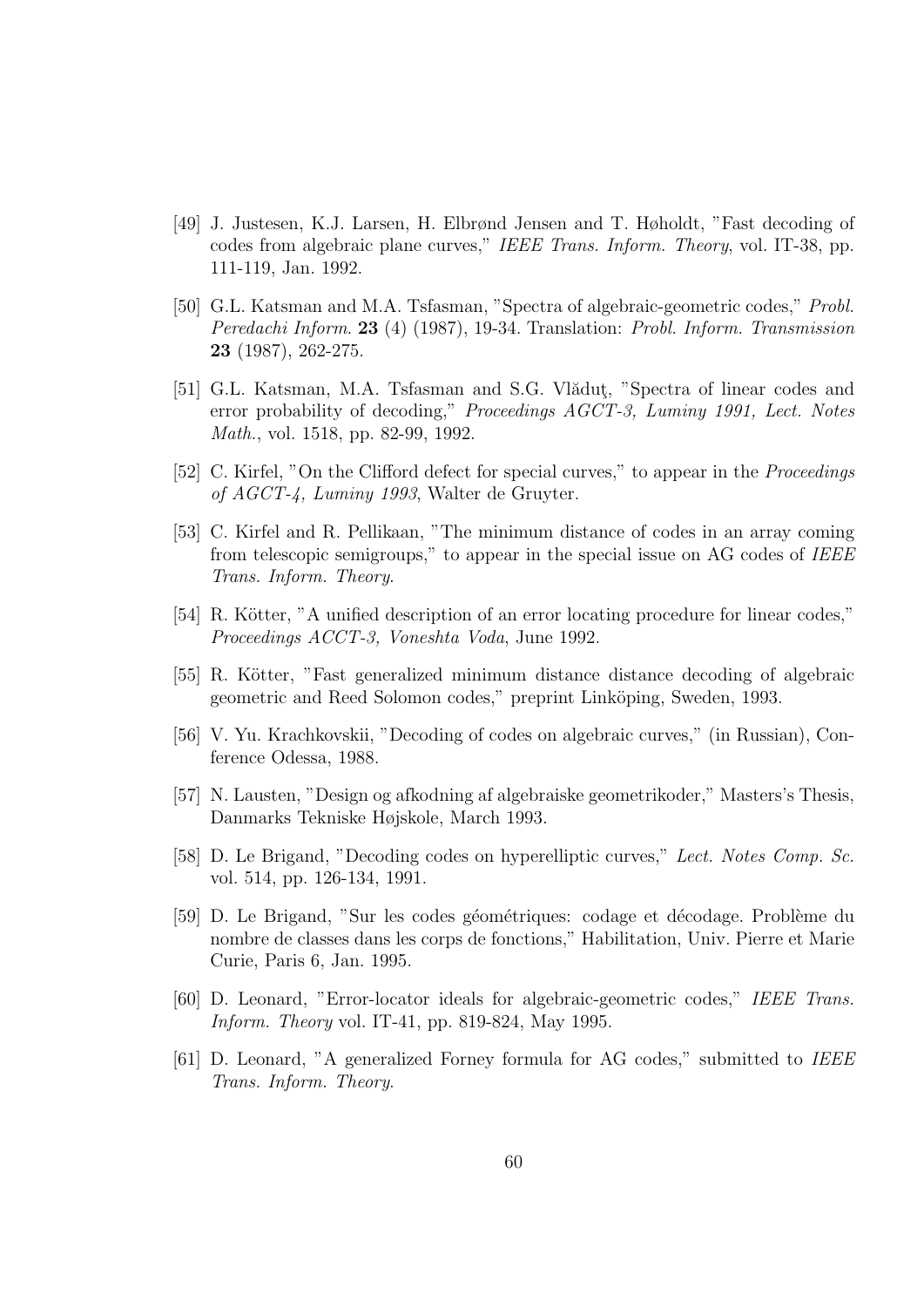- [62] J.H. van Lint, "Algebraic geometric codes," in Coding Theory and Design Theory, part I, IMA Volumes Math. Appl. vol. 21, pp 137-162, Springer-Verlag, Berlin, 1990.
- [63] J.H. van Lint and G. van der Geer, Introduction to coding theory and algebraic geometry, DMV Seminar vol. 12, Birkhäuser Verlag, Basel Boston Berlin, 1988.
- [64] J.H. van Lint and T.A. Springer, "Generalized Reed-Solomon codes from algebraic geometry," IEEE Trans. Inform. Theory vol. IT-33, pp. 305-309, May 1987.
- [65] Y. Madelung, "Implementation of a decoding algorithm for AG-codes from the Hermitian curve," report IT-93-137. The Technical Univ. of Denmark, 1993.
- [66] J.L. Massey, Threshold decoding, M.I.T Press, Cambridge, Massachusetts, 1963.
- [67] J.L. Massey, "Shift-register synthesis and BCH decoding," IEEE Trans. Inform. Theory, vol. IT-15, pp. 122-127, Jan. 1969.
- [68] R.J. McEliece, "A public-key crypto system based on algebraic coding theory," DSN Progress Report 42-44, JPL, Pasadena, Jan. and Feb. 1978.
- [69] F.J. McWilliams and N.J.A. Sloane, The theory of error-correcting codes, North-Holland Math. Library vol. 16, North-Holland, Amsterdam, 1977.
- [70] C. Moreno, Algebraic curves over finite fields, Cambridge Tracts in Math. vol. 97, Cambridge Univ. Press, Cambridge, 1991.
- [71] R. Pellikaan, "On decoding linear codes by error correcting pairs," preprint Eindhoven Univ. of Techn., 1988.
- [72] R. Pellikaan, "On a decoding algorithm for codes on maximal curves," IEEE Trans. Inform. Theory, vol. IT-35, pp. 1228-1232, Nov. 1989.
- [73] R. Pellikaan, "On the gonality of curves, abundant codes and decoding," Proceedings AGCT-3, Luminy 1991, Lect. Notes Math., vol. 1518, pp. 132-144, 1992.
- [74] R. Pellikaan, "On the decoding by error location and the number of dependent error positions," Discrete Math., vol. 106/107, pp. 369-381, 1992.
- [75] R. Pellikaan, "On the efficient decoding of algebraic-geometric codes," Proceedings of Eurocode 92, CISM Courses and Lectures, vol. 339, pp. 231-253, Springer-Verlag, Wien-New York, 1993.
- [76] R. Pellikaan, "On the existence of error-correcting pairs," to appear in Proceedings of the Shanghai Conference on Designs, Codes and Finite Geometries, Journal of Statistical Planning and Inference, 1992.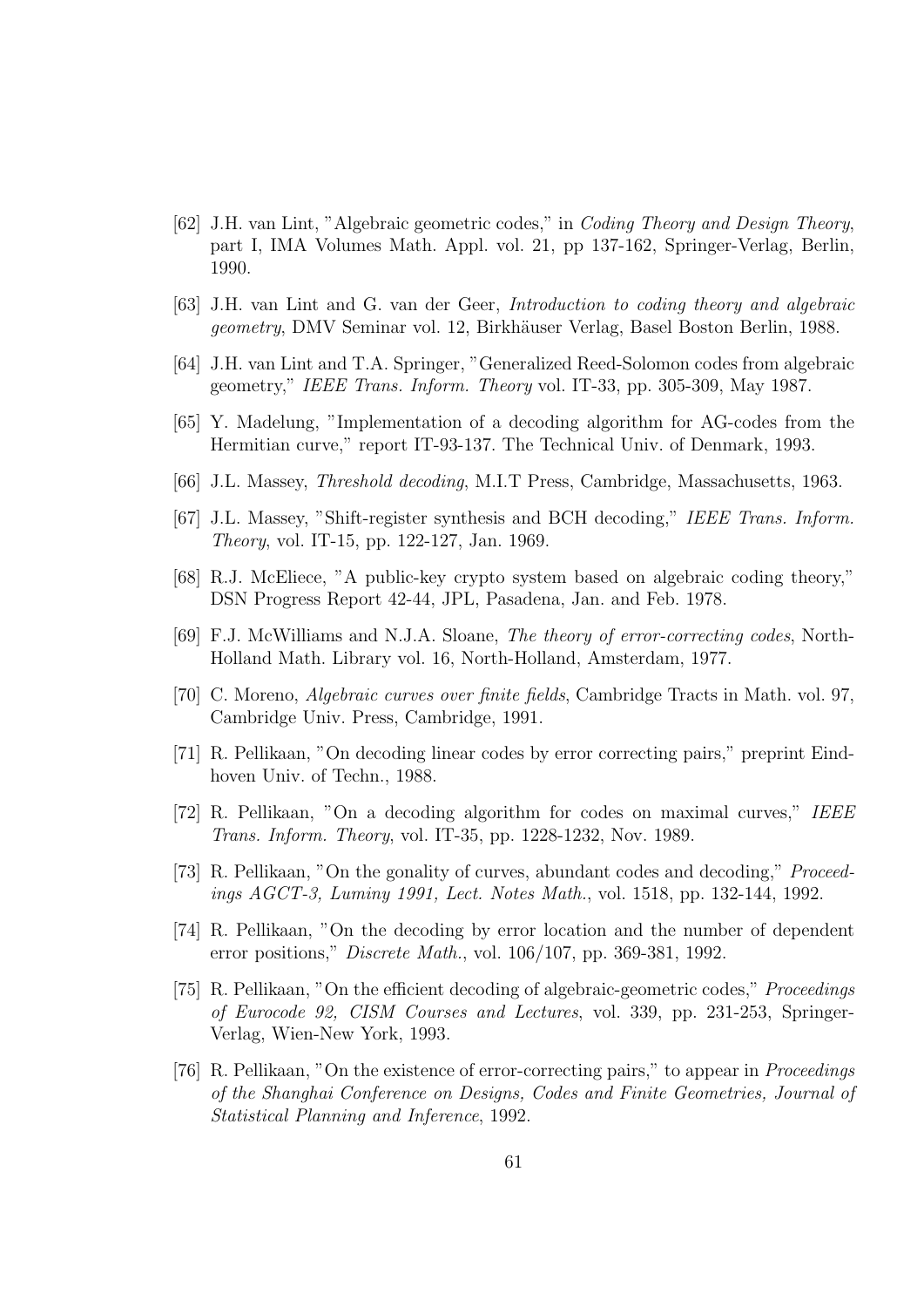- [77] R. Pellikaan, "The shift bound for cyclic, Reed-Muller and geometric Goppa codes," to appear in Proceedings AGCT-4, Luminy 1993, Walter de Gruyter.
- [78] W.W. Peterson, "Encoding and error-correction procedures for the Bose-Chauduri codes," IRE Trans. Inform. Theory, vol. IT-6, pp. 459-470, 1960.
- [79] S.C. Porter, "Decoding codes arising from Goppa's construction on algebraic curves," Ph. D. thesis, Yale Univ., Dec. 1988.
- [80] S.C. Porter, B.-Z. Shen and R. Pellikaan, "On decoding geometric Goppa codes using an extra place," IEEE Trans. Inform. Theory, vol. IT-38, pp. 1663-1676, Nov. 1992.
- [81] D. Rotillon and J.A. Thiong Ly, "Decoding codes on the Klein quartic," Proceedings Eurocode 90, Lect. Notes in Comp. Sc., vol. 514, pp. 135-150, 1991.
- [82] L.D. Rudolph and C.R.P. Hartmann, "Decoding by sequential code reduction," IEEE Trans. Inform. Theory, vol. IT-19, pp.549-555, July 1973.
- [83] K. Saints and C. Heegard, "On hyperbolic cascaded Reed-Solomon codes," Proceedings AAECCC-10, San Juan de Puerto Rico, May 1993, Lect. Notes Comp. Sc., vol. 673, pp. 291-303, Springer-Verlag, Berlin etc., 1993.
- [84] K. Saints and C. Heegard, "Algebraic-geometric codes and multidimensional cyclic codes: A unified theory and algorithms for decoding using Gröbner bases," to appear in IEEE Trans. Inform. Theory.
- [85] S. Sakata, "Finding a minimal set of linear recurring relations capable of generating a given finite two-dimensional array," Journal of Symbolic Computation, vol. 5, pp. 321-337, 1988.
- [86] S. Sakata, "Extension of the Berlekamp-Massey algorithm to N dimensions," Information and Computation, vol. 84, pp. 207-239, 1990.
- [87] S. Sakata, "Decoding binary 2-D cyclic codes by the 2-D Berlekamp-Massey algorithm," IEEE Trans. Inform. Theory, vol. 37, pp. 1200-1203, July 1991.
- [88] S. Sakata, "Fast erasure-and-error decoding of any one-point AG code up to the Feng-Rao bound," preprint March 1995.
- [89] S. Sakata, J. Justesen, Y. Madelung, H. Elbrønd Jensen and T. Høholdt, "Fast decoding of algebraic geometric codes up to the designed minimum distance," IEEE Trans. Inform. Theory special issue on AG codes.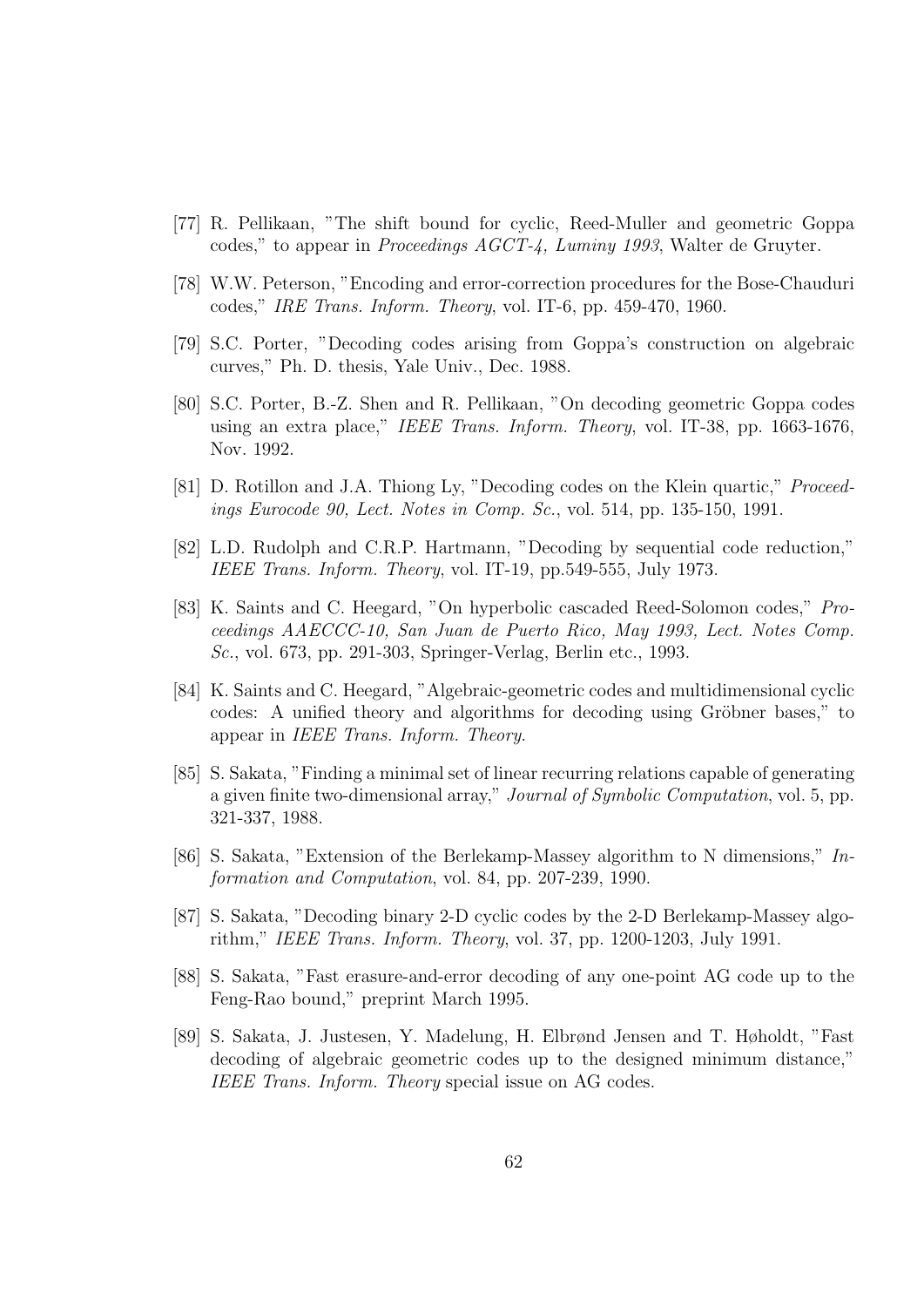- [90] S. Sakata, H. Elbrønd Jensen and T. Høholdt, "Generalized Berlekamp-Massey decoding of algebraic geometric codes up to half the Feng-Rao bound, to appear in IEEE Trans. Inform. Theory.
- [91] S. Sakata, J. Justesen, Y. Madelung, H. Elbrønd Jensen and T. Høholdt, "A fast decoding method of AG codes from Miura-Kamiya curves  $C_{ab}$  up to Half the Feng-Rao bound," Finite Fields and their Applications vol. 11, pp. 83-101, 1995.
- [92] A. Schönhage, "Equation solving in terms of complexity," *Proceedings ICM 1986*. Berkeley, vol. 1, Amer. Math. Soc., pp. 131-153, 1986.
- [93] R. Sheldrake, The presence of the past; morphic resonance and the habits of nature, Times Books, New York, 1988.
- [94] B.-Z. Shen, "Solving a congruence on a graded algebra by a subresultant sequence and its application," Journ. of Symbolic Computation, vol. 14, pp. 505-522, 1992.
- [95] B.-Z. Shen, "On encoding and decoding of the codes from Hermitian curves," Cryptography and Coding III, the IMA Conference Proceedings Series, Oxford Univ. Press, New Series Number 45, pp. 337-356, Clarendon Press, Oxford, 1993.
- [96] B.-Z. Shen, "Algebraic-geometric codes and their decoding algorithm," Ph.D. thesis, Eindhoven Univ. of Techn., Sept. 1992.
- [97] B.-Z. Shen and K.K. Tzeng, "Decoding geometric Goppa codes up to designed minimum distance by solving a key equation in a ring," to appear in *IEEE Trans*. Inform. Theory.
- [98] B.-Z. Shen and K.K. Tzeng, "Generation of matrices for determining minimum distance and decoding of algebraic-geometric codes" to appear in IEEE Trans. Inform. Theory.
- [99] B.-Z. Shen and K. K. Tzeng, "A code decomposition approach for decoding cyclic and algebraic-geometric codes," to appear in IEEE Trans. Inform. Theory.
- [100] A.N. Skorobogatov and S.G. Vlădut, "On the decoding of algebraic-geometric codes," IEEE Trans. Inform. Theory, vol. IT-36, pp. 1051-1060, Nov. 1990.
- [101] H. Stichtenoth, "A note on Hermitian codes over  $GF(q^2)$ ," IEEE Trans. Inform. Theory, vol. IT-34, pp. 1345-1348, Nov. 1988.
- [102] H. Stichtenoth, Algebraic function fields and codes, Universitext, Springer-Verlag, Berlin 1993.